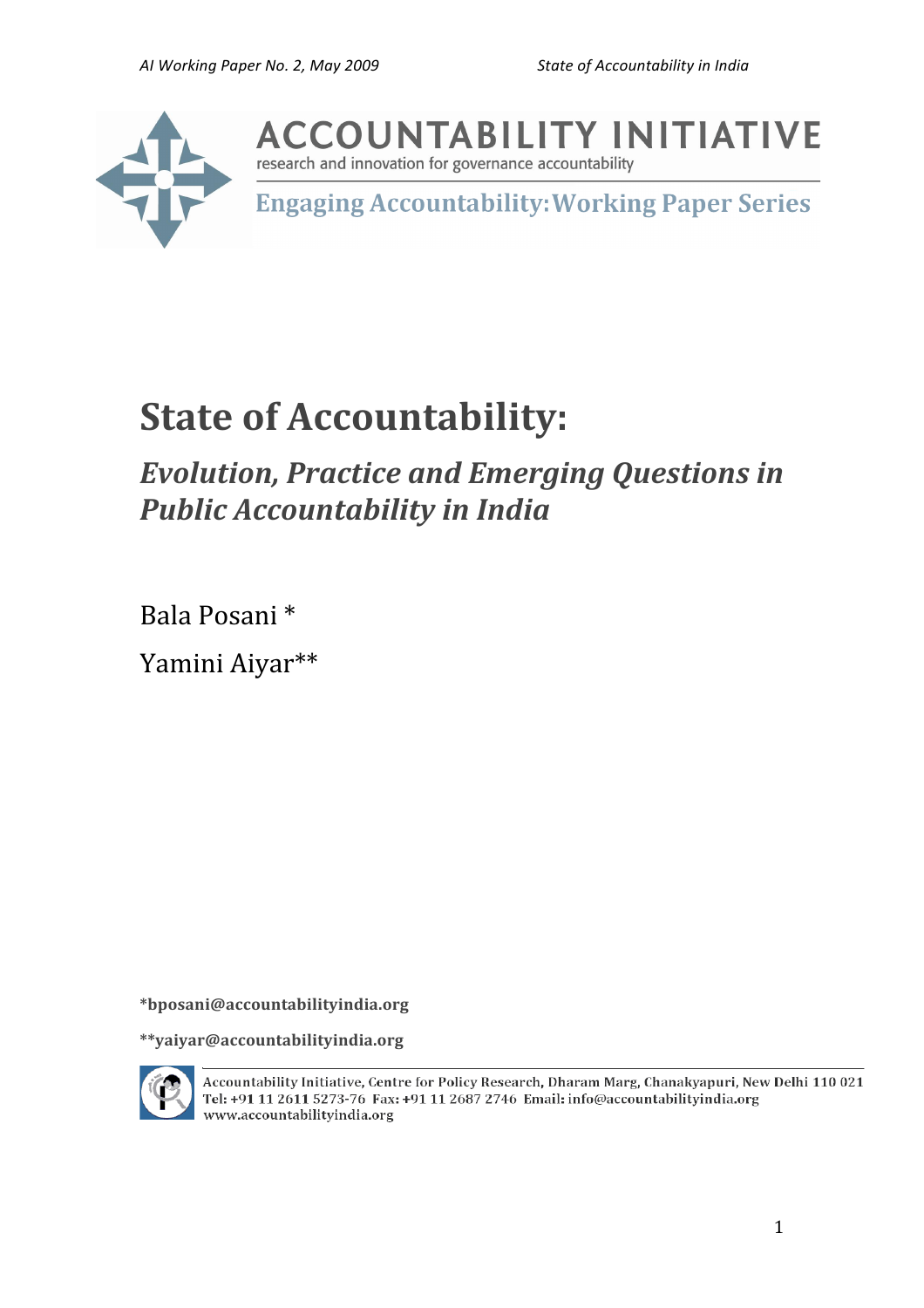## **ENGAGING
ACCOUNTABILITY:**

## **ACCOUNTABILITY
INITIATIVE
WORKING
PAPER
SERIES**

**State
of
Accountability:
\***

*Evolution,
Practice
and
Emerging
Questions
in
Public
Accountability
in
India*

Bala
Posani

Yamini
Aiyar

\*The
views
and
opinions
expressed
in
this
document
are
entirely
those
of
the author(s). You may choose to reproduce or redistribute the contents in part or in full to any other person with due acknowledgement of the Accountability Initiative.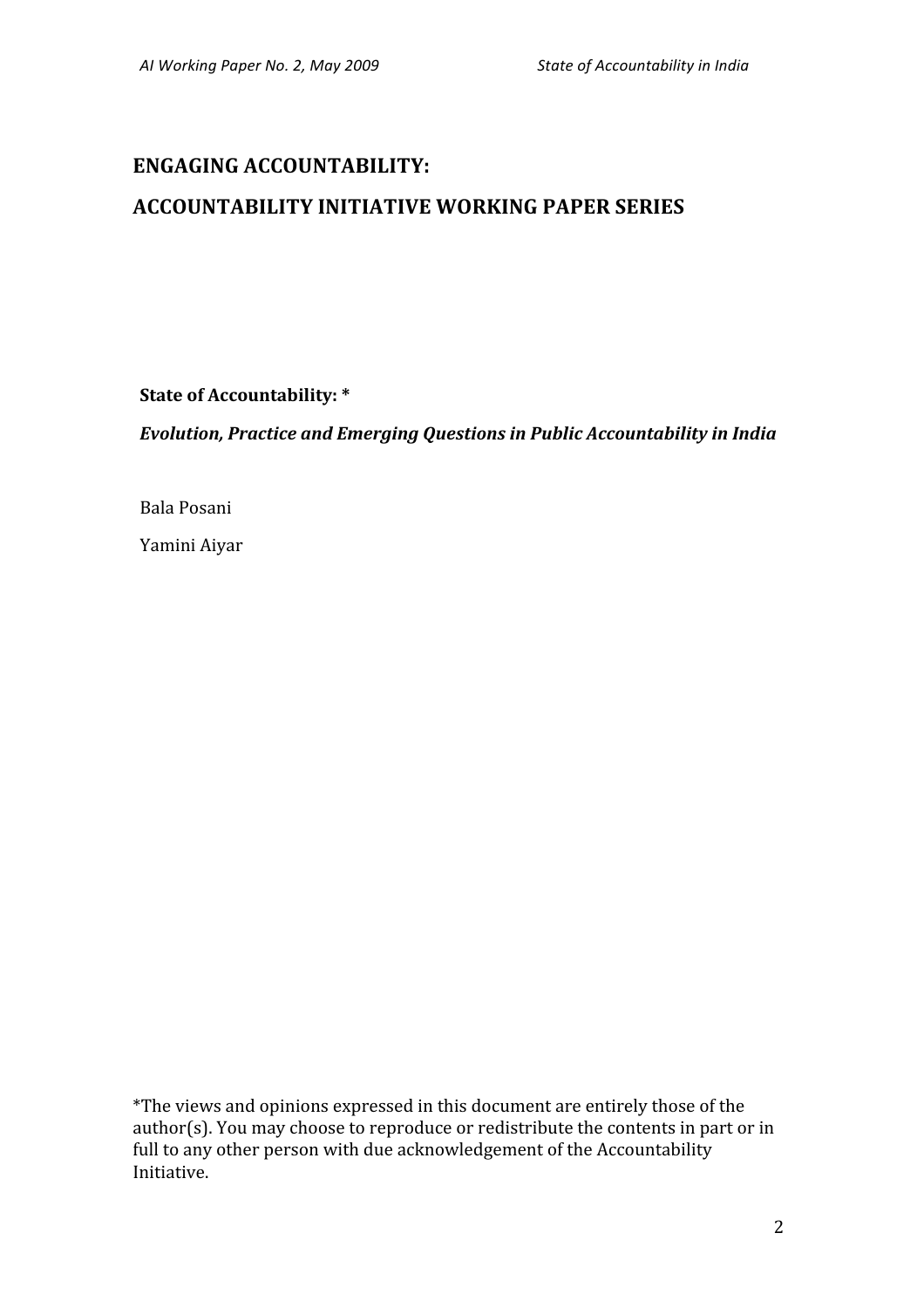## **Table
of
Contents**

| 1. Introduction: the state in India and the crisis of accountability5       |
|-----------------------------------------------------------------------------|
|                                                                             |
|                                                                             |
|                                                                             |
|                                                                             |
|                                                                             |
| 4.1 Strengthening the links between transparency and accountability31       |
| 4.2 Participation and collective action for accountability33                |
| 4.3 Engagement with the political: reconsidering the civil-political        |
| 4.4 Accountability as responsibility: invoking accountability in a positive |
| 4.5 Accountability mechanisms, context specificity and effectiveness39      |
|                                                                             |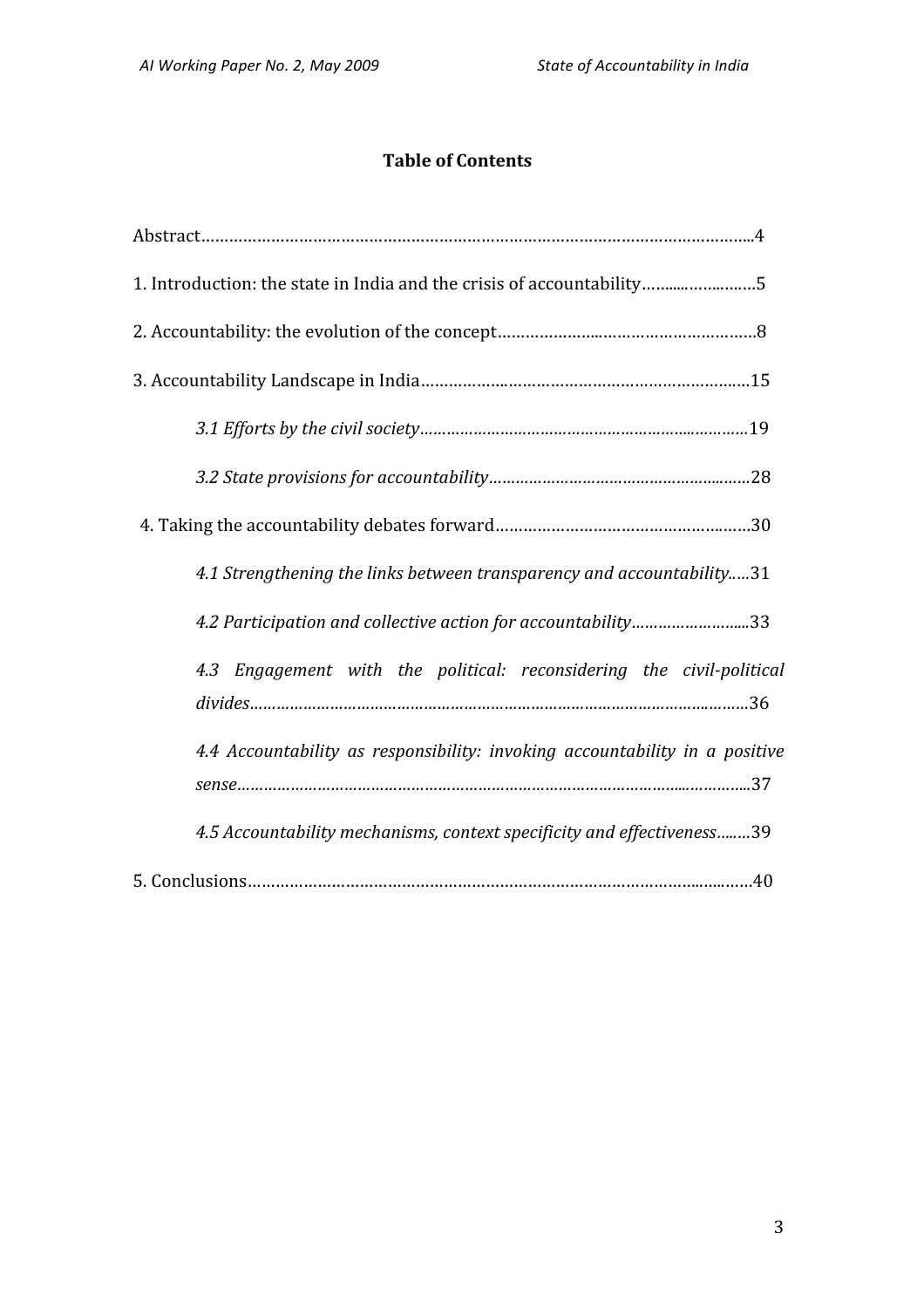#### **Abstract**

This working paper is an effort to trace the landscape of citizen-led efforts to hold the state accountable in India. It first offers an analytical narrative of the evolution of thought
 and
 practice
 in
 public
 accountability
 till
 the
 current
 emphasis
 on
 citizen‐led accountability initiatives, and then after a quick overview of the different mechanisms and
instruments
through
which
citizens
have
begun
to
scrutinize
the
state,
it
identifies some of the key limitations in the current discourse on citizen-led accountability initiatives, arguing for a research agenda that addresses some of these issues.

In particular, the paper asks the following questions: how far have the institutional gains in
 accountability
 translated
 into
 practical
 improvements
 in
 service
 delivery
 and governance?
 What
 do
 we
 know
 about
 the
 links
 between
 institutional
 provisions
 for citizen
engagement
and
 their
uptake
by
 the
citizens,
and
by
extension
improvement
in accountability in service delivery? And how can these links be strengthened? Is institutionalization of citizen participation falling prey to its risks of overinstitutionalization,
and
hence
ritualization,
tokenism,
or
worse,
co‐option?
What
of
the role of the state in this increasing reliance on citizen-oversight? How far is it supplementary, and how far an offloading of state's own responsibility to monitor and effectively deliver its services? On the other hand what are the instruments that citizen groups
are
invoking
to
hold
the
state
accountable?
How
do
we
begin
to
talk
about
their effectiveness?
What
of
their
scalability
and
replication?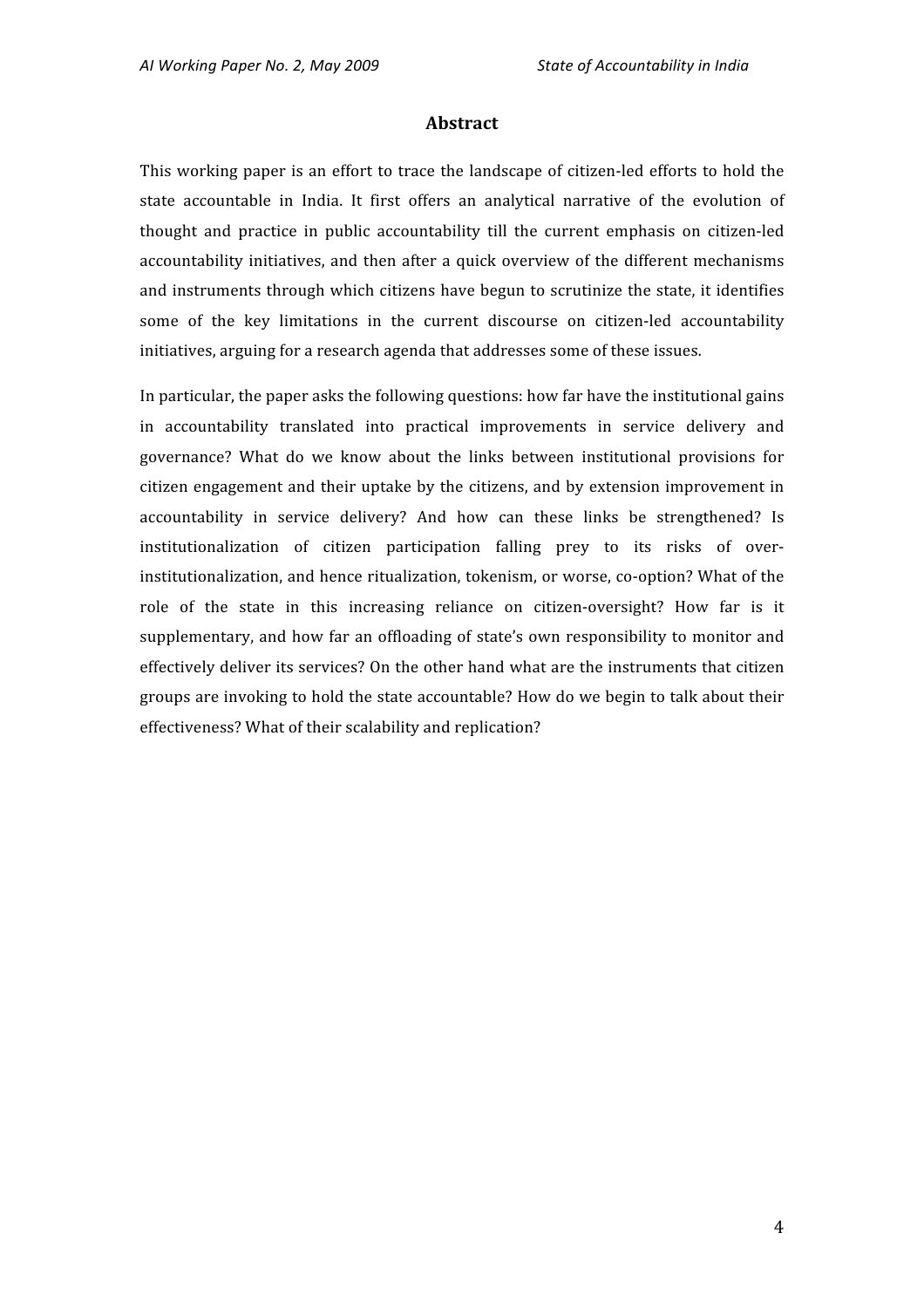## **1.
Introduction:
the
state
in
India,
and
the
crisis
of
accountability**

In its competitive elections, coalition politics, free press, and fair judiciary, India's democracy is exemplary by most institutional standards. And yet as anyone who has ever encountered the Indian state in its hospitals, schools, police stations, local courts, electricity and water supply offices, or fair price shops would vouch, *something* in the way institutional ideals translate into practice makes the mechanics and the everyday experience
of
the
state
in
India
far
from
exemplary.
Accordingly,
there
are
incompetent doctors prescribing life-threatening treatments at health centres, apathetic teachers abstaining from their basic teaching duties at schools, corrupt officials cooking up muster rolls in state entitlement programs, shocking abuse of power by the police, desperate
lack
of
maintenance
of
roads
once
built…the
list
goes
on.

The paradox is inescapable. The *de jure* policies might appear to be all in place, and yet in the *de facto* implementation and delivery, there is rampant corruption, absenteeism, indifference,
incompetence,
inefficiencies
or
outright
failures.

At the heart of these failures, is a *systemic crisis of accountability*. In fact, some observers have argued that the Indian state, its institutions, and the rules that govern them are structured
to
avoid
accountability
altogether
(Mehta
2003,
Saxena
2004).

Voting, the principal tool in a democracy through which citizens are to ensure accountable governance, is for some well-known reasons a blunt instrument through which to convey accountability signals. But this is especially so in a 'patronage democracy'
 (Chandra
 2004)
 like
 India
 where
 votes
 are
 exchanged
 for
 personalistic favours,
and
electoral
mobilization
occurs
more
along
ascriptive
identities
like
caste
and religion than on performance of the government. Constitutional separation of powers, specialist oversight bodies, rational delegation of bureaucratic responsibilities, rules of operation and conduct and redressal forums have all for structural or contextual reasons
failed
in
part
or
in
whole,
leaving
a
comprehensive
deficit
in
accountability.

Realization of the scale of the problem has in recent years evoked a variety of responses from both the state and the civil society. Manifest limitations in 'traditional' accountability channels have led to a growing recognition of the role of direct citizen oversight
 of
 the
 state,
and
increasingly,
 direct
 citizen
engagement
in
 the
 policymaking process.
Organized
civic
activism
has
been
at
the
forefront
of
efforts
to
increase
citizen participation and enhance their ability to directly exact accountability from the state, signaling a profound shift in the discourse of public accountability in India, both in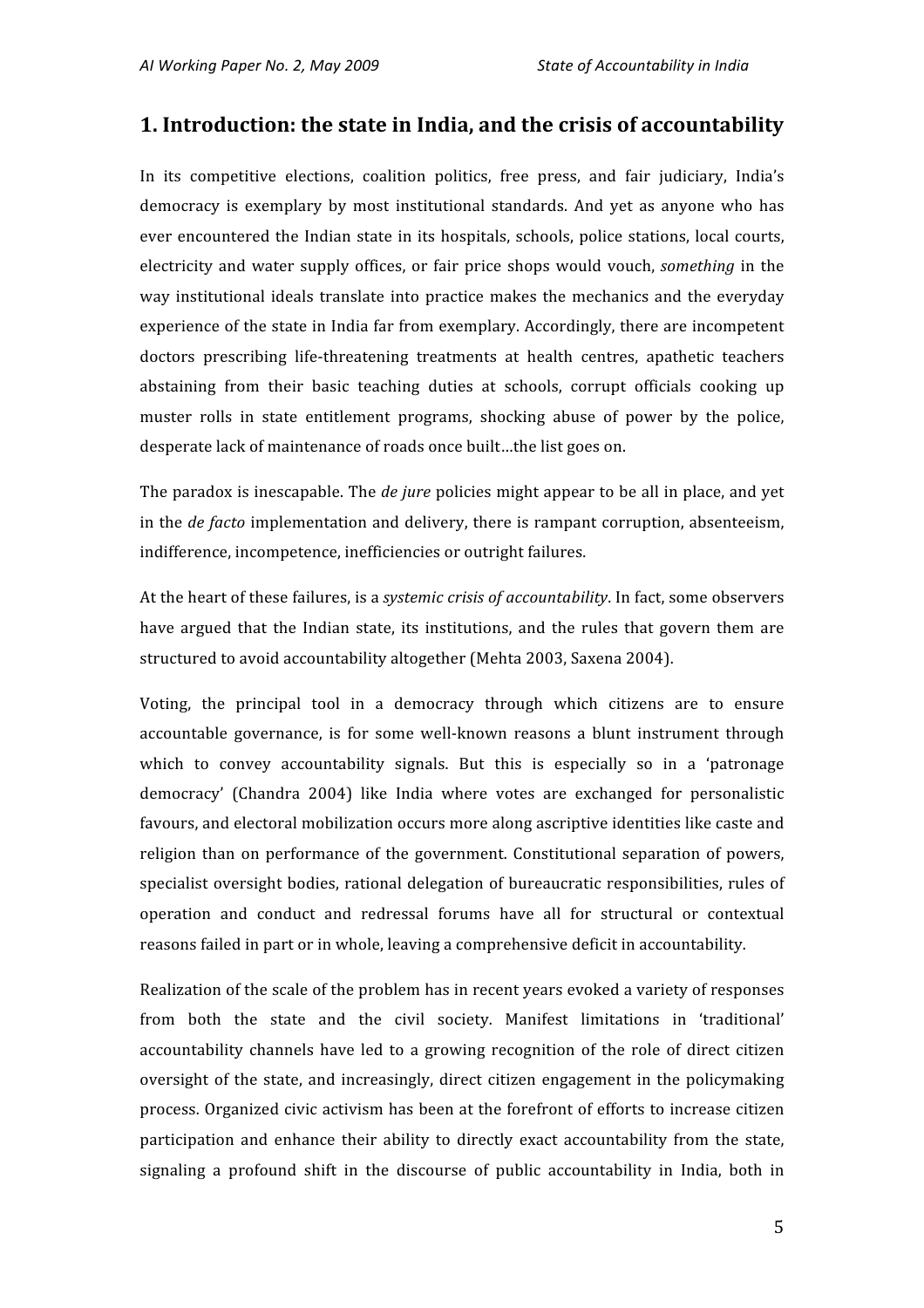terms
of
who
demands
it,
and
the
mechanisms
through
which
these
demands
are
made. At the same time, and partly as a consequence of this activism, the state itself has undertaken unprecedented reforms aimed at institutionalizing citizen participation in its activities. The  $73<sup>rd</sup>$  and  $74<sup>th</sup>$  amendments to the Constitution reactivated the local level government, taking the state closer to the citizens, and significantly increasing its surface
area.
The
Right
to
Information
Act
was
a
landmark
legislation
that
in
many
ways is symbolic of this shift in the state-society accountability relationships. Coming as it did, the
result
of
sustained
and
concerted
activism
by
citizen
groups
around
the
country,
the Act was a radical interpretation of citizens' right to know how they are governed and to demand detailed scrutiny of the process. Following on from the reforms, citizen consultations,
oversight
committees,
social
audits
and
grievance
redressal
forums
are
all now a regular feature in many of the state's development programs. These reforms although implemented with varying levels of enthusiasm by the state, represent an important
opportunity
for
legitimizing
citizen
participation
in
the
everyday
affairs
of
the state, and thereby for strengthening accountability. As a consequence of all these changes, it would appear that the state in India today is closer and its scrutiny by its citizens
noisier
than
ever
before.

This paper is an effort to trace the accountability landscape in India, in particular tracing the evolving focus on citizen-state engagement for accountability. It offers a quick overview of the different instruments through which citizens in India have begun to scrutinize the state, and identifies some of the key limitations in the current discourse on
 citizen‐led
 accountability
 initiatives,
 arguing
 for
 a
 research
 agenda
 that
 addresses some of these issues. In particular, the paper asks the following questions: how far have the
 institutional
 gains
 in
 accountability
 translated
 into
 practical
 improvements
 in service delivery and governance? What do we know about the links between institutional
provisions
 for
citizen
engagement
and
their
uptake
by
the
citizens,
and
by extension improvement in accountability in service delivery? And how can these links be strengthened? Is institutionalization of citizen participation falling prey to its risks of over-institutionalization, and hence ritualization, tokenism, or worse, co-option? What of the role of the state in this increasing reliance on citizen-oversight? How far is it supplementary, and how far an off-loading of state's own responsibility to monitor and effectively deliver its services? On the other hand what are the instruments that citizen groups
are
invoking
to
hold
the
state
accountable?
How
do
we
begin
to
talk
about
their effectiveness?
And
what
of
their
scalability
and
replication?

The
paper
progresses
as
follows: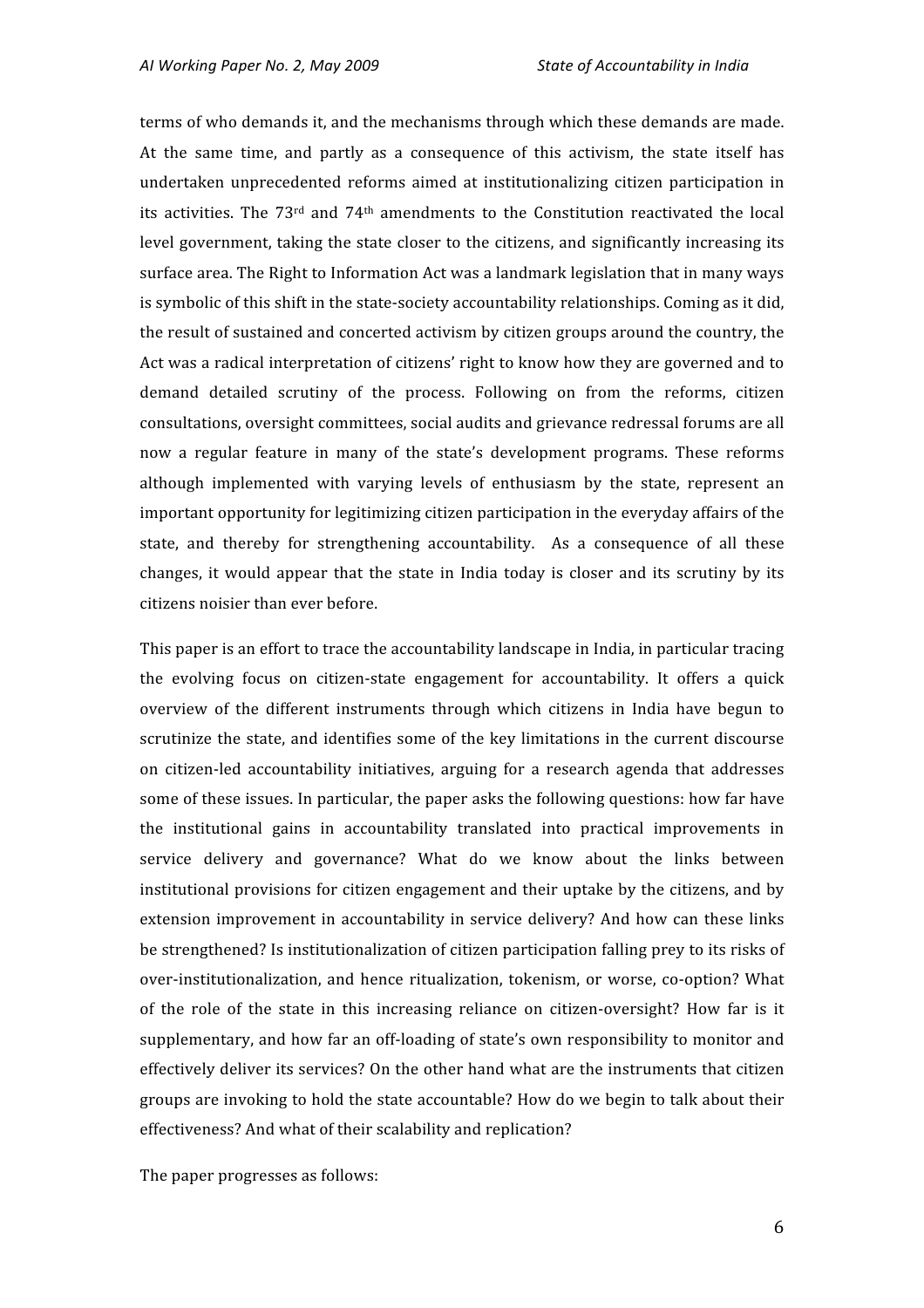We begin in Section 2 by defining public accountability, and situating it in the social contract
that
citizens
in
a
democracy
share
with
their
state.
We
then
trace
the
evolution of thought and practice of accountability mechanisms in research and policy circles, and among
citizen
groups,
starting
with
the
traditional
rigid
distinctions
between
horizontal and
 vertical
 accountability
 channels,
 to
 the
 current
 'transgressive'
 stream
 of
 'hybrid accountability'
and
increasing
citizen‐state
engagement
in
accountability
initiatives.

In Section 3 we take stock of the accountability landscape in India. This section also offers a brief survey of the actual instruments that citizen groups in India are employing to demand accountability from the state. This is not a comprehensive survey, but is hoped to be broad enough to cover most of the important instruments. Some examples of
citizen
groups
employing
them
are
also
provided.

Finally, in Section 4 we step back and critically analyse some of the issues that come up with this new focus on citizen-focused social accountability. We identify shortcomings in five crucial areas in the current accountability discourse, reflect on alternative propositions, and propose questions for future research, analysis and action in order to carry
the
accountability
debates
forward:

- 1. **Strengthening the links between transparency and accountability:** How best can
 we
 translate
 the
 transparency
 gains
 following
 the
 RTI
 Act
 into
 practical improvements
in
accountability
in
service
delivery?
- 2. Participation and collective action for accountability: What factors enable and constraint collective action for accountability? How representative is the collection
in
collective
action?
- 3. **Engagement with the state reconsidering the civil-political divides: From** autonomy
 to
 arms‐length
 relationship
 to
 increasing
 engagement
 and 'politicization' - is engaging the politics of the state the way forward for civil society?
- 4. Invoking accountability in a positive sense: Is the ever-increasing scrutiny cornering the public officials into a state of fear and paralysis? What of the institutional space and the capacity to be responsive? What of public service ethos
and
invoking
accountability
as
responsibility?
- 5. Accountability mechanisms, context specificity and effectiveness: How do we begin to talk about effectiveness of particular accountability mechanisms in particular
social,
political
and
organizational
contexts?
What
of
replicability
and scalability?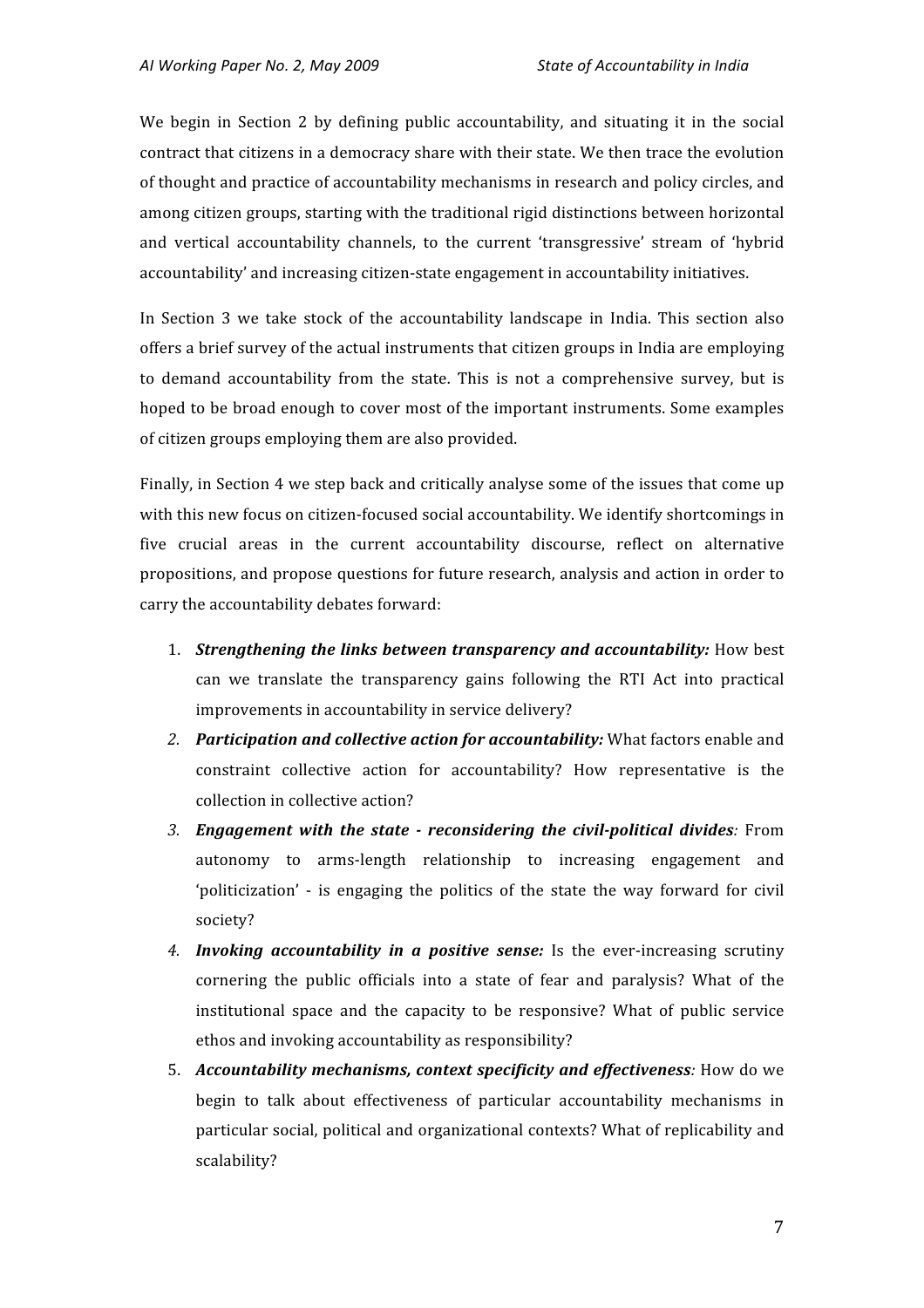## **2.
Accountability:
the
evolution
of
the
concept**

Accountability
can
broadly
be
defined
as
 the
obligation
of
 those
holding
power
 to
 take responsibility for their behaviour and actions. This obligation might stem out of a moralethical need to account for one's behaviour, or out of a legal requirement. It is a relational
concept
as
it
concerns
the
relationship
between
those
that
perform
an
action or
deliver
a
service,
and
those
on
whom
the
action
or
service
has
an
effect.
In
this
sense, it is often conceptualized in terms of principals and agents, where accountability is a function of the leverage that the agents have over the principal. Actualizing accountability
 involves
 two
 critical
 aspects:
 first
 is
 determining
 who
 should
 be accountable
 to
 whom
 and
 for
 what,
 and
 second
 is
 developing
 the
 institutional mechanisms and incentive-sanction structures on the basis of which accountability is realized.

There
are
various
elements
that
come
together
in
the
notion
of
accountability,
including answerability - the need for justification of actions, enforcement - the sanctions that could be imposed if the actions or justification for the actions are found to be unsatisfactory (Schedler 1999), and *responsiveness* - the ability of those held accountable to respond to the demands made. Crucially, accountability requires transparency
so
that
actions
can
be
scrutinized
and
performance
assessed.

Public accountability i.e., the need for the state to be accountable to its citizens stems out of the 'social contract' that the citizens share with the state. In a democracy, this contract
 is
 operationalized
 when
 citizens
 elect
 a
 government
 and
 invest
 the
 elected representatives
with
the
power
to
govern
them.
The
government
on
its
part
is
obliged
to perform
its
duties
of
governance
in
a
manner
that
keeps
the
citizens'
interests
at
heart.

There are institutional provisions to ensure that the government respects this contract. Elections
are
the
main
mechanism
through
which
citizens
are
given
the
power
to
ensure accountable governance. Citizens make their voting decisions and either vote the government back into power or out of it depending on their evaluation of whether it delivered on its promises during its term. Accountability claimed through this channel has been called *vertical accountability*. There are also provisions for *horizontal accountability* - institutional checks and balances to ensure that the government is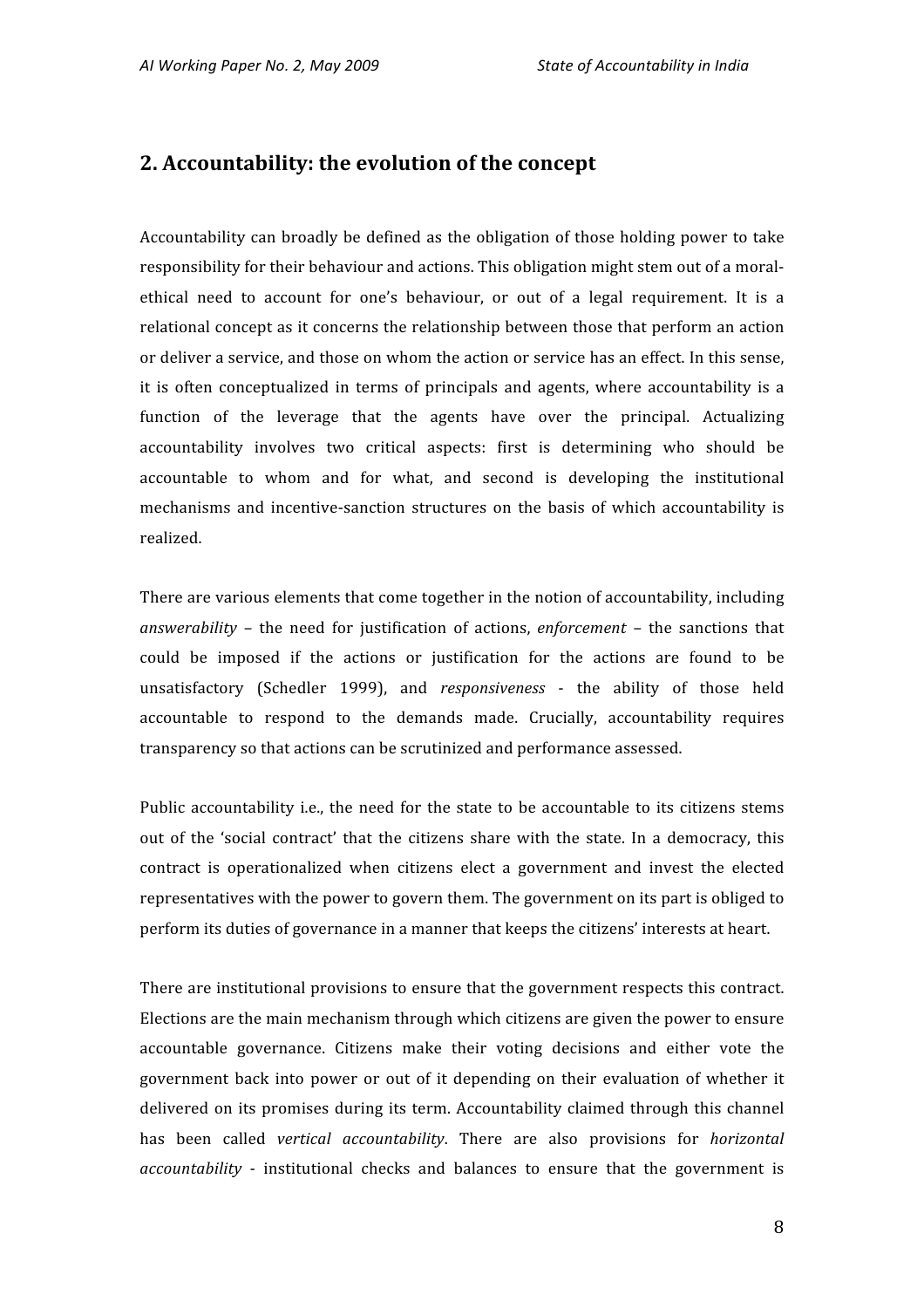performing
its
duties
in
the
interest
of
its
citizens.

Constitutional
separation
of
powers into
judiciary,
executive
and
legislature,
and
official
oversight
of
one's
performance
by the other are some of these. Also in this channel are specialist bodies like Auditor General,
Ombudsmen,
Anti
Corruption
Bureaus
and
Vigilance
Commissions
performing oversight
 of
 various
 government
 activities,
 and
 conducting
 investigations
 into misdoings,
all
with
a
view
 to
create
a
restraint
on
abuse
of
power
and
in
effect
deliver accountable
governance.

#### **Traditional efforts at improving accountability: the horizontal-vertical divide**

Traditionally,
 efforts
 to
 improve
 accountability
 in
 governance
 have
 proceeded
 along these two axes – horizontal and vertical - largely independent of one another. On the vertical front, there have been electoral reforms, voter-awareness initiatives and so on, and on the horizontal front there have been efforts like reorganization of audit and account mechanisms (Goetz & Jenkins 2001). Important as they are, these efforts have had limited success in improving accountability in governance and service delivery. There
are
a
number
of
reasons
why.

In theory, free and fair elections provide an incentive-sanction structure, which should ensure
that
the
elected
representatives
keep
their
promises
and
perform
in
the
interest of the electorate. However, elections as an instrument of vertical accountability have some well-known limitations. Elections not just occur only once in every few years, but also
 force
 an
incredible
 diversity
 of
 opinions
 and
 evaluations
 together
into
 one
 single vote, which makes them a rather blunt instrument to convey accountability signals to individual office holders. Moreover, elections only hold elected officials accountable, whereas the vast majority of public officials are appointed bureaucrats and hence not subject to electoral processes. Contextual realities in many developing countries weaken their
 potency
 even
 further.
 Both
 voters
 and
 political
 parties
 operate
 under
 severe informational constraints, and clientelism and patronage are rife. Voters are mobilized more on the basis of ascriptive identities like religion and caste, or by the lure of personalistic
benefits
rather
than
on
the
basis
of
accountable
governance
and
initiatives that
bring
long‐term
benefits
to
the
public
as
a
whole
(Ackerman
2004).

Reorganizing horizontal accountability channels on their part have limitations. It is impossible
to
monitor
the
almost
infinite
number
of
government
actions
(and
inactions). Practices like bias and inefficient resource use lend themselves to investigation less easily than more express forms of corruption. Absence of second order accountability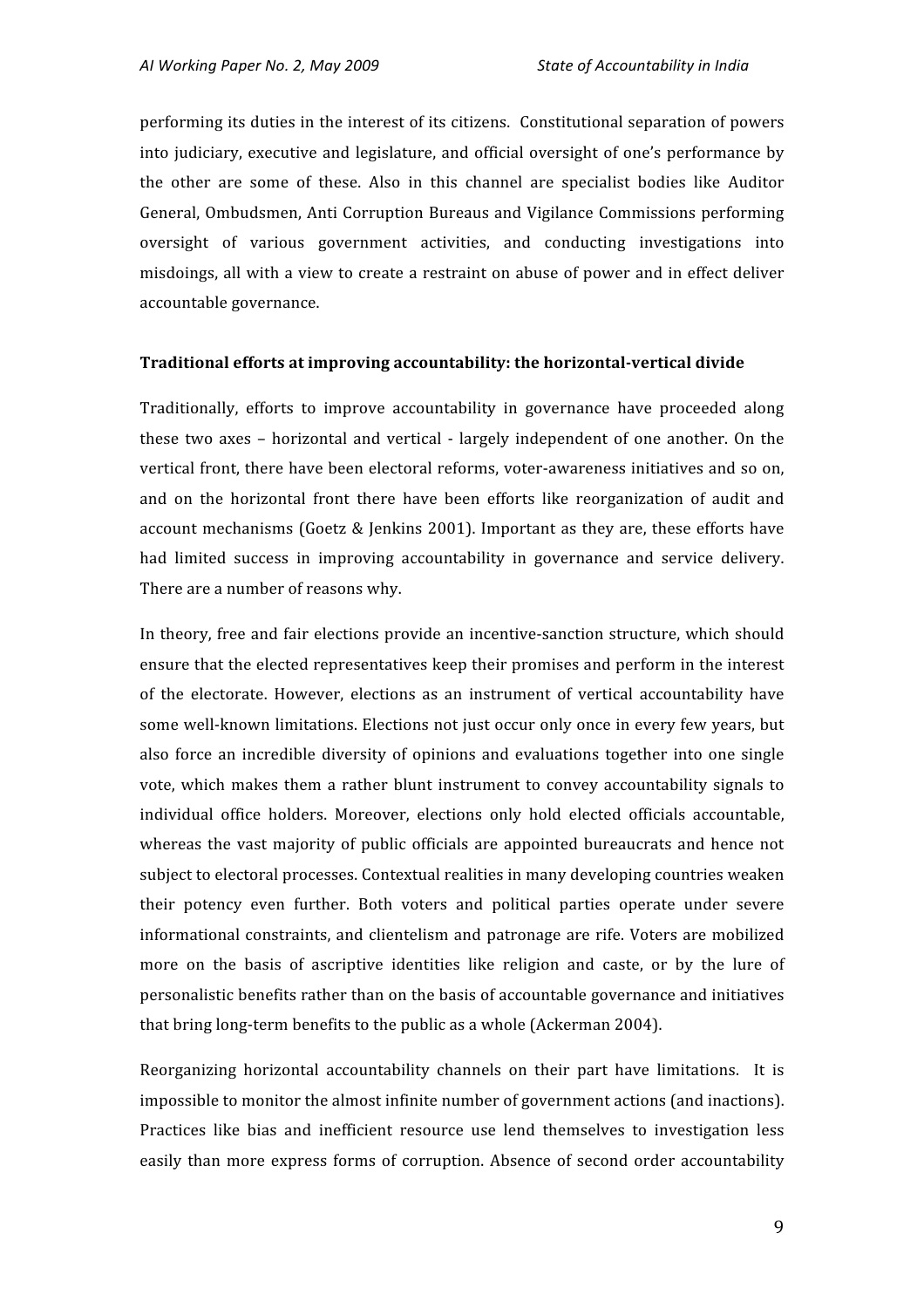(who will watch the watchers?), lack of adequate funding and limited enforcement capacity
all
serve
to
further
weaken
these
mechanisms
(*ibid.)*.

This division of labour approach to improving accountability channels might have had an
 additional
 unintended
 effect –
 that
 of
 preserving
 the
 specialized
 roles
 of
 distinct actors that could take part in vertical and horizontal accountability systems. (Goetz & Jenkins
2001).
Accordingly,
there
was
a
legitimization
and
delegitimization
of
the
types of
actors
who
may
and
may
not
demand
accountability.
In
vertical
channels,
citizens
as voters were the designated seekers of accountability, whereas horizontal channels limited participation to state actors – judiciary, elected politicians, officially appointed auditors
and
so
on.
To
be
sure,
some
of
this
segregation
was
intended.
In
the
Weberian model
of
modern
bureaucracies,
which
has
been
emulated
in
most
developing
countries, public-sector workers were as a principle to be insulated from citizens so as to maintain objectivity
in
public
service.
But
in
practice
this
was
often
just
an
excuse
for
restricting public scrutiny of their actions and denying responsibility for their mistakes. Hiding behind the insulation of official secrecy laws, the use of non-vernacular or unintelligibly dense
technical
languages,
or
the
physical
distance
of
government
offices
from
ordinary citizens,
helped
conceal
the
abuse
of
public
office
for
private
gain
(*ibid*).

#### **Social
Accountability:
the
growing
importance
of
citizen
participation**

In more recent vears there has been an acknowledgement in research, policy and practice
 around
 the
 world,
 of
 these
 limitations
 in
 traditional
 accountability
 channels. Alongside was the recognition that participation in state's activities by societal actors could
 play
 an
 important
 role
 in
 strengthening
 accountability
 and
 responsiveness
 in service delivery. Accordingly, there has been an evolution of ways in which societal actors
have
directly
engaged
with
the
state
to
improving
accountability
–
a
process
that has
broadly
been
called
'social
accountability'.

Drawing on Hirschman<sup>1</sup>, Paul (1992) first pointed out that accountability in public service delivery could only be improved if the traditional 'hierarchical controls' were reinforced by the public's willingness and ability to 'exit' or to use 'voice'. In other words, service providers will be forced to deliver accountably if there was a threat of the citizen-customers shifting their custom to a competitor if the service was unsatisfactory;

<sup>&</sup>lt;sup>1</sup> Albert Hirschman theorized accountability as a function of the leverage that the principals had on their agents. 'Voice' was the channel through which principals made their preferences known to their agents and gave feedback on the goods and services that the agents had been delegated to provide. The threat of 'exit' by the principal (consumer in a market situation) kept the agents on their feet and ensured appropriate and accountable service delivery.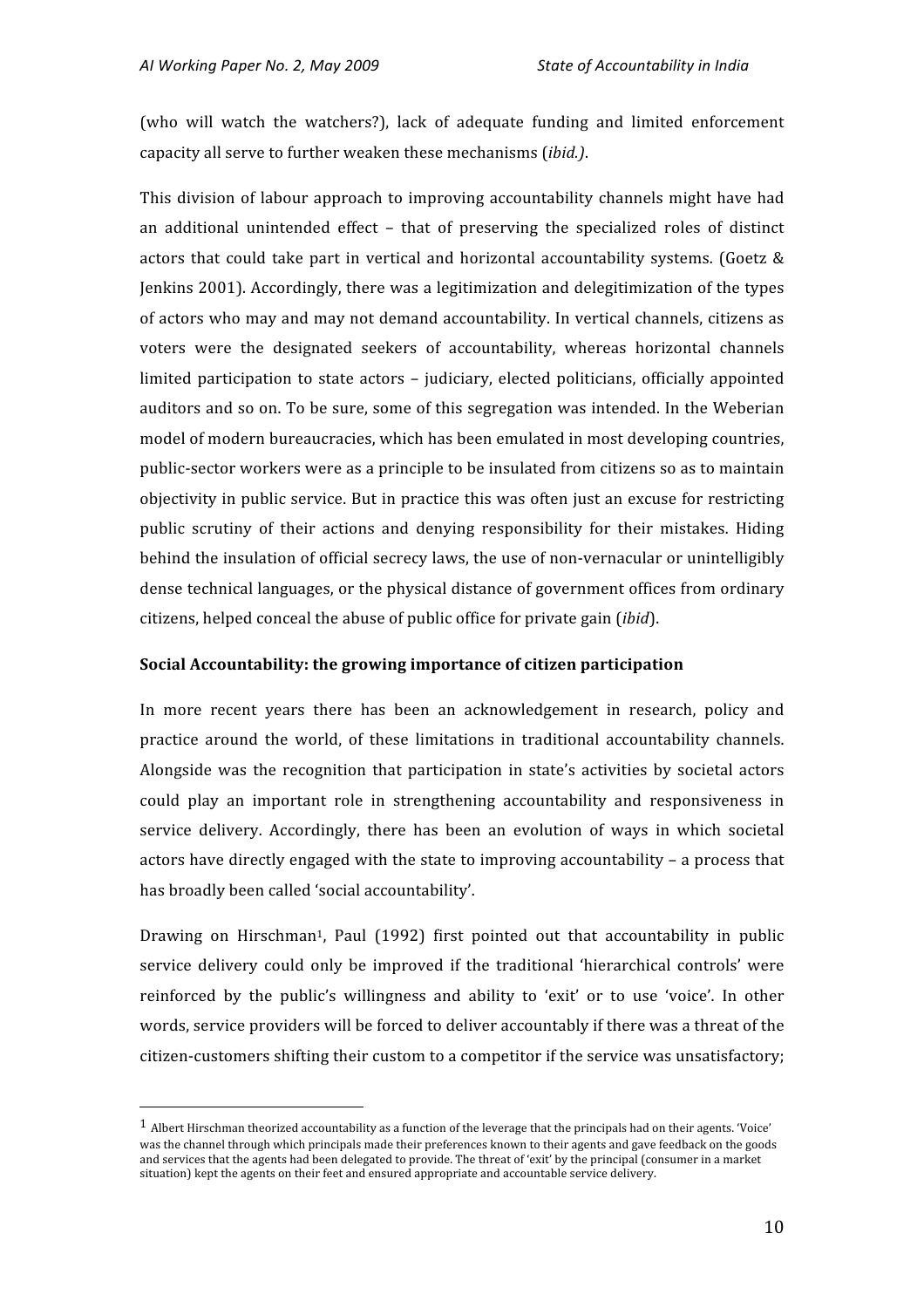in a non-market scenario (which is true of public service delivery in most developing countries)
on
 the
other
hand,
an
emphasis
on
citizens'
input
and
 feedback
into
service delivery would make it more appropriate, responsive and accountable. Corroborating this,
an
increasing
body
of
literature
from
around
the
world
(Evans
1996,
Ostrom
1996, Lam 1996, Tendler 1997) documented how participation of citizens in planning and implementation of projects not only increased the effectiveness of public service delivery and made it more appropriate, but also increased accountability and reduced corruption.
Accordingly,
 societal
 participation
in
 state's
 development
activities
was
 no longer seen as a 'bother', but was instead actively encouraged as a means to ensure responsiveness
and
accountability.
However,
this
participation
by
citizens
was
distinctly apolitical in that it was circumscribed to implementation of specific government projects
(Ackerman
2004).
Measures
for
responsiveness
were
largely
limited
to *ex
ante* consultations,
and
those
for
accountability
largely
to *ex
post*monitoring.

Emanating
mostly
out
of
the
Latin
American
experiences,
a
second
wave
of
writings
on society's pro-accountability role went a step further and argued that a more *political* form of participation was an effective way in which societal actors could hold the state accountable (Smulovitz & Peruzzotti 2000, Cunill 2000 and Waisbord 2000 cited in *ibid.*). Using (at times confrontational) strategies like mass mobilization, media exposes, and
 with
 recourse
 to
 judiciary,
 society
 would
 act
 as
 a
 'watchdog'
 in
 ensuring government
 accountability.
 Smulovitz
 and
 Peruzzotti
 distinguish
 this
 form
 of accountability
from
electoral
and
horizontal
forms
as:

"a non electoral, yet vertical mechanism of control that rests on the actions of a multiple array of citizens' associations and movements and on the media; actions that aim at exposing governmental wrongdoing, bringing new issues into the public gaenda, or activating the operation of horizontal agencies" (Peruzzotti & Smulovitz, 2000: 150 quoted
in *ibid.*).

While this represented an advance in thinking about society's pro-accountability role from "well-behaved" local participation to a more openly political, even confrontational engagement with the government apparatus, it still emphasized - and defended - an "arms‐length"
relationship
between
the
state
and
the
society.
Autonomy
 from
the
state was deemed as fundamentally important for legitimacy of civil society in its proaccountability role *(ibid.)*, Summarizing this succinctly, Cunill wrote: "co-management is irreconcilable with control. The efficacy of societal control is directly dependent on the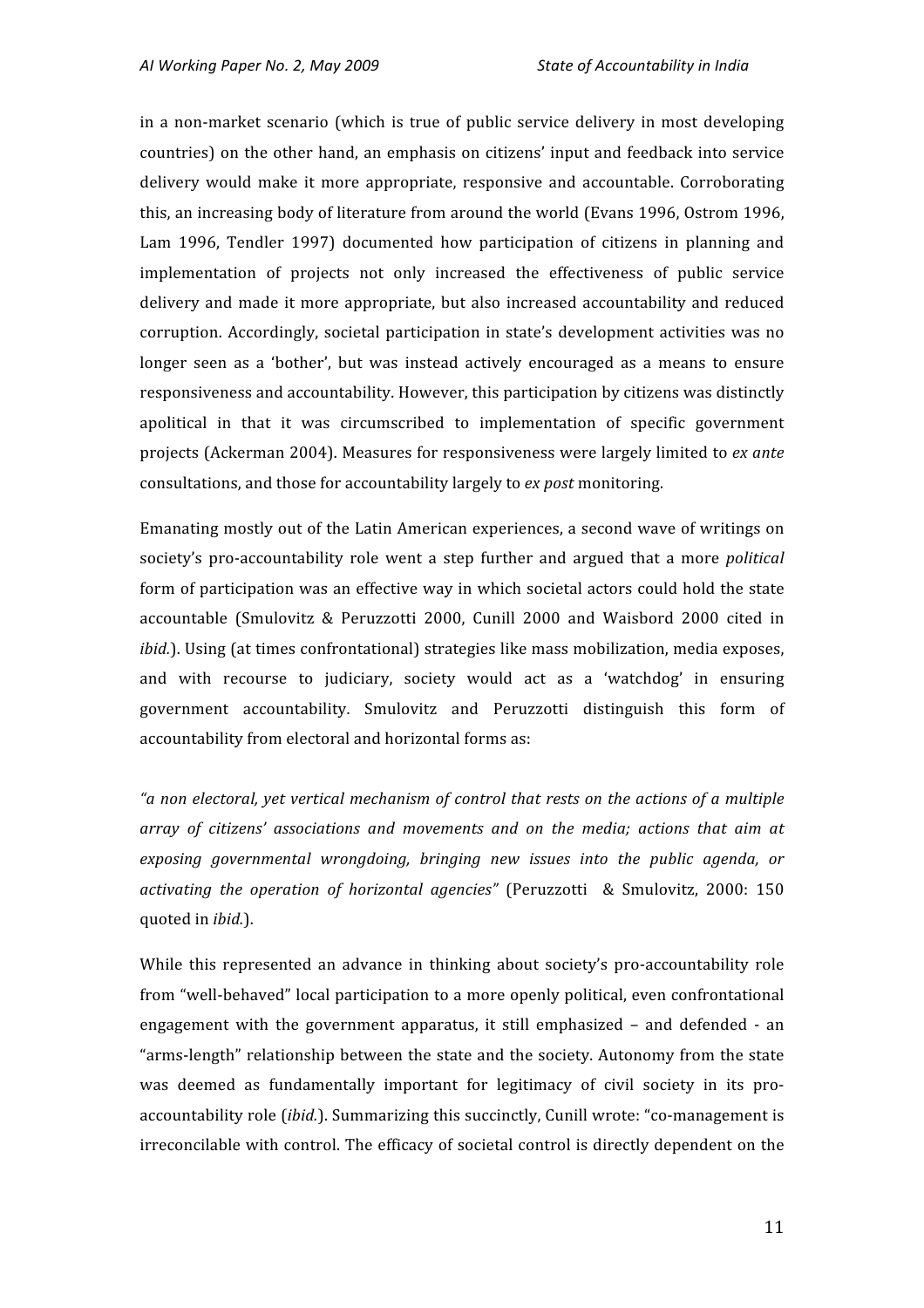independence and autonomy that societal actors maintain with respect to state actors" (Cunill
2000
translated
in *ibid.*).

More recently, a 'transgressive' stream of research and practice has questioned this separation between the state and the society. Moving on from the circumscribed participation in co-production of specific services, and arms-length relationship in pressuring the government from outside, this group of authors (Isunza 2003, Goetz & Jenkins 2001, 2002 cited in *ibid.*) argue that accountability is best sought in "cogovernance" spaces which confuse the boundary between the state and the society. These
writings
draw
on
experiences
 from
around
the
world
where
citizen
groups
have been experimenting with inserting themselves more and more directly into the state apparatus: into its core functions and everyday workings, monitoring its hitherto opaque
 operations,
 and
 influencing
 policy
 from
 the *inside*.
 Participatory
 Budgeting
 in Porto Allegre, Brazil was one of the early experiences in this stream where instead of externally influencing the policy, ordinary citizens were inside the governmental apparatus, involved directly in the planning and supervision of public spending activities
normally
under
the exclusive
purview
of
public
officials
(*ibid.*).

Goetz and Jenkins (2002) argue that this form of activism represents a 'new accountability
 agenda'.
Through
 their
 analysis
 of
 the
 experience
 of
 the *Mazdoor
 Kisan*  Shakti Sangathan (MKSS) – a Rajasthan based grassroots organization - in India they draw attention to what they describe as 'hybrid' accountability where citizens (as vertical actors) directly engage with institutions of horizontal accountability. MKSS employed social audits to empower ordinary citizens to turn into auditors, and obtain access to the hitherto privileged state documents such as muster rolls, in order to expose malfeasance. This form of accountability is remarkable in that it breaks the state's monopoly over official oversight and legitimizes citizen-inclusion into hitherto exclusive
affairs
of
the
state.

The World Bank's *World Development Report* 2004 drew on these emerging notions of accountability
 to
 articulate
 a
 framework
 for
 public
 accountability.
 The
 report
 defined public accountability as a set of relationships between citizens and the state that is achieved through a 'long route' where horizontal and vertical arms of accountability operate
in
tandem.
Accordingly,
public
accountability
is
achieved
when
citizens,
drawing on vertical accountability mechanisms exercise their voice to express preferences and hold the state (the politicians and policy makers) to account for the fulfillment of these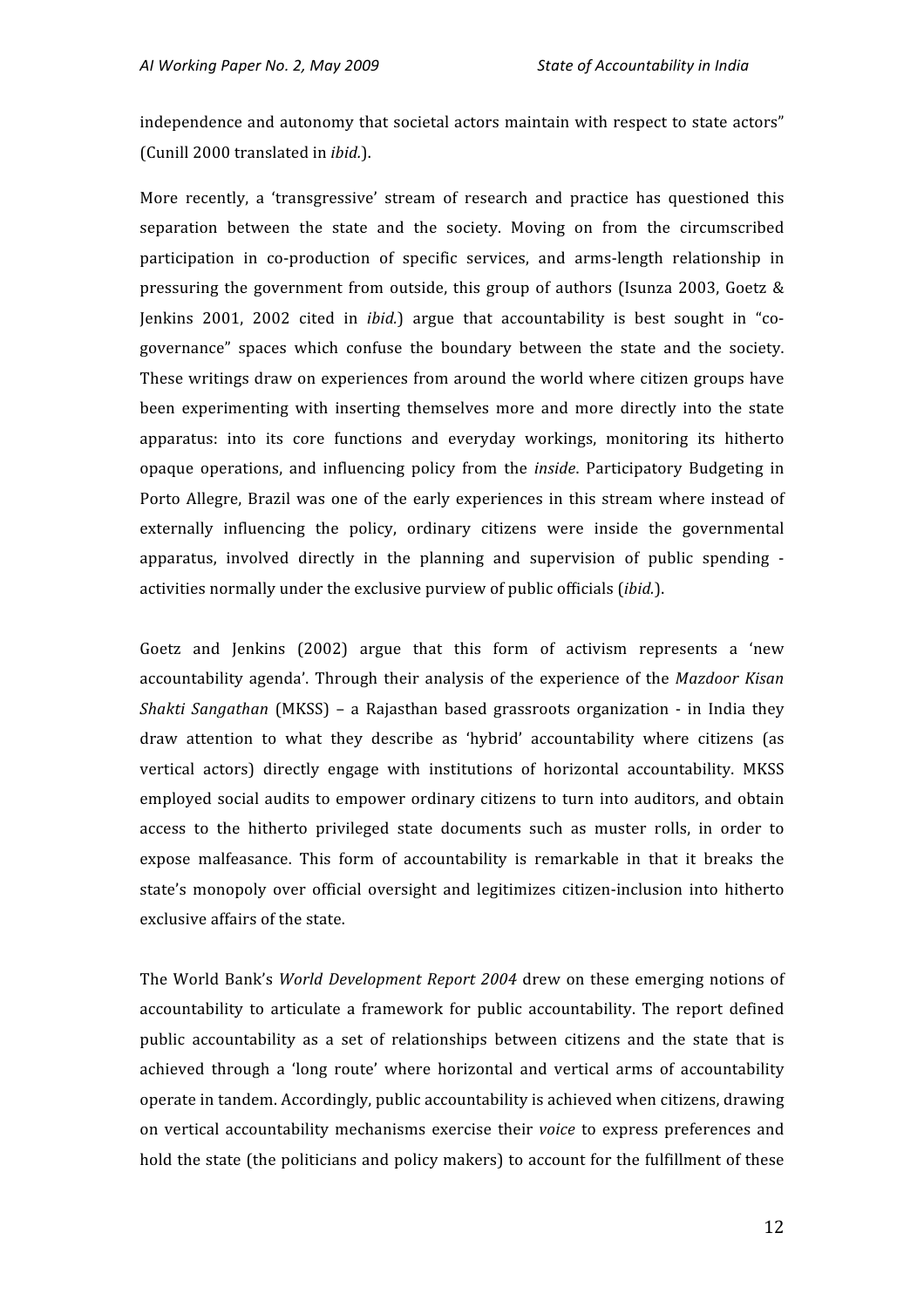preferences. The state in turn, acting as an agent of its citizens, must be able to activate horizontal
accountability
mechanisms
to
transmit
these
demands
to
the
actual
provider of
services
(line
agencies,
departments,
public
sector
bodies)
and
hold
them
accountable for the service provided. In World Bank's formulation, this relationship is referred to as compact. In this framework, accountability is ensured when the incentives to service providers are aligned to the ultimate preference of citizens, and when providers are made directly accountable to people. Strengthening accountability thus requires enhancing citizens' voice and ensuring that the mechanisms for transmitting this voice into
practice
are
in
place
(World
Bank
2003).



Figure 1. Voice + Compact: the long route of public accountability (WDR 2004 Framework)

As this discussion indicates, the importance of societal actors in ensuring state accountability and the ways and means by which they do this have evolved over the years.
Today
the
domain
of
social
accountability
consists
of
a
multiple
array
of
efforts
by individual citizens, citizen groups, and the media, often working in collaboration with each other, employing multiple instruments that focus on citizen 'voice' rather than 'vote' as the principal tool for accountability (Jayal 2008). The strategic emphasis of these efforts differs according to the countries and contexts: they could be aimed at ensuring procedural compliance within the state and checking corruption, or could be outcome related; they could be working on civil and political rights, or on social and economic rights (Joshi 2008). Similarly they could be aimed at the whole spectrum of stages in service delivery by the state - from planning and analysis, to implementation, to monitoring and evaluation. These efforts are not for particularistic and one-off benefits but aim to durably institutionalize citizen influence over policies that affect the society at large. Mobilization of citizens is not only during the elections but also in periods
in
between;
 they
can
be
catalysed
on‐demand
where
a
situation
 requires
such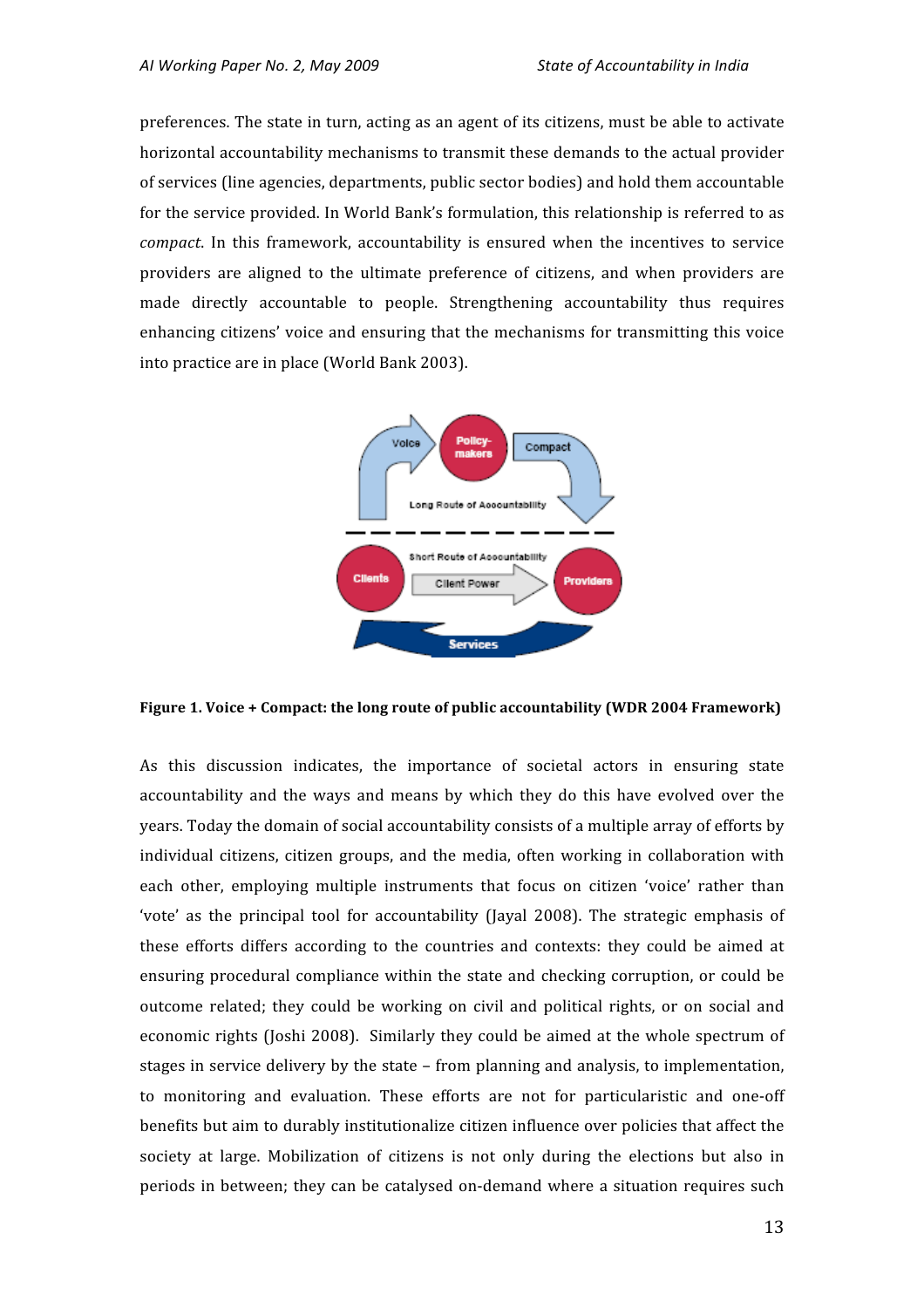mobilization, and can be directed at single issues, or policies, or functionaries (Jayal 2008).
 These
 efforts
 are
 always
 in
 the
 public
 domain
 and
 often
 claims
 are
 framed
 in terms of rights and legalities. However, as opposed to the more traditional vertical mechanisms
like
voting,
where
 the
losers
have
 to
concede
power,
social
accountability mechanisms
work
much
less
directly:
whether
 they
use
 the
public
domain
 to
highlight issues and mobilize support, or whether - like in some countries - they work within the institutional spaces that facilitate them, the force of the media, the public debate, the reputational damage, or the triggering of traditional accountability mechanisms (like the judiciary,
in
many
cases)
is
assumed
to
bring
about
the
intended
effects
(Joshi
2008).

#### **Evolving
institutional
responses:**

Institutional responses followed to reflect these shifting accountability relationships between the state and its citizens. First came the New Public Management reforms, which were based on the diagnosis that poor service delivery in the public sector was a matter of perverse incentives faced by the rent-seeking service providers. Accordingly, measures
 were
 suggested
 to
 turn
 these
 incentives
 towards
 delivering
 service accountably. Subjecting the providers to pressures of the market, or market-like mechanisms,
 it
 was
 assumed,
 would
 do
 this.
 Privatization
 and
 its
 techniques
 like contracting
 out,
performance‐based
 contracts,
 user
fees
etc
were
applied
 to
 the
public sector to various degrees. Also implied under these reforms was pluralization of service provision
where
multiple
providers
of
service
(state
and
non‐state)
would
increase
the choice
for
the
citizen‐consumer
and
bring
in
market
competition,
which
would
keep
the providers on their toes. However, there has been no evidence that these reforms have worked in complex social and political environments, and criticisms remain about market failures based on lack of effective competition in public services in developing countries,
and
on
information
constraints
(*ibid*.)

While 'managerial reforms' that address state's internal apparatus for service delivery, through measures like rationalizing the incentive-sanction structures, clarity in delegation of tasks, emphasis on outcomes, greater transparency, and effective sanctions for
poor
performance
still
remain
important
ways
in
which
to
address
the
accountability deficit, the new thinking on societal role in accountability emphasizes empowering the citizens
as
a
countervailing
power
to
have
a
more
direct
voice
in
formulation
of
policies that affect them, and a more direct role in monitoring service provision and holding service
providers
accountable.
Accordingly
we
now
have
reforms
like
Decentralization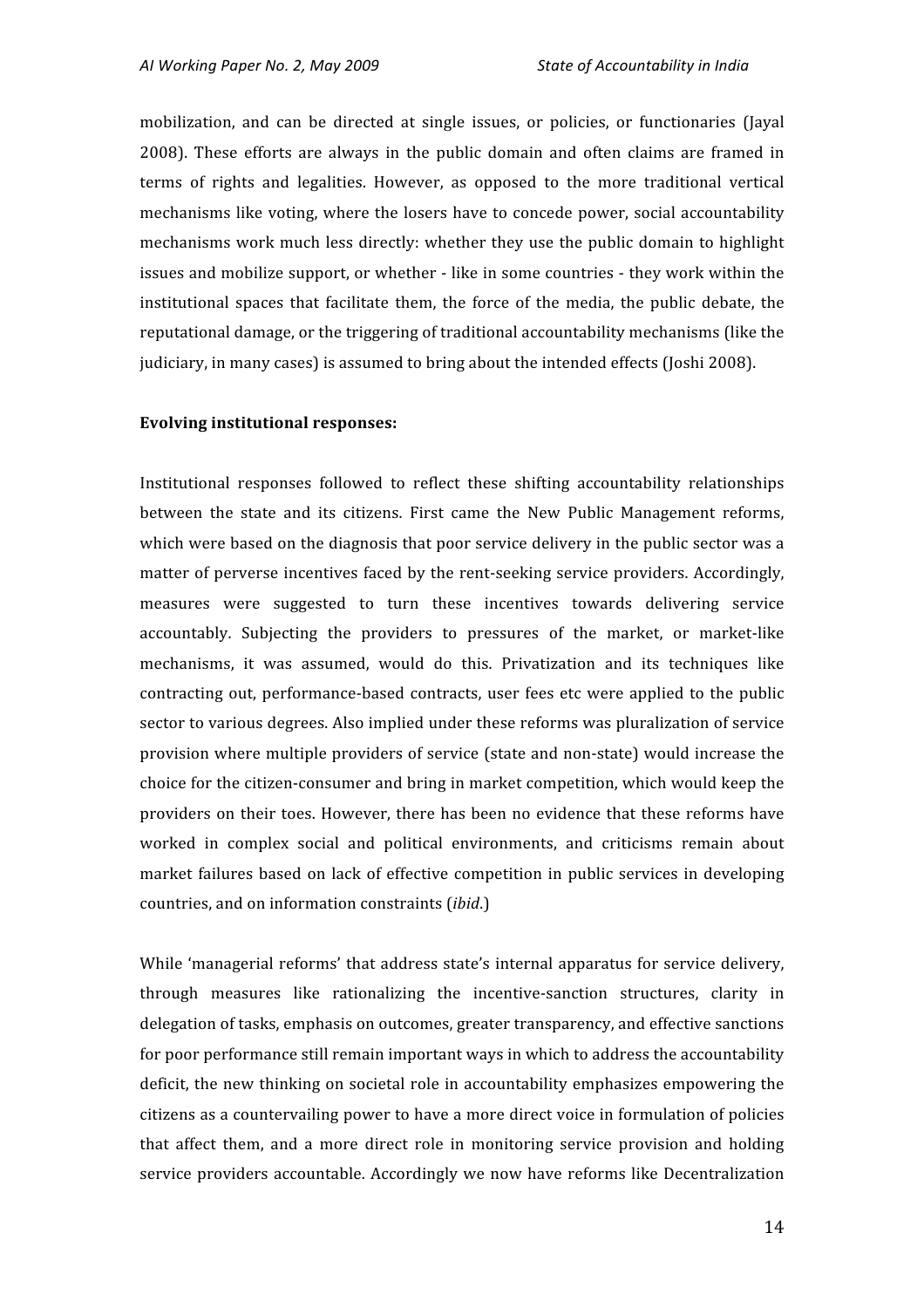and institutionalization of direct citizen participation, which took the state and its decision-making processes closer to the citizens, and created newer 'invited spaces' (Cornwall
 2004)
 in
 which
 they
 could
 engage
 directly
 with
 service
 provision.
 The emphasis of these reforms is to strengthen and integrate citizen voice into the everyday workings of the state, and to create avenues for direct monitoring of service providers by
 citizens.
 For
instance,
 on
 the
 one
 hand
 there
are
 features
like
 formal
 computerized complaint systems and citizen charters to enable citizens to interact with the service providers
better
and
more
directly,
and
on
the
other,
there
is
decentralization
of
service provision, and creation of Community Based Organizations to give the communities a more
direct
role
in
planning,
delivery
and
monitoring
of
 these
services.
There
has
also been a wave of Access to Information legislations in many countries that further facilitated this process by opening up state operations to increasingly free scrutiny by the
citizens.

**Taking stock:** As we have traced, over the last few years there has been a fundamental transformation in the way in which accountability is sought from the state. From a division of labour approach that segregated horizontal and vertical accountability efforts,
there
is
now
a
distinct
trend
towards
'hybrid'
accountability
where
citizens
are increasingly involved directly in the monitoring and decision-making processes of the state.

In the next section, we locate this within the Indian context and attempt to trace the landscape of accountability efforts by the civil society and the state in India.

## **3.
The
Accountability
Landscape
in
India**

There is a general consensus among observers today that India's institutions of accountability
 have
 under‐performed
 significantly.
 Take
 for
 example,
 the
 country's judicial system: it is plagued with problems of inordinate delays in delivering justice. The statistics are staggering. According to the Malimath Committee Report, there were 28
million
cases
pending
in
the
courts
in
1996.
Another
survey
of
1,849
companies
that had pending cases in the High Courts reported that 59% of these cases had been pending for over a decade (Mehta forthcoming). Interestingly, although the Indian Judiciary has been at the forefront of efforts to hold the Executive to account, it has actively resisted any external attempt at exacting accountability in its own activities. One instance of this resistance was the Supreme Court's response to a Right to Information application and a subsequent order passed in January 2009 by the Central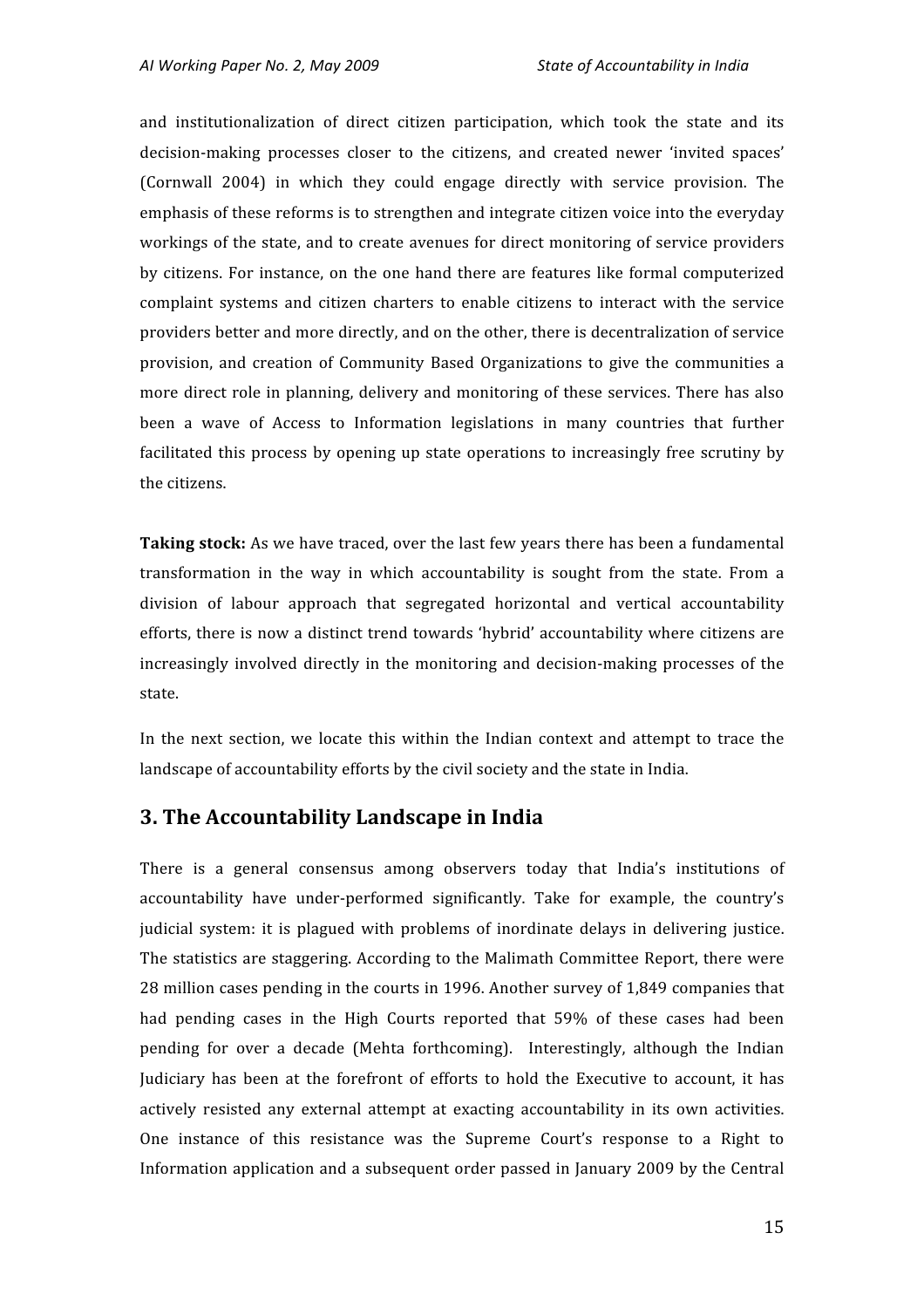Information Commission (CIC) mandating the disclosure of information pertaining to assets of the judges. The Supreme Court actively opposed this order arguing that the Supreme Court itself remains above the purview of the Right to Information Law. The Supreme Court went on to challenge the Information Commission order and moved the Delhi High Court to stay the order of the CIC. The matter is still under deliberation in the Courts.

The
 performance
 of
 other
 key
 regulatory
 bodies
 such
 as
 Vigilance
 Commissions entrusted with dealing with corruption cases tells a similar story of delays and weak enforcement.
 According
 to
 data
 collected
 by
 the
 Central
 Vigilance
 Commission, investigations into anti-corruption cases can take anything between six months and three years. Conviction rates are equally dismal. A 2005 World Bank study reports that in
a
10
year
period
Rajasthan
managed
to
convict
a
mere
411
public
officials
for
corrupt practices
 (World
Bank
2006).
 In
2005,
a
study
conducted
by
an
Orissa
based
 research group
called
Praxis,
on
the
performance
of
vigilance
authorities
in
Orissa,
revealed
that the state Lokayukta (state level Ombudsman) had over 1800 cases pending in trial courts. Worse still, long judicial delays meant that 12% of the defendants were dead before
their
cases
came
to
court!
(Study
quoted
in
World
Bank
2006)

Crucially, the Legislature itself has under-performed and proven to be extremely ineffective in its oversight functions. There is a compelling body of evidence that suggests a steady deterioration in both the quality and quantity of deliberations in Parliament and State Legislatures. Parliamentary sittings were as low as 46 days in 2008
(a
sharp
drop
from
an
average
of
130
days
in
the
1950s),
with
an
attendant
decline in the number of bills passed, questions asked and debates undertaken. According to data compiled by PRS Legislative Research, during its 5-year existence, 28% of the bills passed by the 14<sup>th</sup> Lok Sabha went through with less than twenty minutes of debate, and a further 19% were passed with less than one hour of debate. Other indicators of Parliamentary performance are equally discouraging. Parliamentary Standing Committees rarely meet, and when they do their deliberations seldom lead to any substantial decision-making, or enforcement. The Public Accounts Committee, for instance, scrutinizes a very small number of audit reports, and line ministries rarely follow up on the Committee's recommendations. According to the Comptroller and Auditor General's own reports, out of the 9000 audit paras included in the reports tabled in the Parliament between 1994 and 2008, over 3000 are vet to be responded to (CAG
2008).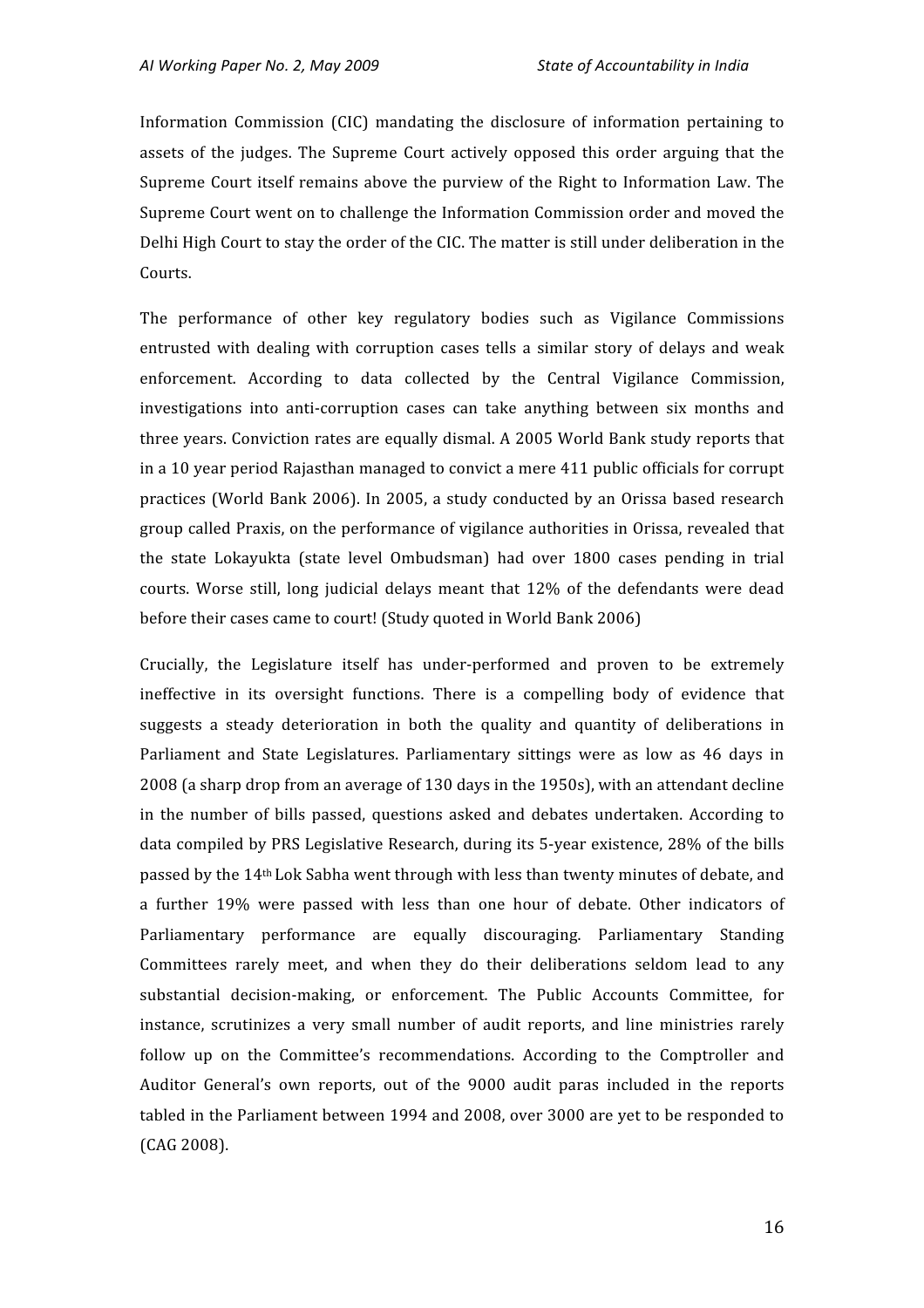The
reasons
for
these
institutional
failures
are
complex
and
a
serious
analysis
is
beyond the scope of this paper. However, they do point to the fact that India's institutions of accountability
are
plagued
with
inherent
structural
weaknesses
–
be
it
 the
multiplicity of
 institutions
 with
 overlapping roles,
 responsibilities
 and
 jurisdictions,
 the
 lack
 of enforcement powers, or poor internal performance standards - all of these have produced
an
adverse
incentive
structure
that
has
rendered
efficiency
and
accountability impossible.

But perhaps the biggest puzzle in India's accountability story has been that over 6 decades of the seemingly robust democratic structure of the country has failed to produce a politics of accountability. Why is it that elections are never fought on issues related to welfare provision by the state? Why is there no collective effort to pressurize successive
governments
to
deliver
public
goods
like
health,
education,
or
law
and
order? This puzzle is compounded by the fact that India's poorest - who are most severely affected
by
state's
indifference
‐
are
also
democracies
greatest
enthusiasts:
 voter
 turn‐ outs are highest amongst the poor and the historically disadvantaged groups (Yadav 2000).
Elections,
as
we
discussed
in
Chapter
2,
have
some
acknowledged
weaknesses
as an instrument of accountability. But in India, these problems have been made particularly
acute
by
the
fact
that
the
political
space
seems
to
have
evolved
much
more as a space for assertion of ascriptive identities like caste, language and religion, than as a space
to
assert
rights
to
public
goods
and
services.

This needs to be understood in the context of the political economy of the Indian state. Many political scientists have argued, the state-led centralized model of development adopted
 at
 independence
 conferred
 large
 amounts
 of
 discretionary
 powers
 on
 the bureaucracy.
 In
 an
 economy
 of
 shortages
 and
 a
 society
 mired
 in
 heirarchy,
 the
 state emerged as the only avenue for greater social mobility, empowerment and access to resources. As Pratap Bhanu Mehta notes, "access to the state gave jobs and a likely class status
that
was
better
than
anything
available
outside
the
state;
the
discretionary
power the state conferred on all its officials was experienced by many as empowerment or at least an escape from the subordination that resulted from being at the receiving end of that
power.
Access
to
state
power
was
about
the
only
way
of
ensuring
that
one
counted for
somebody"
(Mehta
2003).

Thus,
the
state
and
its
apparatus
were
treated
not
as
a
space
for
generating
public
goods but for the accumulation of private wealth and power. After all, the power to grant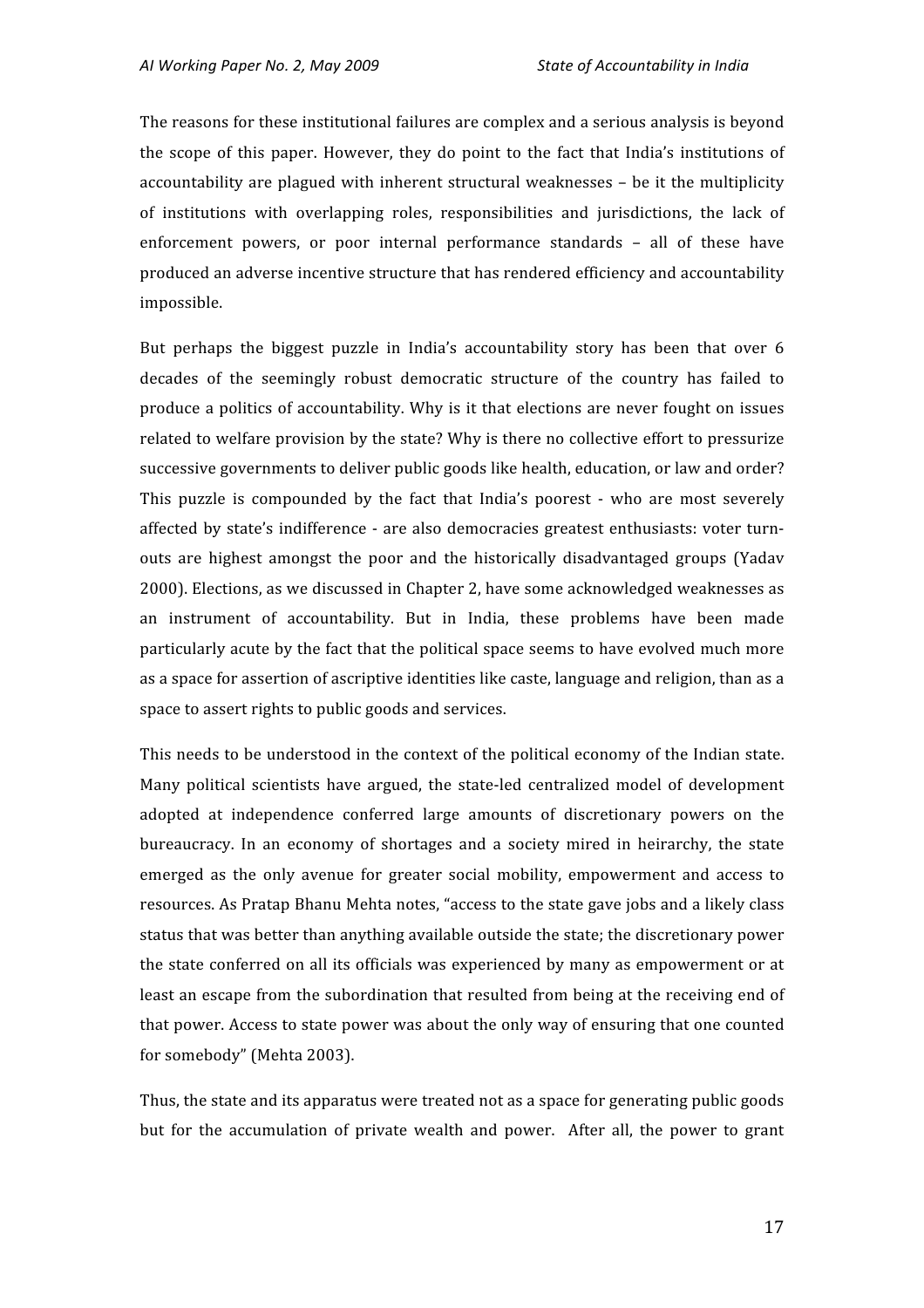contracts
 and
 tenders,
 identify
 development
 schemes
 and
 choose
 beneficiaries
 comes with the potential for enormous personal gain.

Even today, for much of India that has remained untouched by benefits of economic growth, the state still remains the locus of hope: the source of money, power and opportunity.
In
a
recent
study
on
perceptions
of
status
and
power
amongst
rural
women in
 Andhra
 Pradesh,
 government
 officials
 occupied
 the
 highest
 level,
 ahead
 of businessmen,
 moneylenders
 and
 large
 farmers
 (World
 Bank
 2006).
 Access
 to
 state resources is thus still considered key to power and social advancement. Mehta in his analysis cogently summarizes this state of affairs. 'The state', he argues, 'exists primarily
to
satisfy
the
private
interests
of
collusive
groups…the
net
result
has
been
that almost never has the state been governed by a public philosophy; it is a rather highstakes competitive game in which individuals or groups seek advantages along particularistic
lines'
(Mehta
2003).

Interestingly, access to political power offers the swiftest route to the states resources. Democracy's greatest success in India has been the fact that it has offered the institutional
 space
 for
 the
 mobilization
 and
 political
 assertion
 of
 historically disadvantaged
groups.
Everyday,
India
is
witness
to
new
forms
of
political
mobilization and party formation. However, owing to this peculiar notion of the state, access to state power
has
not
 translated
into
a
demand
 for
greater
welfare
benefits
precisely
because that was never its objective in the first place. Political mobilization is aimed not at ensuring that citizen's welfare needs and rights are protected by the state but to access these
prized
state
resources
for
the
benefit
of
particular
groups
and
identities.
Political mobilization has thus not been so much about making the state accountable for the delivery of public goods, but about accessing its resources.

In this environment of multiple institutional failures, and a virtual crowding out of the political
space
 for
citizen
action
 for
accountability, *civil
society*in
 India
has
emerged
as an
important
arena
for
mobilization
of
public
opinion
and
action
for
accountability,
and access to public goods. A wide variety of accountability instruments and mechanisms are employed by citizen groups within this space. At the same time, and partly as a consequence
of
civil
society
activism,
the
state
itself
has
initiated
efforts
to
create
newer structures for closer citizen engagement to strengthen accountability. The 73<sup>rd</sup> and 74<sup>th</sup> amendments
 to
 the
 Indian
 Constitution
 that
 decentralized
 powers
and
 responsibilities to local governments more than had been the case in the past, and the more recent Right to Information Act, are state provisions that have facilitated citizen mobilization around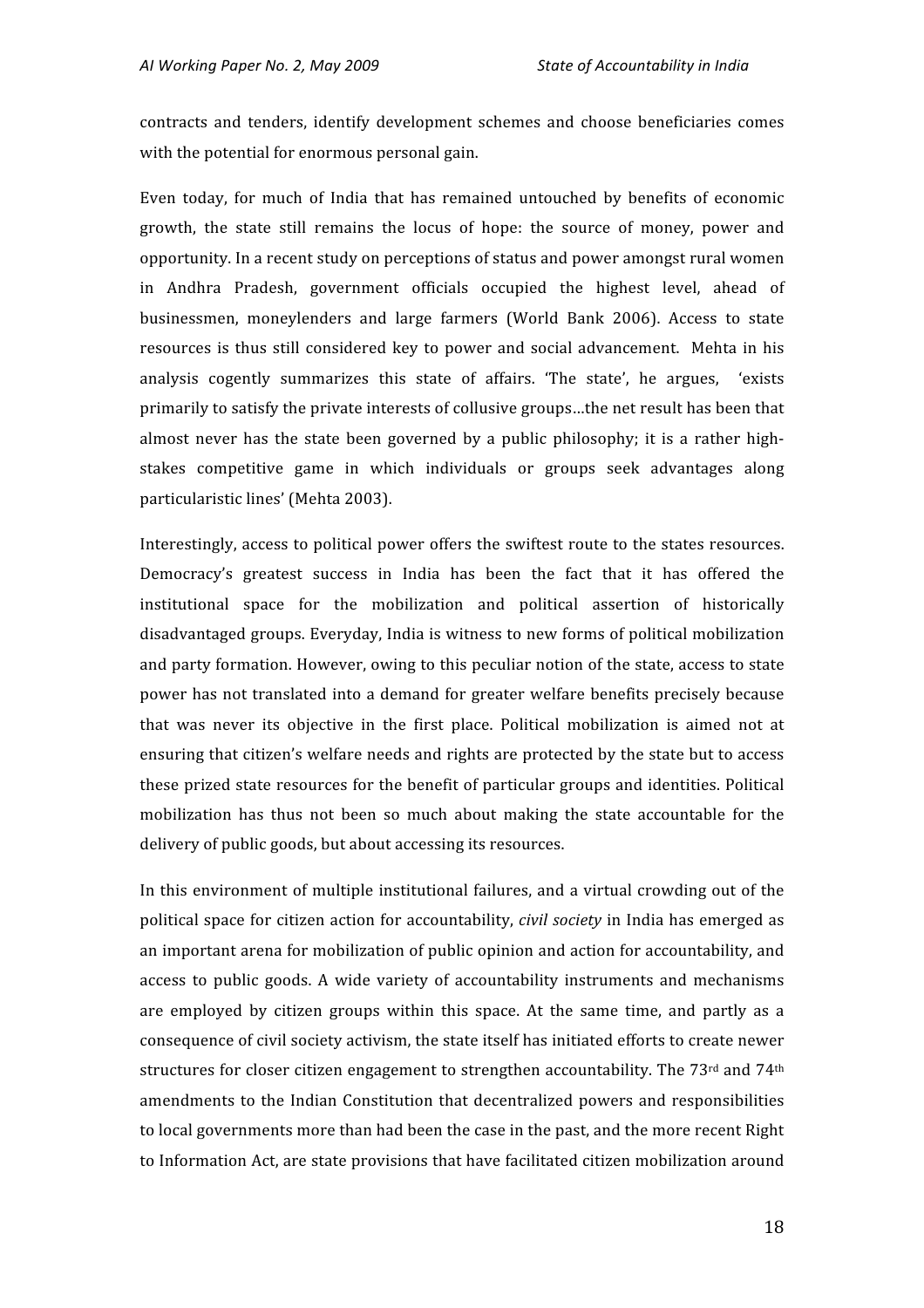newer
 axes,
 and
 created
 opportunities
 for
 the
 emergence
 of
 newer
 spaces
 and instruments
through
which
citizens
can
engage
with,
and
scrutinize
the
state.

As a result, the accountability space in India today – in particular the citizen-state engagement in the space - is diverse and vibrant, with all manner of initiatives addressing a whole range of issues in governance and service delivery. These efforts, while in no means a panacea to the accountability conundrum, have the potential to significantly empower citizens, and in so doing, initiate the first few critical steps towards
establishing
a
politics
of
accountability.

In this section, we attempt to take stock of these efforts. We begin by identifying efforts by civil society before examining, in brief, provisions by the state. In both cases we first attempt
 to
 map
 the
 landscape
 before
 drawing
 some
 general
 analytical
 conclusions leading
on
to
the
research
questions
in
the
next
section.

#### **3.1
Efforts
by
Civil
Society:**

As we have discussed, in recent years India's civil society has emerged as a crucial space for citizens to mobilize and make demands for accountability on the state. Arguably, this marks the beginnings of a paradigm shift in state-society engagement, in that it is beginning
 to
 move
 beyond
 mere
 political
 representation,
 towards
 newer
 platforms where a broader set of stakeholders engage with the state processes more directly.

In practice, this push for greater accountability has unfolded in a variety of ways. Organized
 civic
 groups
 (NGOs,
 social
 movements
 for
 example)
 have
 been
 at
 the forefront of what some commentators have described as the 'new accountability agenda'. Most of these efforts are premised on the assumption that availability of meaningful information, along with platforms for engagement with the state, can substantially strengthen citizens' ability to demand accountability and improve governance
 outcomes.
 In
 the
 process
 of
 accessing
 information and
 creating
 these platforms,
 civil
 society
 organizations
 have
 been
 experimenting
 with
 innovative mechanisms
and
instruments.
The
strategic
focus
of
these
instruments
varies:
some
are aimed at addressing the representative deficit, some the participative deficit, some to improve transparency in state's conduct and decision-making, and all of them towards the
broader
objective
of
improving
accountability
and
responsiveness
of
the
state.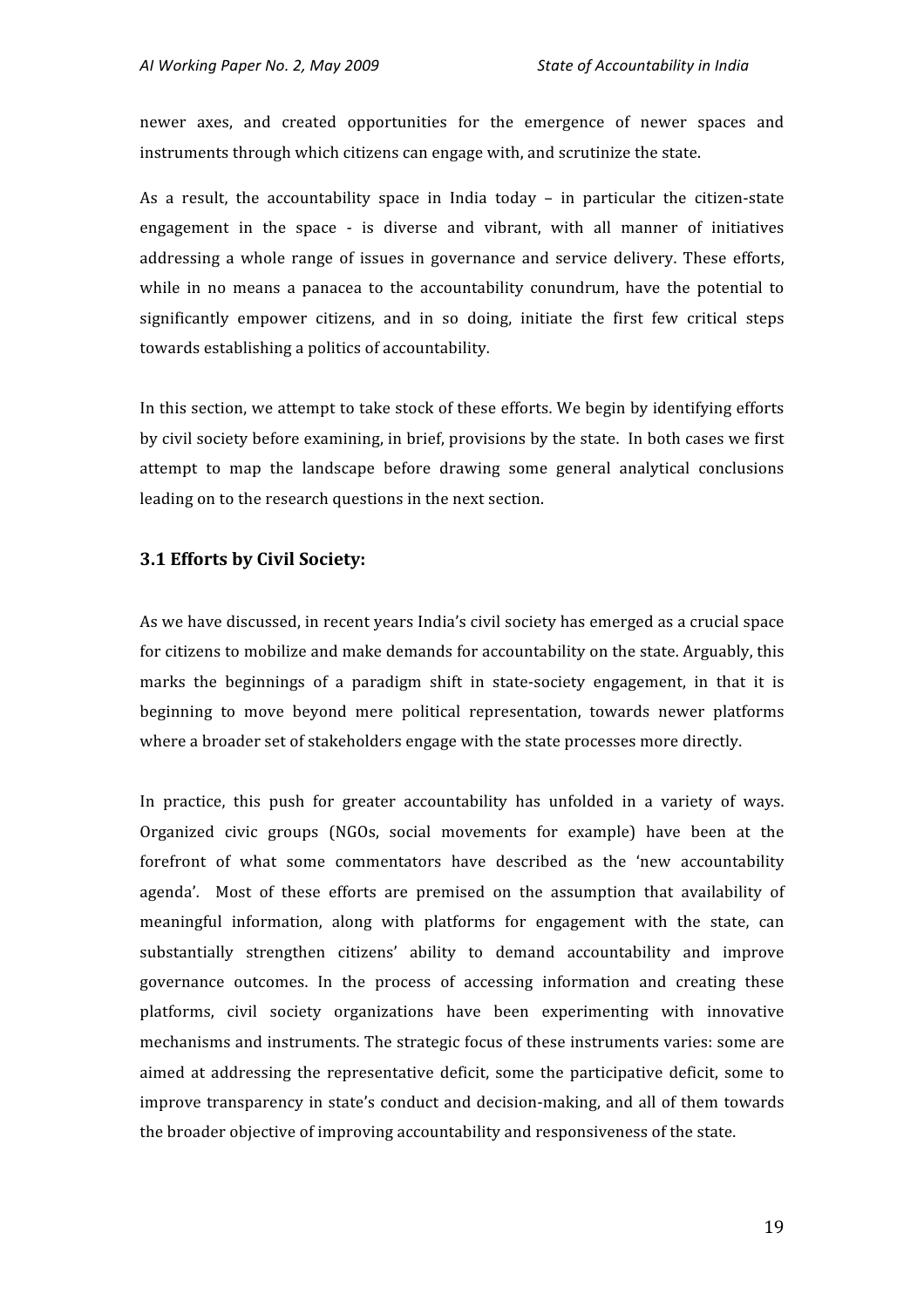There are multiple ways in which to map this milieu of initiatives. In the matrix below, we have attempted to navigate it by linking them directly with the different stages of service delivery. To do this, we have unbundled service delivery into stages that lead from a policy being formulated, to the ground-level implementation, and its final outcome. This of course runs the risk of oversimplifying what is a complex, political negotiation. But our objective here is simply to try and give some sense of coherence to the
range
and
variety
of
efforts,
and
in
so
doing,
identify
some
of
the
key
characteristics of
this
new
accountability
agenda.

|                         | <b>Strategies and Instruments</b> |                                          |                                            |  |
|-------------------------|-----------------------------------|------------------------------------------|--------------------------------------------|--|
|                         | <b>Research</b><br>for            | <b>Enabling</b><br><b>Creating</b><br>an | <b>Direct Citizen Engagement</b>           |  |
| <b>Stage of Service</b> | <b>Lobbying</b><br>and            | <b>Environment</b>                       |                                            |  |
| <b>Delivery</b>         | <b>Advocacy</b>                   |                                          |                                            |  |
| Legislation and         | Public Interest                   | building<br>Capacity<br>for              | Participation<br>influence<br>to           |  |
| <b>Policy</b>           | Litigations                       | legislators                              | political party manifestos                 |  |
| <b>Formulation</b>      | (PILs)                            |                                          |                                            |  |
|                         | <b>Budget Analysis</b>            | Election<br>Watch<br><b>SMS</b>          |                                            |  |
|                         |                                   | Campaign                                 |                                            |  |
|                         |                                   |                                          |                                            |  |
| <b>Standard Setting</b> |                                   | <b>Citizen Charters</b>                  |                                            |  |
|                         |                                   |                                          |                                            |  |
|                         |                                   | Proactive<br><b>Disclosures</b>          |                                            |  |
|                         |                                   | through RTI                              |                                            |  |
|                         |                                   |                                          |                                            |  |
| <b>Planning</b><br>and  |                                   | <b>Community Radio</b>                   | <b>Participatory Budgeting</b>             |  |
| <b>Implementation</b>   |                                   |                                          |                                            |  |
| <b>Design</b>           |                                   | Local<br>Government                      |                                            |  |
|                         |                                   | <b>Capacity Building</b>                 |                                            |  |
|                         |                                   |                                          |                                            |  |
| Program                 |                                   | <b>Gram Sabha Mobilization</b>           | <b>Watershed Management</b>                |  |
| <b>Implementation</b>   |                                   |                                          |                                            |  |
| and Operation           |                                   |                                          |                                            |  |
| <b>Process</b>          | Public                            | <b>Capacity Building for using</b>       | Social Audits<br>Public<br>and             |  |
| <b>Monitoring</b>       | Expenditure                       | instruments such as RTI                  | Hearings                                   |  |
|                         | Tracking                          |                                          |                                            |  |
|                         |                                   |                                          | Citizen<br>Vigilance<br>Based              |  |
|                         | Corruption                        |                                          | <b>Committees</b>                          |  |
|                         | Watch                             |                                          |                                            |  |
|                         | /Corruption<br>Perception         |                                          | E-Tools: SMS based complaint<br>mechanisms |  |
|                         | Index                             |                                          |                                            |  |
|                         |                                   |                                          |                                            |  |
| <b>Outcome</b>          | Citizen<br>Report                 |                                          | <b>Community Score Cards</b>               |  |
| <b>Evaluation</b>       | Cards                             |                                          |                                            |  |
|                         |                                   |                                          | Political<br>manifesto<br>party            |  |
|                         | Participatory                     |                                          | watch                                      |  |
|                         | research<br>for                   |                                          |                                            |  |
|                         | evaluating                        |                                          |                                            |  |
|                         | outcomes                          |                                          |                                            |  |
|                         |                                   |                                          |                                            |  |
|                         | Performance                       |                                          |                                            |  |
|                         | evaluation<br><sub>of</sub>       |                                          |                                            |  |
|                         | elected                           |                                          |                                            |  |
|                         | representatives                   |                                          |                                            |  |

#### **Table
1:

Mapping
the
accountability
efforts
of
civil
society
groups
in
India**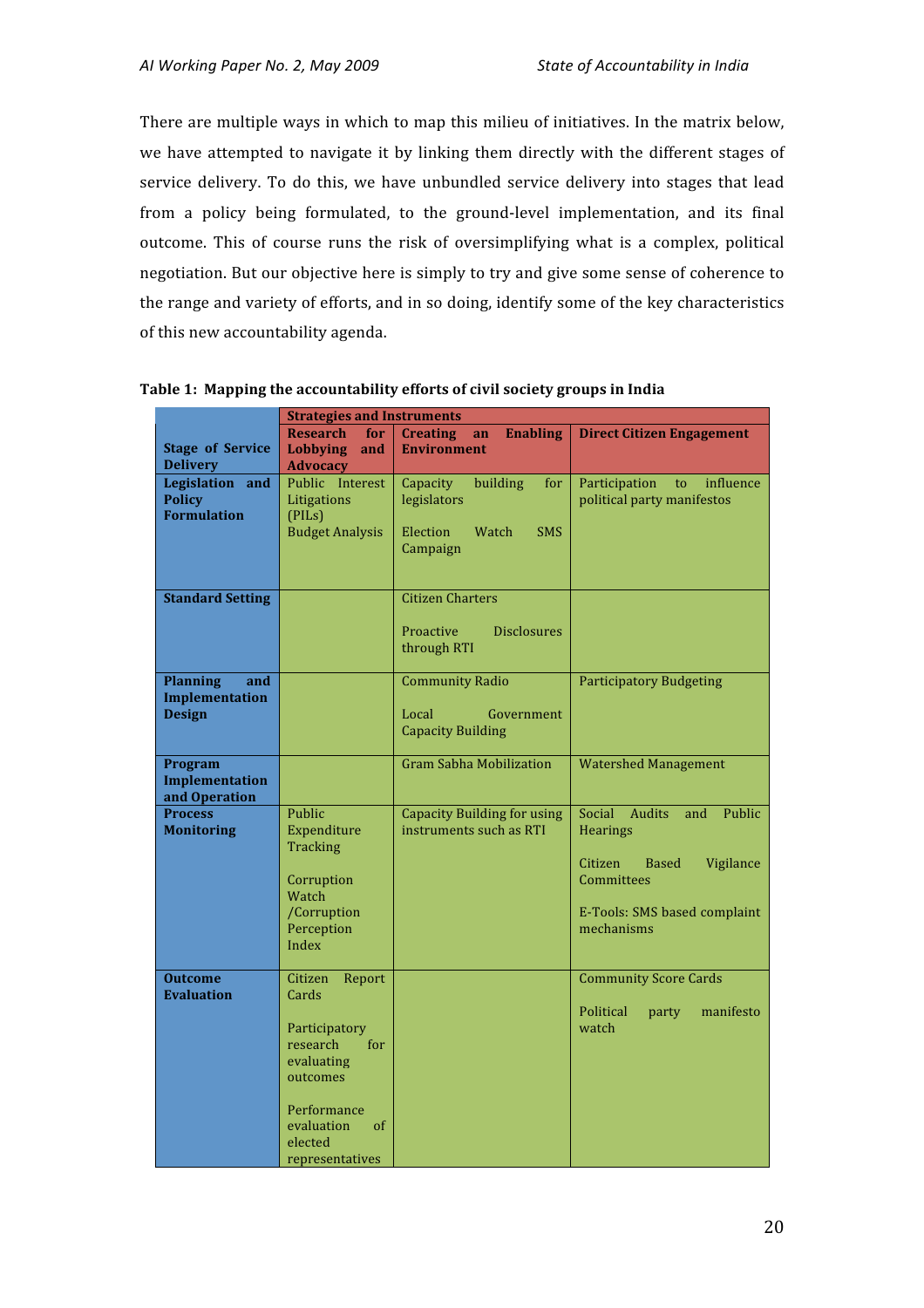The
vertical
columns
list
the
range
of
strategies
and
instruments
adopted
by
civil
society to enhance accountability - at the different stages of service delivery listed in the horizontal rows. The strategies range from efforts to undertake *research* and collect evidence of government performance in order to *lobby for policy level changes* -- to efforts to *create an enabling environment* by building capacity and ensuring access to information
 for
 citizens
 to
 directly
 exact
 accountability
 from
 the
 state
‐‐
 to
 strategies that aim to *create platforms for direct citizen* – *state engagement*. As is evident, the level of
 citizen
 participation
 varies
 greatly
 across
 different
 strategies.
 Strategies
 aimed
 at undertaking research as a tool for policy-level lobbying and advocacy usually involve indirect
forms
of
citizen
participation.
For
the
most
part
these
strategies
are
adopted
by organized
civil
society
organizations
and
think
tanks
that
undertake
research
to
collect information
on
citizens'
needs
and
perceptions
of
government
action
and
draw
on
 this research to hold the state to account. Research instruments tend to be innovative and participatory
and
thus
reflective
of
citizen
voice.
On
the
other
hand,
strategies
aimed
at creating
 an
 enabling
 environment
 and
 at
 direct
 citizen
 engagement,
 seek
 to institutionalize citizen participation more directly in state's decision-making process, and in the operation of its schemes and programs. Some instruments and tools employed
under
these
strategies
also
aim
at
strengthening
direct
citizen
participation
in horizontal
accountability
functions
of
the
state.

In what follows we give a quick overview of the prominent features of some of these instruments,
followed
in
the
end
by
some
general
analytical
conclusions2.

#### **Description
of
strategies
and
instruments:**

#### *3.1.1.
Research
for
Lobbying
and
Advocacy*

**Budget Analysis and Advocacy:** Budget analysis and advocacy by civil society aims to improve budget transparency and influence government expenditures so that they reflect poverty-focused expenditure priorities. In India civil society groups have been working on budgets for about 10 years now. The focus of much of this work is on evaluating
budgetary
allocation
 from
the
perspective
of
the
poor
and
the
marginalized. Some organizations do this from the broad perspective of social sector spending, and

<sup>&</sup>lt;sup>2</sup> A great deal has been written elsewhere on some of the other instruments, which we have not elaborated here. For an indicative reading see Goetz and Gaventa (2001), *Bringing Citizen Voice and Client Focus into Service Delivery*, IDS Working Paper 138, and Public Affairs Foundation (Bangalore, India)/Karen Sirker and Sladjana Cosic (World Bank Institute), 2007, *Empowering the Marginalized: Case Studies of Social Accountability Initiatives in Asia*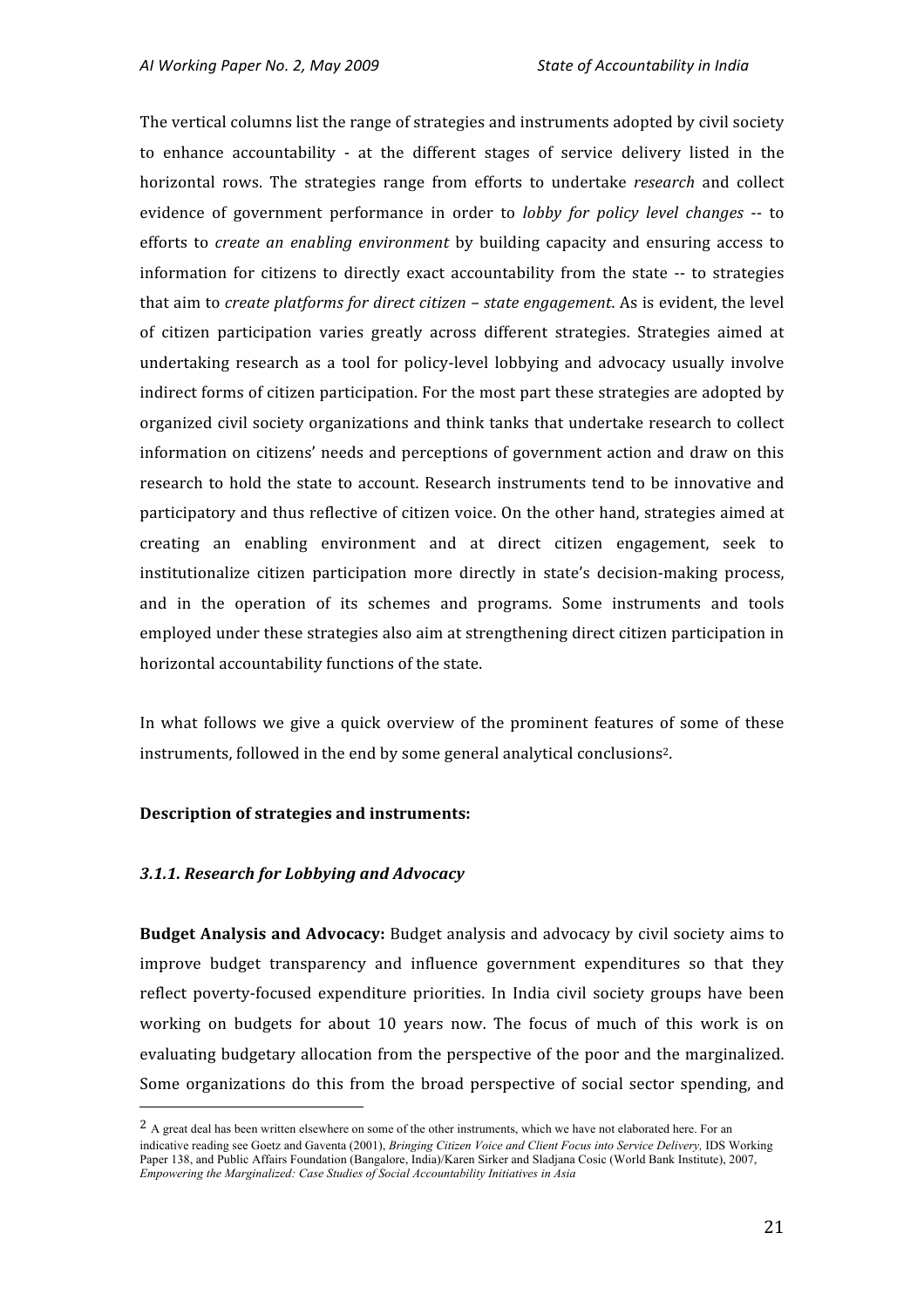some approach the budget from an issue-specific perspective, such as Dalit issues, or public health. This analysis includes demystifying the budget, and presenting it in an easily comprehensible manner for the common man, and disseminating it widely to mobilize citizen voice, which in turn is taken to the policymakers through direct lobbying
or
through
the
use
of
media.

#### **Box
1:
Civil
society
groups
working
on
budget
analysis
and
advocacy**

#### **DISHA:
Developing
Initiatives
for
Social
and
Human
Action**

Often referred to as the pioneer of budget advocacy work in India, DISHA - a Gujarat-based NGO - began its foray into budget analysis in 1995 when it set up *Patheya* – a dedicated budget analysis unit. DISHA's budget
work
focuses
on
analyzing
the
Gujarat
state
budget
to
determine
the
extent
to
which
budget
policy and priorities reflect the interests of the poor, in particular Dalits and people belonging to India's indigenous community. DISHA is active primarily at the legislative review and implementation stages of the budget process. Once the budget is tabled in the legislature. DISHA evaluates the trends in the proposed allocations to asses their impact on schemes for marginalized groups. This information is then collated
and
circulated
to
legislators,
who
can
use
the
information
as
reference
materials
once
the
budget debate
gets
underway.

Over
the
years,
DISHA
has
developed
a
computerized
database
of
all
the
ministries and departments of the government with data on income received by and expenditures incurred by the government on all its activities, programs, and schemes. In addition, DISHA has developed a special database of government expenditures on specific sectors and programs; these data are then used to evaluate
actual
expenditures
against
projected
commitments.

#### **NCDHR:
National
Campaign
on
Dalit
Human
Rights**

The NCDHR is a coalition of organizations working on the promotion of Dalit rights. Its budget work focuses on analyzing allocations made under the Special Component Plan (SCP) for the Dalit community. The SCP is a program under which the government commits to investing a portion of the budget for the benefit of the Dalit community equivalent to the percentage of the Dalit population in the total national population. Using its analyses, the NCDHR has been actively campaigning with policy makers and legislatures
to
push
the
government
to
implement
the
SCP
effectively.

**Participatory Research for Evaluating Outcomes:** Regular tracking of progress on public expenditures and evaluating outcomes is crucial to holding policy makers to account for their stated commitments. The Indian state is a classic example of the failure of
just
this.
Funds
spent
are
rarely
tracked
and
when
they
are,
the
focus
tends
mostly
to be input-oriented. There is little information available on the outcomes of public expenditures. In recent vears, civil society organizations have begun to fill this information gap. A number of innovative tools such as expenditure tracking surveys, satisfaction surveys, scorecards and monitoring outcomes on the basis of service specific
outcome
indicators
have
been
developed
to
collect
data
to
monitor
expenditures and
evaluate
outcomes.
Data
collected
through
these
instruments
is
publicized
widely
in an effort to catch the attention of policy makers and push for reforms to improve outcomes.

#### Box 2: Civil society groups working on participatory research for evaluating outcomes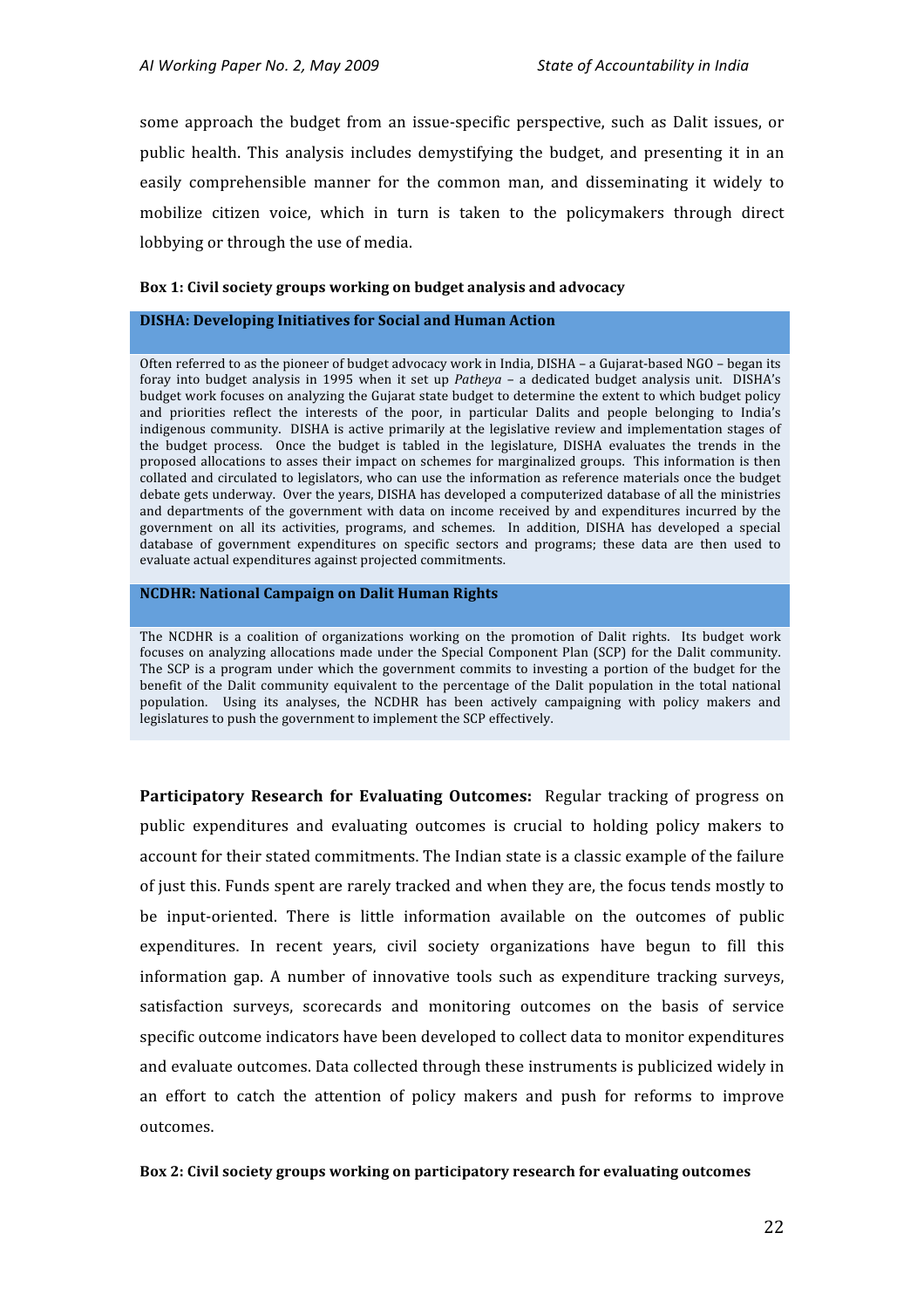#### **ASER:
The
Annual
Survey
of
Education
Report**

In 2005, Pratham, an NGO working on elementary education in India, spearheaded an initiative called ASER to track learning achievement levels amongst primary school children. The survey was a country-wide effort, involving the participation of a wide variety of CSOs that collected data from every district in the country. To assess learning quality, ASER developed a simple tool that tests learning levels of school children
across
key
indicators
of
reading,
comprehension
and
arithmetic.
ASER
has
been
conducted
every year since 2005. Consequent to this regular tracking of learning outcomes, it is now possible to track yearly progress of learning levels across states, draw inter-state comparisons and most importantly hold policy makers to account for the large quantum of funds currently being spent on primary education.

Performance evaluation of elected representatives: Despite its many weaknesses, in a democracy elections are an important instrument through which citizens can hold politicians and thereby other institutions of the state to account. In recent years, some civil
 society
 organizations
in
 India
 have
 begun
 to
 develop
 strategies
 to
 strengthen
 the electoral
 process
 and
 push
 for
 greater
 political
 accountability.

 Instruments
 adopted include
 monitoring
 the
 work
 of
 elected
 representatives
 and
 making
 available information
 on
 their
 performance,
 and
 pushing
 for
 public
 disclosure
 of
 contesting candidates'
assets,
criminal
and
financial
records.
The
recent
Lok
Sabha
elections
in
May 2009
saw
the
emergence
of
a
number
of
efforts
by
civil
society
to
collect
and
publicize widely data on MP performance in Parliament as well as constituency-wide performance.
 In
addition,
many
groups
came
together
to
try
and
improve
the
standard of
candidates
contesting
elections
and
keep
criminals
out
of
the
electoral
fray.

#### **Box
3:
Civil
society
groups
working
on
performance
evaluation
of
elected
representatives**

#### **SNS:** *Satark
Nagrik
Sangathan*

Satark Nagrik Sangathan (SNS) is a Delhi based group that has been working towards building citizens' capacity to use the Right to Information Act to access information about their representative's performance. In 2006, prior to the Municipal Councilor elections in Delhi, SNS assisted people to access information on how Councilors had used their discretionary development funds (Rs. 1 crore per year) during their 5-year term. Information camps and social audits were held across Delhi. In the campaign that preceded the 2008 Delhi State elections, the SNS undertook a similar exercise of collecting information on how Members of the Legislative Assembly spent their discretionary development funds as well as on their performance in the legislative assembly. To disseminate this data widely, the SNS partnered with a the Times of India, one of India's leading English dailies as well as the Hindustan, a leading mainstream Hindi newspaper and developed report cards on individual MLA performance that were published every day throughout the campaign. To ensure that candidates heard people's voices both in terms of their evaluation of MLA performance as well as their expectations of their elected representatives, the SNS organized a Public Hearing where citizens from local slums came together to express their views to a panel of MLA's across
different
political
parties.

#### *3.1.2.
Creating
an
Enabling
Environment*

**Building Capacities of Legislators:** As we discussed, over the years in India the quality and quantity of Parliamentary deliberation has undergone a steady decline. An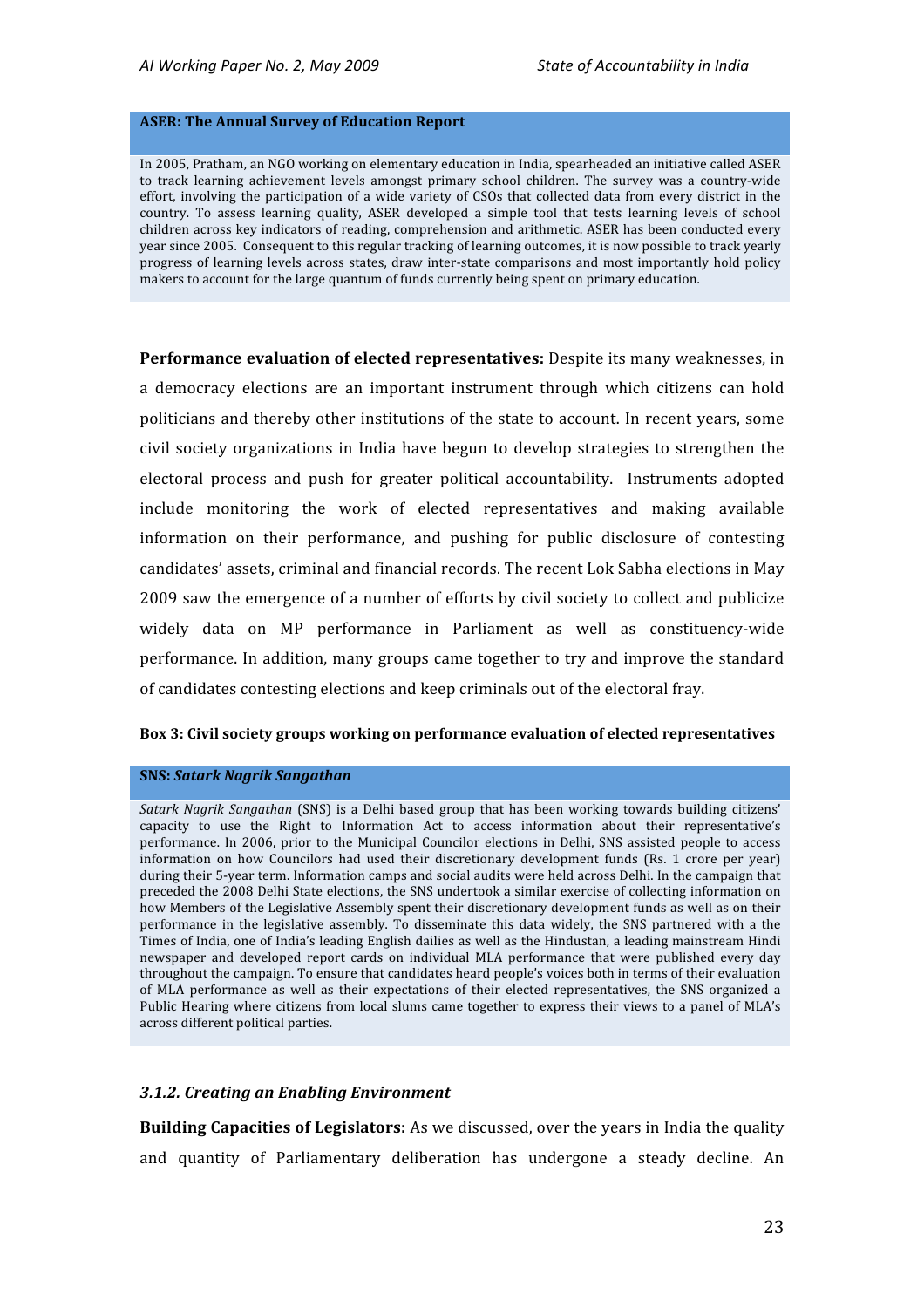emerging
field
of
civil
society
engagement
with
accountability
aims
at
strengthening
this legislative arm of the state by working with legislators to make the quality of legislative debate
 better
informed,
 transparent
and
 participatory.
 These
groups
 do
 not
engage
in any issue-based advocacy or lobbying, but in a political neutral way, work directly with parliamentarians
 to
build
 their
analysis
capacities
and
strengthen
 their
involvement
in the
legislative
and
developmental
functions
of
the
state.

#### **Box
4:
Civil
society
groups
working
on
building
capacities
of
legislators**

#### **PRS
Legislative
Research**

Founded in 2005, PRS Legislative Research (PRS) is an independent research organization that aims to strengthen parliamentary debate by analyzing and demystifying legislative bills. To this end PRS produces short legislative briefs that articulate the key issues and implications of the provision in Bills that are to be tabled in Parliament. These briefs are prepared through extensive research and consultations with experts and all stakeholders. The legislative briefs are circulated widely to Parliamentarians across all political parties as well as other stakeholders. PRS also runs a project of rating MPs' performance in the parliament on
indicators
like
attendance
and
the
extent
and
quality
of
participation
in
the
proceedings
and
the
debates.

#### **Democracy
Connect**

Democracy
Connect
started
out
in
2004
by
providing
professional
support
to
one
single
first
time
MP
and from there grew in to a full fledged support organization for MPs. Democracy Connect provides information, research and policy services to MPs by drawing on a pool of experts and volunteers from across
the
globe.
Democracy
Connect
supports
MPs
in
fulfilling
their
legislative
responsibilities
in
two
key ways. First, they undertake interactive sessions and policy workshops with MPs where they bring in experts to discuss relevant issues. Since their inception, they have undertaken demand based sessions on VAT, NREGA, RTI and the Tribal Bill for MPs across party lines. Second, they have created a pool of global volunteers that through a web-based interface called the virtual policy cell to respond to specific questions raised by interested MPs during parliament sessions. Apart from legislative support, Democracy Connect offers MPs constituency development services to assist them with specific developmental projects in their constituencies.

**Engaging with the political party manifestos:** Its one thing to hold the executive to account for policy formulation, but what of political parties? In recent years, some civil society organizations have begun to engage directly with the political parties to both influence the party manifesto, and hold them accountable to it. Strategies employed include
public
presentation
of
charters
of
demand
during
the
run
up
to
elections
when political
party's
prepare
their
manifesto's
through
public
hearings
as
well
as
closed‐door interactions
with
key
political
players.

#### **Box
5:
Civil
society
groups
engaging
with
political
party
manifestos**

#### *Wada
Na
Thodo
Abhiyan*

*Wada Na Thodo Abhiyan (WNTA)* is a national campaign by citizen groups that have been watching the political party manifestos, and working to hold the government accountable to the promises made. Emerging out of a consensus among citizen groups following the World Social Forum in 2004, WTNA has dedicated itself to monitoring the progress on the promises the government made in its own election manifesto and in the context of UN Millennium Declaration of 2000. WTNA tracks these promises, creates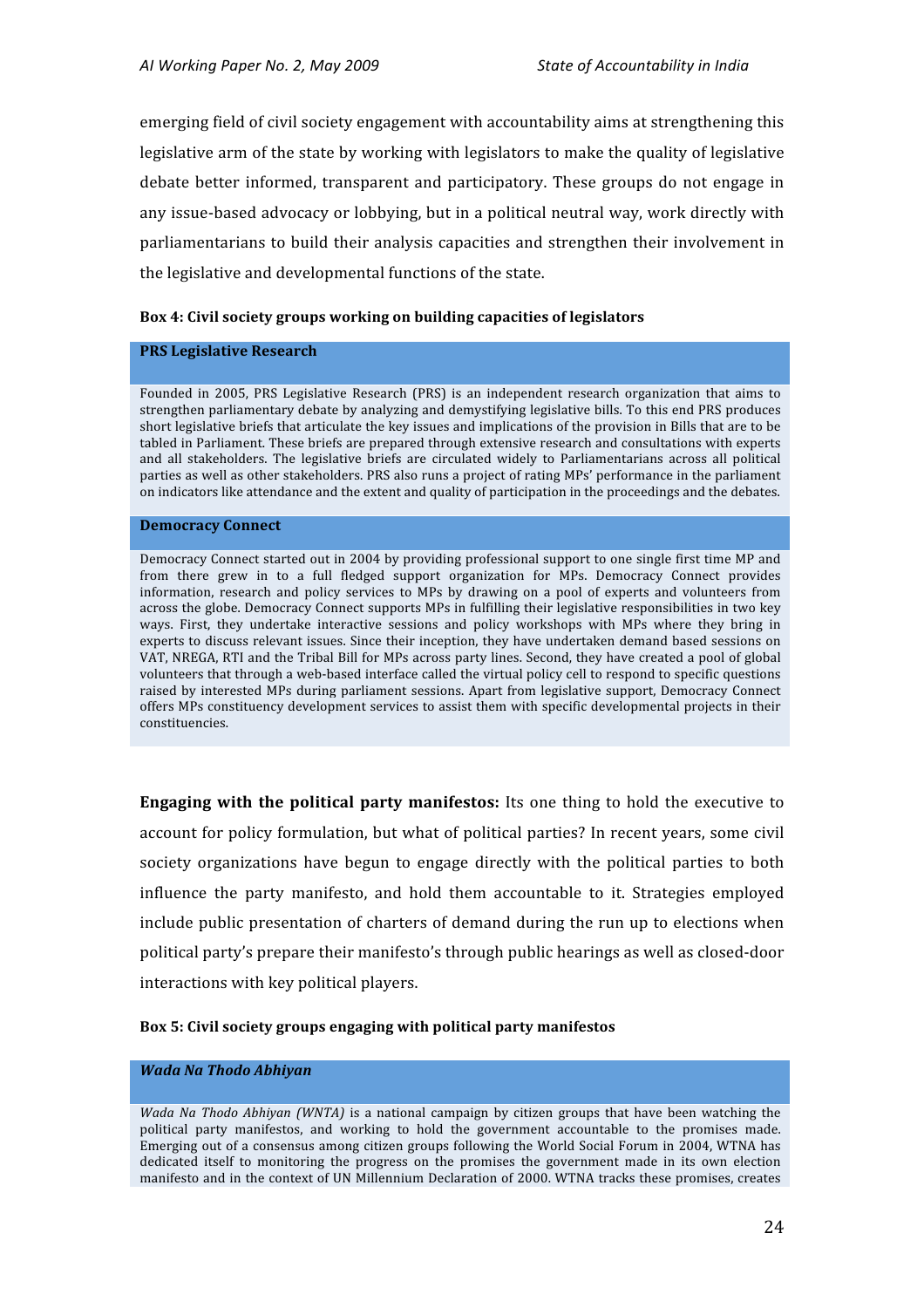public awareness and mobilizes support to put pressure on the government to follow through with the promises. In particular, in its campaigns, it focuses on issues like education, health, livelihoods and social discrimination.

Currently, WNTA has also been running a campaign to formulate a People's Manifesto consisting of citizens' development priorities from around the country, and has been engaging with the political parties in public hearings in an attempt to integrate the priorities into their electoral agenda.

#### Building capacities of elected representatives at the local government level:

Although the  $73<sup>rd</sup>$  and  $74<sup>th</sup>$  amendments significantly reactivated the local level governments, the 'deepening the democracy' ideal of the reforms faces serious limitations due to both the participatory deficit (the attendance and quality of Gram Sabhas continues to be low), and capacity constraints (the limited ability to handle big budgets
and
decision
making).
Some
citizen
groups
have
been
working
to
strengthen
the local governance by addressing these deficits and constraints. Instruments used include training workshops
 to
 build
 managerial
 and
 administrative
 capacities,
 creation
 of information kiosks and support centres to provide day-to-day assistance to local governments
as
well
as
efforts
to
train
and
mobilize
citizens
to
participate
effectively
in Gram
Sabha
and
Ward
committee
meetings.

#### Box 5: Civil society groups building capacities of local-level elected representatives

#### **The
Hunger
Project**

The
Hunger
Project
(THP)
is
an
example
of
an
NGO
that
has
been
working
to
strengthen
local
governments in the villages, particularly focusing on representation by women, and on capacity building of elected women representatives. Since 2000, THP has been working with partner organizations and now covering 14 states across the country. They work in 5-year cycles, coinciding with the Panchayat election cycles. In Year 1, training sessions are organized for the newly elected women representatives with a view to building
 their
 planning
and
administrative
 capacities,
and
 confidence
and
leadership
 skills.
 Progressively thereafter, THP works with these women to form Self Help Groups (SHGs) of women in the villages for mutual economic and social support, alongside exhorting them to regularly participate and contribute to the *Gram Sabha* meetings, in order to hold the Panchayat to account. Leadership and capacity building of the elected representatives is continued through the cycle, and at the end of the 5-Year period, they again mobilize the women to actively participate in the next elections, both as candidates and as voters. The organization also sensitizes the Panchayat Secretaries to contribute their bit in holding effective Gram *Sabhas*.

#### *3.1.3.
Direct
Citizen
Participation*

**Social Audits and Public Hearings on Service Delivery***:* In India, there are very few organized
spaces
for
citizens
to
directly
participate
in
regular
monitoring
and
evaluation of
government
 programs
and
 hold
 the
 state
 officials
 to
account
 for
 their
 performance. Civil society in India has experimented with a unique model of evidence-based advocacy, using social audits and public hearings to create these spaces. Pioneered by MKSS in Rajasthan, these much celebrated instruments involve making auditors out of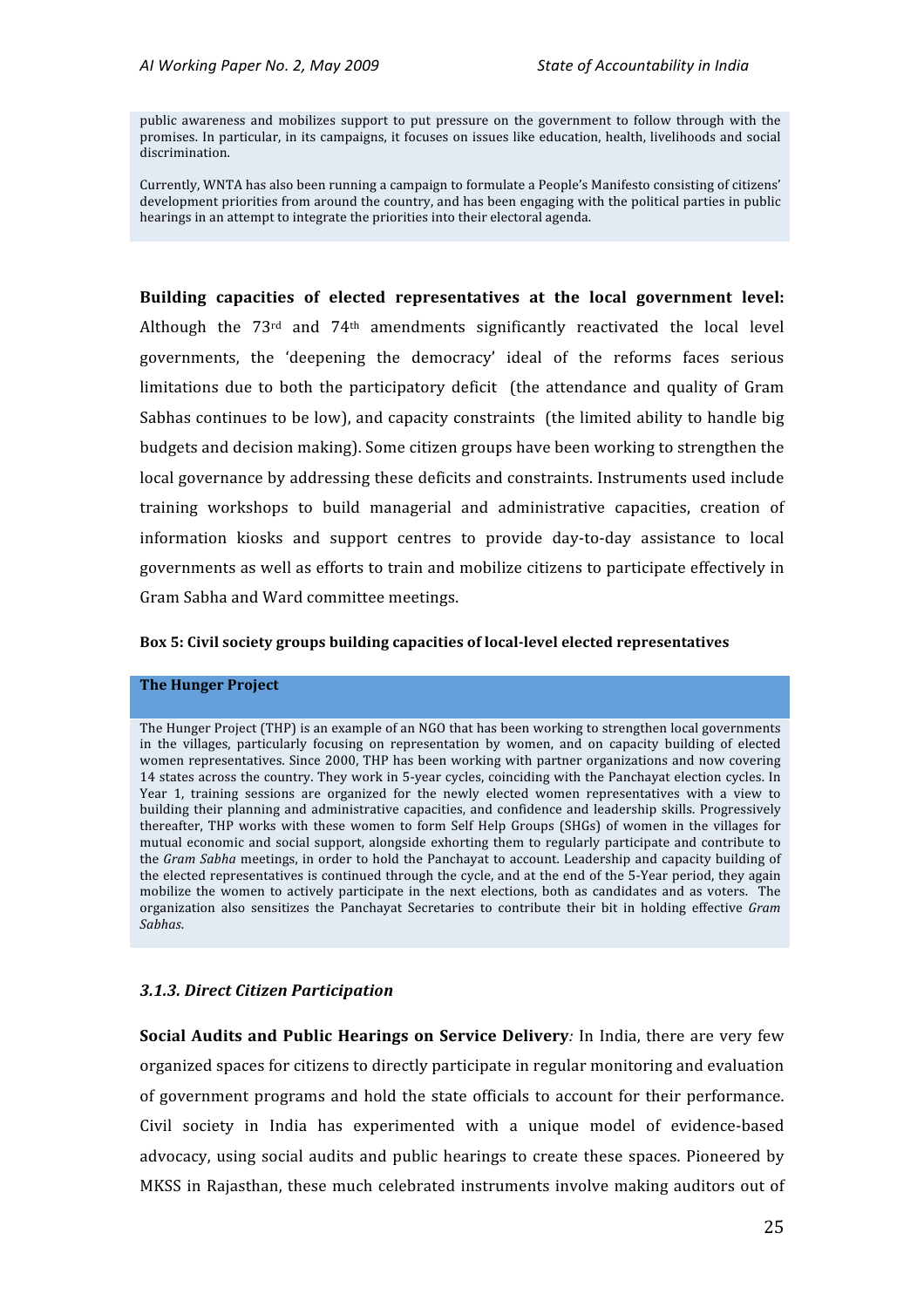everyday
citizens,
and
consist
in
getting
hold
of,
and
verifying,
government
records
and supposed
 expenditures
 on
 entitlements,
 against
 testimonies
 of
 the
 beneficiaries.
 The process culminates in public hearings where discrepancies have been exposed, erring officials
publicly
denounced,
and
at
times
loots
even
returned.
Unlike
in
the
earlier
years which involved protests to get access to the government records, this process is now greatly facilitated after the passage of the Right to Information Act in 2005 where citizens
have
uninhibited
access
to
these
records.
Similar
models
of
public
hearings
have also been used by groups like *Parivartan* in Delhi to expose corruption in Public Distribution
System.
In
recent
years,
tentative
steps
have
been
taken
to
institutionalize social audits in government programs and schemes. One example is the National Rural Employment Guarantee Act, which mandates the regular conduct of social audits as a crucial part of the implementation of the Act. This has acted as a catalyst for the emergence
of
very
innovative
partnerships
between
the
state
and
civil
society
to
ensure the
objective
and
regular
conduct
of
social
audits.

#### **Box
6:
Social
Audits
in
NREGA**

#### **Social
Audits
in
NREGA**

With built-in features like decentralized planning and implementation, proactive disclosures, and mandatory social audits on its projects, the National Rural Employment Guarantee Act (NREGA) provides the catalyst for activist governments and civil society organizations to institutionalize accountability tools in governance system. A remarkable instance of one such activist government is Andhra Pradesh which has since the inception of the program in 2006 been conducting systematic and regular social audits on its NREGA
works
across
the
state.

A strong political will and committed top-level bureaucracy provided the impetus for this venture. The institutional space for developing a team and managing the social audits was found in the Strategy and Performance Innovation Unit (SPIU) of the Department of Rural Development. Between March and July 2006,
the
Department
collaborated
with
MKSS,
the
civic
group
in
Rajasthan
that
pioneered
social
auditing in India, to hold training sessions for officials and interested civil society activists, and to help with the design and conduct of pilot social audits. These trainings culminated in the setting up of strong cadre of 25member state resource persons, drawn exclusively from the civil society, which is crucial to ensuring a high degree of autonomy and objectivity in the exercise. In addition, 260 district-level resource persons have also since been trained. The actual audit is conducted by educated youth volunteers in the village, who are identified and trained by this pool of resource persons. The first social audit was conducted in July 2006. Since then, an average of 54 social audits are conducted every month across all 13 NREGA districts.

This is a unique instance in that nowhere else in India have social audits taken place on such a large scale with such frequency. And although research needs to address whether such deep institutionalization of accountability mechanisms has indeed resulted in improved accountability in service delivery, emerging evidence
points
to
significant
and
lasting
improvements
in
citizens'
awareness
levels,
their
confidence
and self-respect, and importantly their ability to engage with local officials.

#### **Taking
stock:**

Some general observations can be drawn from this survey. Foremost is that the dominant feature in most of the initiatives is that they work to enhance and integrate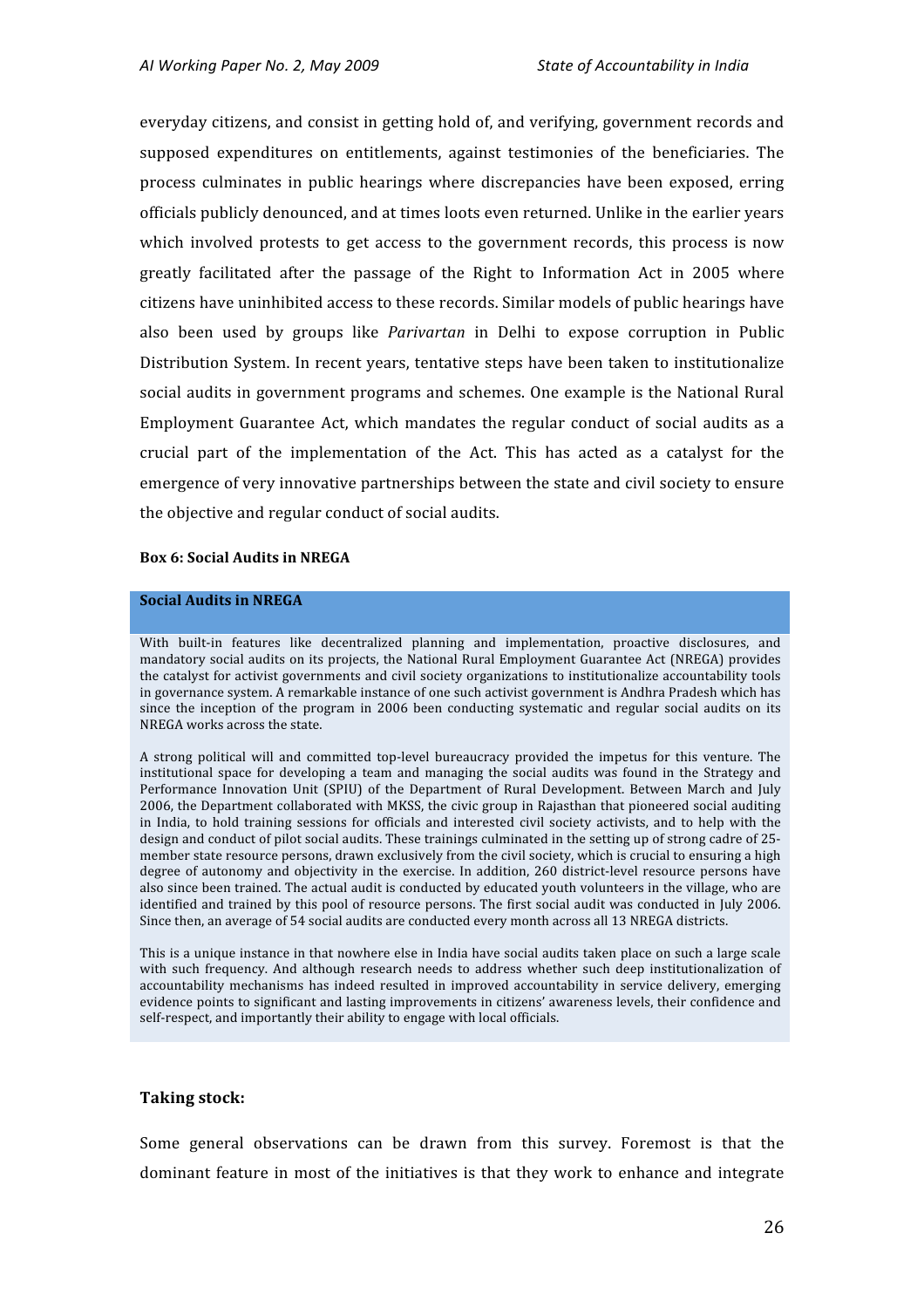citizen voice into the everyday workings and decision-making processes of the state. 'Voice' rather than 'vote' is the principal accountability tool of the citizens.

Second, these initiatives have significantly expanded the realm of accountability, both in terms
of
seekers
of
accountability‐
who
now
range
from
individual
citizens
to
organized civic
groups
and
informal
collectives,
and
those
of
whom
accountability
is
sought
‐who now include not just elected representatives but also other non-elected arms of the state from
bureaucracy
to
regulatory
agencies
and
the
judiciary.

Third, transparency is central to social accountability efforts. The main channel through which citizens are being empowered to demand accountability is through creation of, and
access
to,
more
information.
So
the
recurrent
theme
seems
to
be:
more
information means more empowerment, which in the context of greater participation means more voice,
which
means
greater
accountability.

Fourth, the Judiciary remains, by and large, the institution of choice to which civil society's claims are addressed. Accordingly claims, like in many parts of the world, are framed in the context of rights, legalities and entitlements. Interestingly, as some analysts have pointed out, the state has tended to respond to civil society demands and pressures
only
after
intervention
by
 the
courts
(Chandhoke
2004).
All
 the
same,
in
 the last few years, the civil society has shown some signs of a shift away from judicial activism
towards
a
more
direct
engagement
with
the
political
space.
Accordingly,
there appears
now
 to
be
an
incipient
 focus
on
 the
one
hand
on
engaging
directly
with
party politics, through lobbying to influence manifestos, and on the other hand with the Legislature to influence policy formulation. The traditional uncertainty in the civilpolitical
engagement,
then,
might
be
in
a
state
of
flux.

Fifth, social accountability initiatives have begun to evolve new strategies for getting things done. Historically, civil society has drawn heavily on the idiom of mass mobilization
 and
 political
 agitation
 of
 the
 sort
 popularized
 by
 the
 country's
 freedom movement.

Gandhian
means
of
civil
disobedience
characterized
by
mass
action,
rallies, petitions,
 and
 direct
 confrontation
 have
 been
 the
 dominant
 strategies
 through
 which civil society has engaged with the State. However, many of the social accountability efforts, with the exception perhaps of the Right to Information movement, rely much more on generating evidence of state performance, and using that as a mechanism to influence
policies.
Whether
these
are
satisfaction
surveys,
expenditure
tracking
systems or outcome monitoring, the emphasis is on generating objective data on state performance
 and
 using
 this
 data
 to
 push
 the
 state
 towards
 greater
 accountability.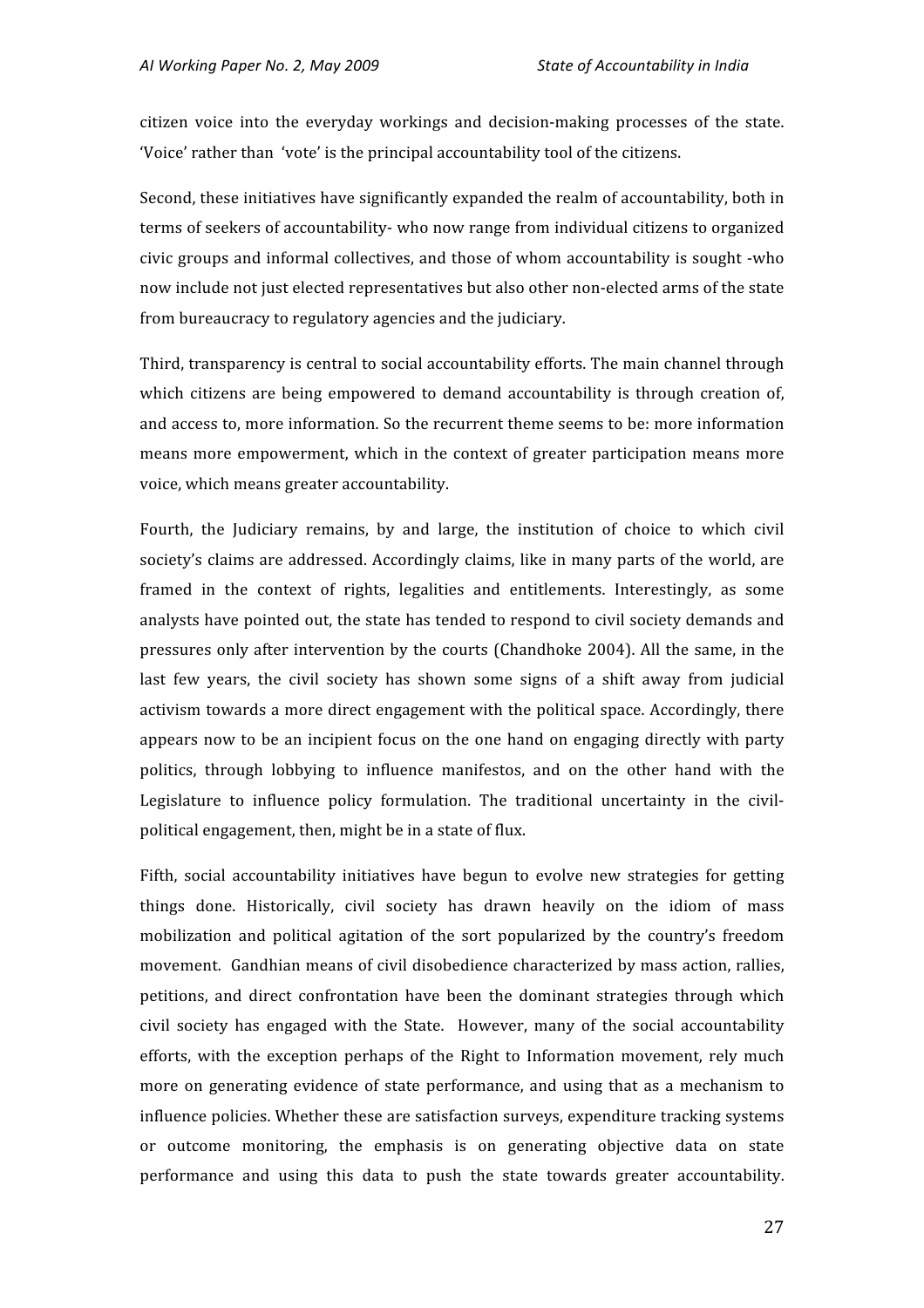Pressure is generated much less through mechanisms of mass mobilization than through drawing on the media and networks of stakeholders to bring issues in to the public
domain.

Finally, and perhaps most crucially, strategic engagement with the state by strengthening the co-governance spaces is increasingly being adopted as a key strategy by
civil
society
organizations.
There
are
many
instances
across
India
where
civil
society actors
are
now
members
of
Commissions
and
Councils
set
up
by
the
state
to
pursue
the social accountability agenda. Some of these have resulted in remarkable levels of success in institutionalizing social accountability mechanisms into state policy. The Andhra Pradesh example referred to above is one such innovation. These successes signal the emergence of a new trend in civil society activism, and some commentators have gone so far as suggesting that this marks a strategic shift in the nature of statesociety
relations
away
from
'protest'
towards
greater
'engagement'.

#### **3.2
State
provisions
for
accountability:**

The state on its part has begun to take some significant, if slow and halting, steps to incorporate measures to ensure more accountability to its citizens, particularly by way of strengthening citizen voice and direct citizen participation in its activities and oversight.

As mentioned above, Decentralization reforms in the form of  $73<sup>rd</sup>$  and  $74<sup>th</sup>$  Amendments to the Constitution, reactivated the system of local governance, making it mandatory to conduct regular elections at town and village level, and significantly devolving administrative powers and financial resources to local governments. Doing so meant creating
hundreds
and
thousands
of
voter‐accountable
institutions
where
none
existed before, bringing the state closer to the people and greatly increasing its surface area, with a view to making it more responsive and therefore more accountable. However, owing largely to internal resistance within the state, these reforms have had limited success. With the exception of a few states like Kerala and Karnataka, the process of administrative decentralization *i.e.* the devolution of powers and resources to local governments
has
been
extremely
weak.
Added
to
that,
little
has
been
done
to
strengthen local government capacity for effective governance. One of the primary objectives of decentralization reforms is to enhance greater citizen participation in the everyday workings of the state through the mechanism of the Gram Sabha. While it is difficult to generalize,
 there
is
 a
 widespread
 perception
 that
 the
 Gram
 Sabhas
 have
 proven
 to
 be very weak: on most occasions they are not even held, and when held the quality of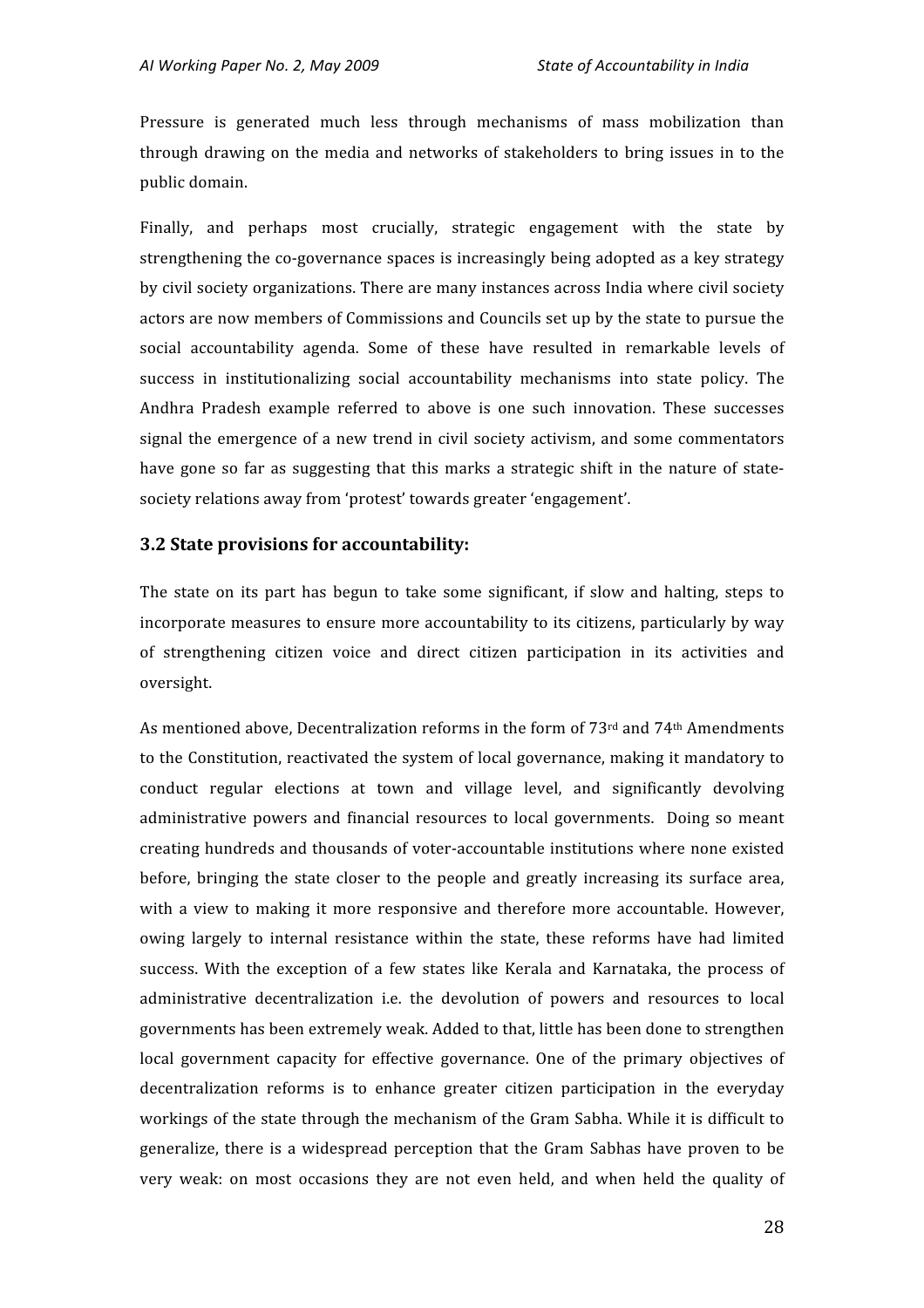participation is extremely poor. For instance, in 2002-03 as many as 75% of Gram Sabhas
in
Himachal
Pradesh
(generally
quite
a
functional
state)
had
to
be
adjourned
for lack of a quorum—where a quorum requires just 10% attendance. Besley and others collected data from more than 4000 households across four south Indian states (generally
considered
as
'advanced'
on
the
PRI
agenda)
and
 found
that
(a)
a
quarter
of the GPs surveyed did not even hold Gram Sabhas, (b) only 20% of the households had ever attended a Gram Sabha, and (c) Gram Sabhas continued to reflect the social inequity prevalent in the village, with women and the landless being much less likely to attend
and
speak
in
the
meetings
(Besley *et
al* 2005).

Within the context of decentralization, a further institutional feature aimed at strengthening citizen voice and formalizing direct citizen participation in governance, has been the creation of a number of local Community Based Organizations (CBOs) in charge of aspects of planning, implementation, and much of the monitoring of state's service delivery programs. Village Education Committees (VECs), Village Water and Sanitation Committees, Village Health Committees, and in some urban contexts, Residents Welfare Associations, are all CBOs that have been created with a view to making services more responsive to local needs, and to empower communities to participate, and ensure accountability in service delivery. However, here too, success has been limited. The state has invested very little in building capacity and devolving powers and resources that would allow these groups to function meaningfully and effectively. A recent survey by Accountability Initiative on VECs found that most committee members were not even aware of their appointment to the VEC. Even amongst
members
who
were
aware
of
 their
roles
in
 the
VEC,
access
 to
information
on school
budgets,
expenditures
and
performance
was
 scarce.
 In
 the
absence
 of
a
 serious effort to address these issues, these provisions would amount to a mere offloading of state's responsibilities, or, as in some cases, serve to undermine the traditional representative
channels
of
democracy:
issues
we
take
up
in
the
next
section.

Finally, perhaps the most path-breaking reform in recent times has been the passage of the Right to Information Act of 2005. Coming as a result of concerted and sustained efforts by the civil society groups, the RTI Act legitimized citizens' right to know how they are governed and demand detailed scrutiny of the process. In doing so it created newer
axes
around
which
citizens
have
been
mobilizing
action
to
demand
accountability from the state. The states are now required to open up many of their operations for public scrutiny through citizen charters and RTI disclosures. Two of the biggest central government
 projects
 in
 recent
 times,
 NREGA
 and
 NRHM
 have
 built
 in
 voluntary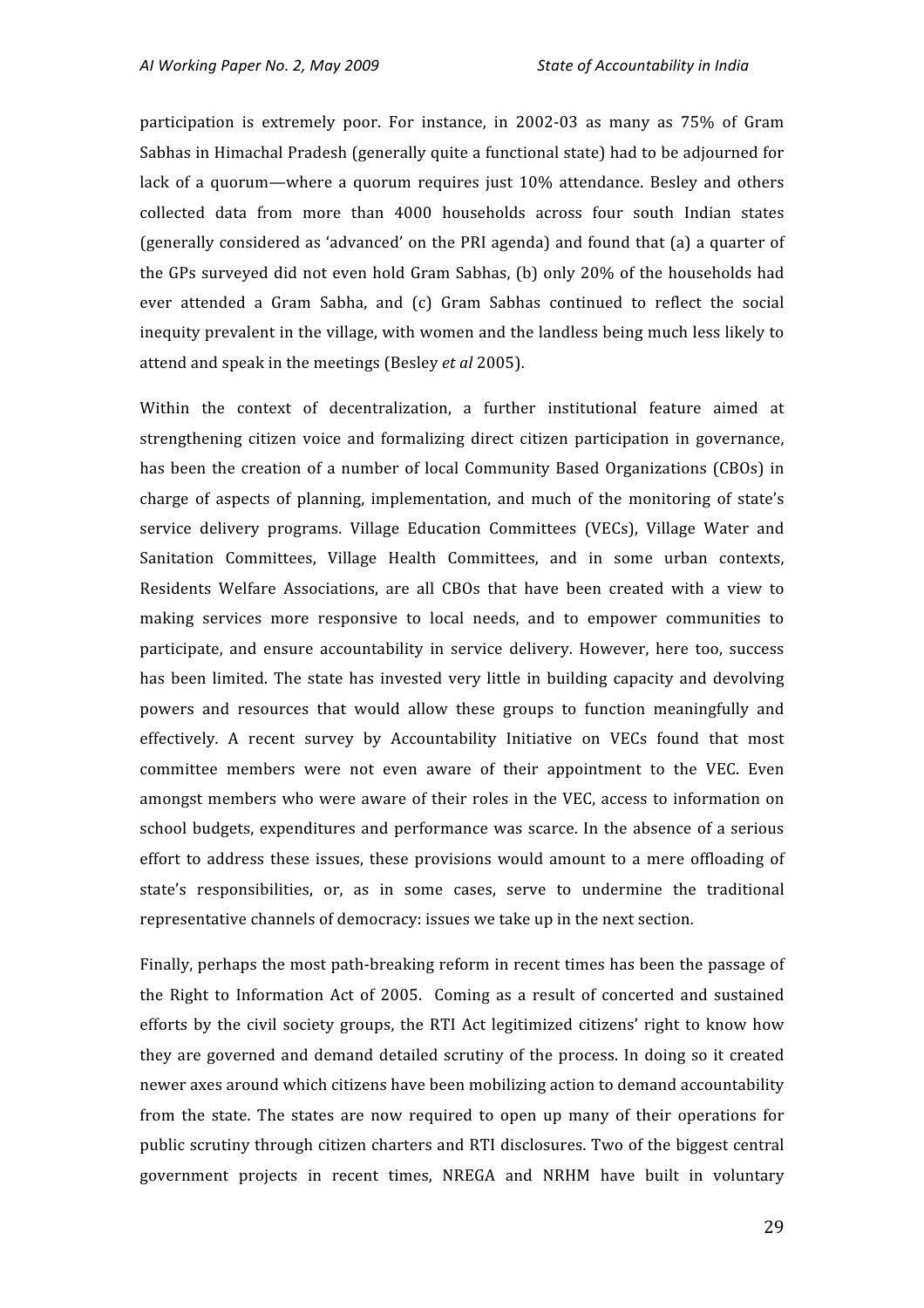disclosures and social audits as mandatory safeguards legitimizing direct citizen engagement in the ensuring transparency and accountability. However, issues still remain about how much bureaucratic buy-in there is to this new requirement of citizen engagement,
and
to
disclosures
of
hitherto
opaque
aspects
of
their
everyday
work;
and most
importantly,
about
follow
up
and
redressal
of
information
accessed
using
the
Act. We pick up on these issues in the next section.

Despite their weaknesses, reforms of the state have been a much-needed step in the right direction, and represent an important opportunity for strengthening its accountability. Recent policy analysis suggests that the way state institutions are organized
significantly
shapes
the
nature
and
mechanisms
through
which
societal
actors engage
in
social
accountability
(Skopcol
1992,
Houtzager
2003
cited
in
 Joshi
2008).
By opening
up
new
 spaces
 for
participation,
however
weak,
 reforms
like
Decentralization and the Right to Information Act have the potential to significantly strengthen the incentives and ability of societal actors to mobilize and demand accountability. However, issues still remain to be addressed, on the *substantive* aspects of these institutional provisions, including stakeholder buy-in of the provisions, aspects on the strength and quality of citizen participation in the new spaces, and critically the secondorder
reforms
to
translate
the
gains
from
the
provisions
into
meaningful
improvements in
accountability.

In what follows, we step back and critically analyse the current discourse on accountability in India, picking up on these and other issues raised in the previous chapters,
and
argue
for
a
research
agenda
that
addresses
some
of
them.

### **4.
Taking
the
accountability
debates
forward**

In the previous sections we traced the emergence of newer mechanisms through which accountability
is
demanded
from
the
state,
with
the
focus
increasingly
on
strengthening direct citizen participation in its activities and oversight. We surveyed the principle instruments that citizen groups in India have used to this effect, and noted that unprecedented reforms have been undertaken by the state to institutionalize citizen participation. Despite the significance of these efforts, current analytical work on the issue remains limited. We know very little about the potential, effectiveness and challenges of these different initiatives: what works, what does not, and in what contexts?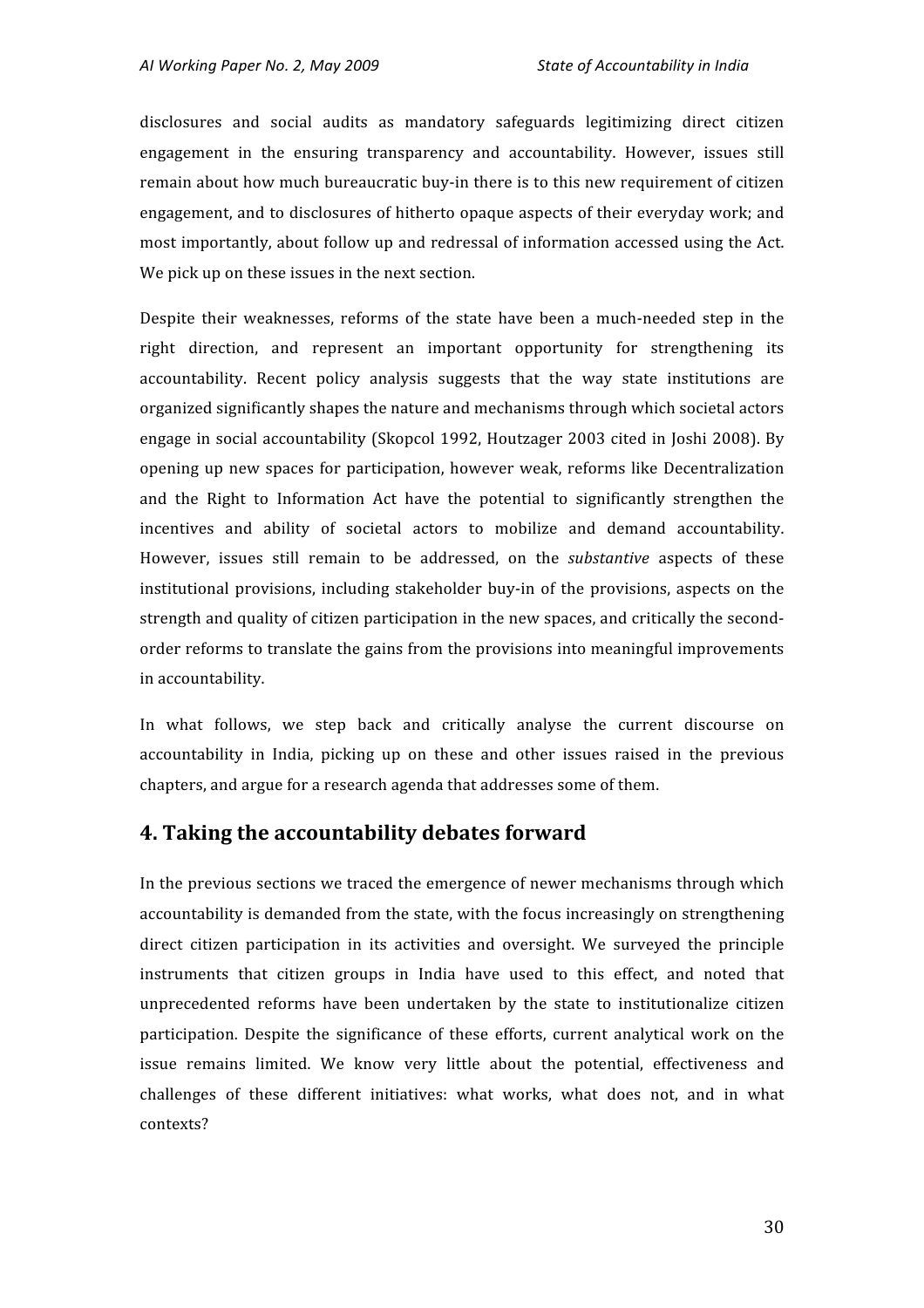In this section we critically analyse some of the issues that have emerged with the new focus on citizen engagement. We take stock of the caveats, reflect on alternative propositions,
 and
identify
 five
 crucial
 areas
 for
 future research,
 analysis
 and
 action
in order
to
take
the
accountability
debates
forward.

#### **4.1
Strengthening
the
links
between
transparency
and
accountability:**

As
we
discussed,
the
Right
to
Information
Act
of
2005
represented
a
major
landmark
in the social accountability space in India. The passage of the Act was the culmination of a concerted
 effort
 by
 civic
 groups
 using
 innovative
 methods
 and
 strategic
 connections within the state to politicise and push the accountability agenda. Ever since, the number of
RTI
applications
filed
on
state
departments
and
public
service
providers
is
on
the
rise, and there is an ever-increasing amount of information that is being generated about everything
from
procurement
of
goods
to
quality
at
the
point
of
service
delivery.

Information generation is an important step in making governance and service delivery *transparent*. It is a means to sensitize citizens about what to expect of their government, and
 therefore
 to
 benchmark
 service
 delivery,
 and
 to
 expose
 misdoings,
 biases
 and inefficiencies. Most crucially, it brings decision-making processes closer to citizens. To this extent, the RTI Act is an effective mechanism to facilitate mobilization and action to bring about greater transparency and citizen awareness. However transparency is only an
 instrument
 towards
 accountability.
 And
 the
 links
 between
 the
 two
 are
 neither implicit nor automatic. There is a need to better understand the crucial next steps in what to do with the information as is gleaned through RTI in order to translate the transparency
gains
into
advances
in
accountability.

Much work has been done to understand the procedural need for transparency, and document how the informal naming and shaming that follows some of the RTI exposes might
have
created
some
deterrent
among
erring
officials.
But
relatively
less
attention has been paid to the question of whether this has led to any substantial and sustained improvements
in
accountability.

In
fact,
as
Jayal
points
out,
even
in
the
celebrated
cases of greater transparency resulting from the use of RTI – for instance in the case of the NGO Parivartan's exposure of corruption in Delhi PDS (Pande 2008) – it is unclear if any sustained reduction in corruption, or improvement in access has indeed occurred (Jayal 2008).
 The
 Andhra
 model
 (Box
 6)
 of
 institutionalized
 social
 audits
 in
 the
 NREGA programmes in the state presents a unique opportunity to study if indeed there has been
any
significant
reduction
in
corruption
or
increased
deterrence
in
the
programmes as
a
result
of
sustained
and
regular
audits.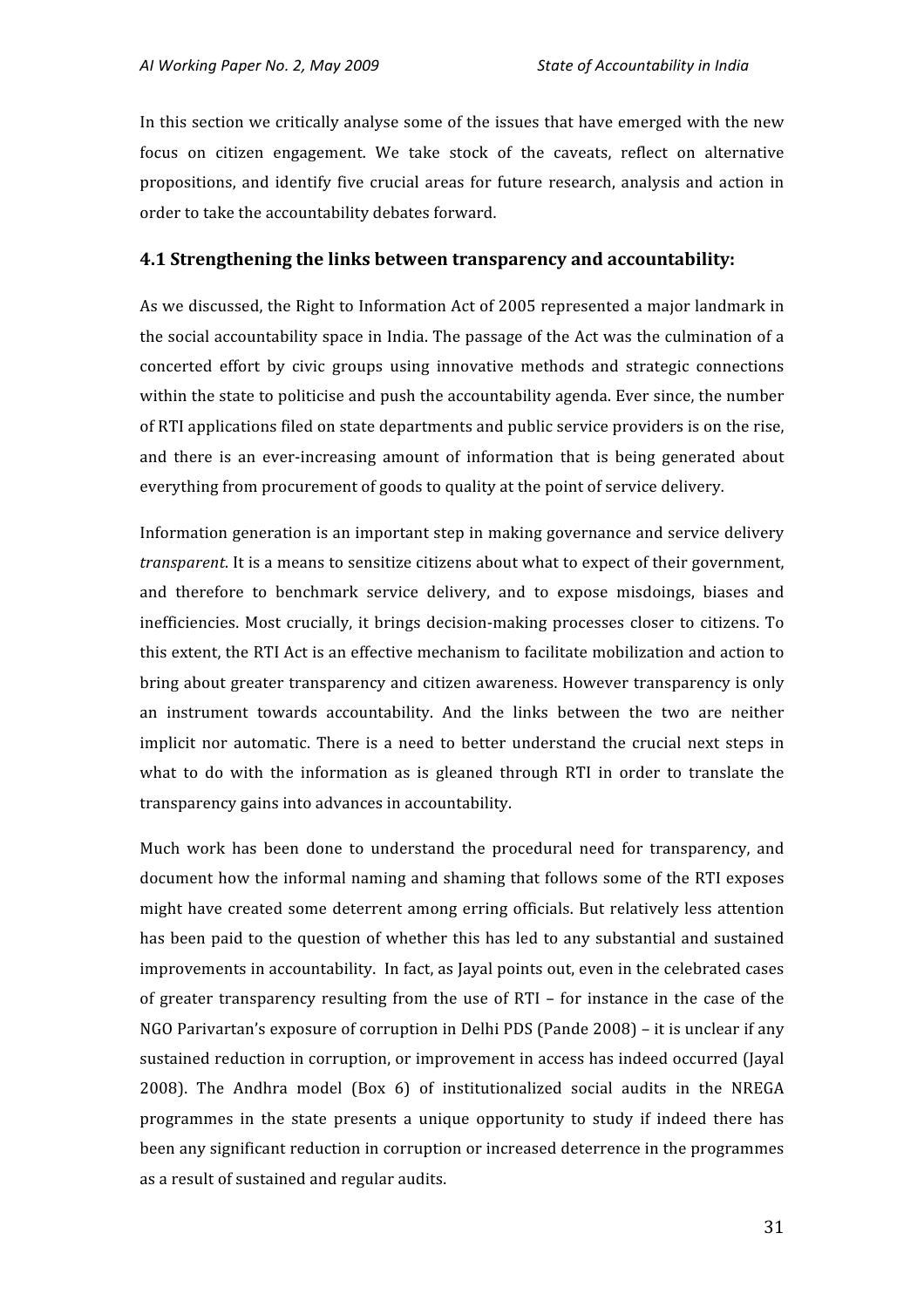*AI
Working
Paper
No.
2,
May
2009

State
of
Accountability
in
India*

The RTI Act and activism around it has made significant inroads into making the state processes
 transparent.
We
 will
 now
 need
 to
 pay
much
more
 attention
 to
 how
 best
 to strengthen state machinery in order to translate these transparency gains into accountable
 service
 delivery
 and
 governance.
 Establishing
 a
 strong
 mechanism
 for redressal of the RTI exposes by effective implementation of formal sanctions against erring officials is crucial. This might involve creation of newer institutional structures. What are the best ways in which this can be done? A department-wise institutional code for punitive and corrective action as a follow up to Social Audits? Perhaps quicker justiciability of RTI cases explored along the lines of *Lok Adalats*? This would be an important
area
for
future
research.

Another
issue
in
strengthening
the
links
between
transparency
and
accountability
is
to identify what *kind* of information is most effective in exacting accountability. Lant Pritchett enumerates the 3Rs that any information about services has to satisfy to be effective in improving the quality of services: it has to be *regular, reliable* and *relevant* (Pritchett 2006). By these parameters, initiatives like Annual Survey of Education Report (ASER, Box 2) brought out by the NGO Pratham could be useful models to emulate.
ASER
has
had
considerable
success
in
 the
drawing
attention
of
policy
makers and the general public to the pressing need to look at the poor quality of learning in our schools, and it has done this by bringing out information about the learning outcomes regularly (once a year), reliably (by using scalable indicators comparable across all states in the country) and relevantly (by concretizing abstract notions of 'quality of learning' into simple indicators of reading and numeracy that draw attention to the urgency of the problem). The pressure that this brings upon the policy makers to address the issue is admittedly incremental, but it would seem to be working in the right direction.
The
ASER
experience
holds
important
lessons
for
effective
use
of
information generation
in
mobilizing
support
for
practical
improvements
in
service
delivery.

On
the
question
of
the
generated
information
being *relevant*,
Stuti
Khemani
in
a
recent paper
 suggests
 that
 information
 campaigns
 can
 have
 sustainable
 impact
 on
 public services only when they change the *political incentives*, as it is politicians who have ultimate authority over management of public employees and budgets. Such campaigns would be about information on development outcomes at the level of a *politically* relevant *jurisdiction*, for instance, an MLA's constituency. She hypothesises that if such information
is
made
available
in
a
credible
manner
 to
citizens
 on
a
 regular
basis,
 they can
compare
performance
in
 one
electoral
constituency
 to
another
 over
 time,
and
 this can
potentially
lead
to
voter
coordination
in
evaluating
governments
on
this
basis,
and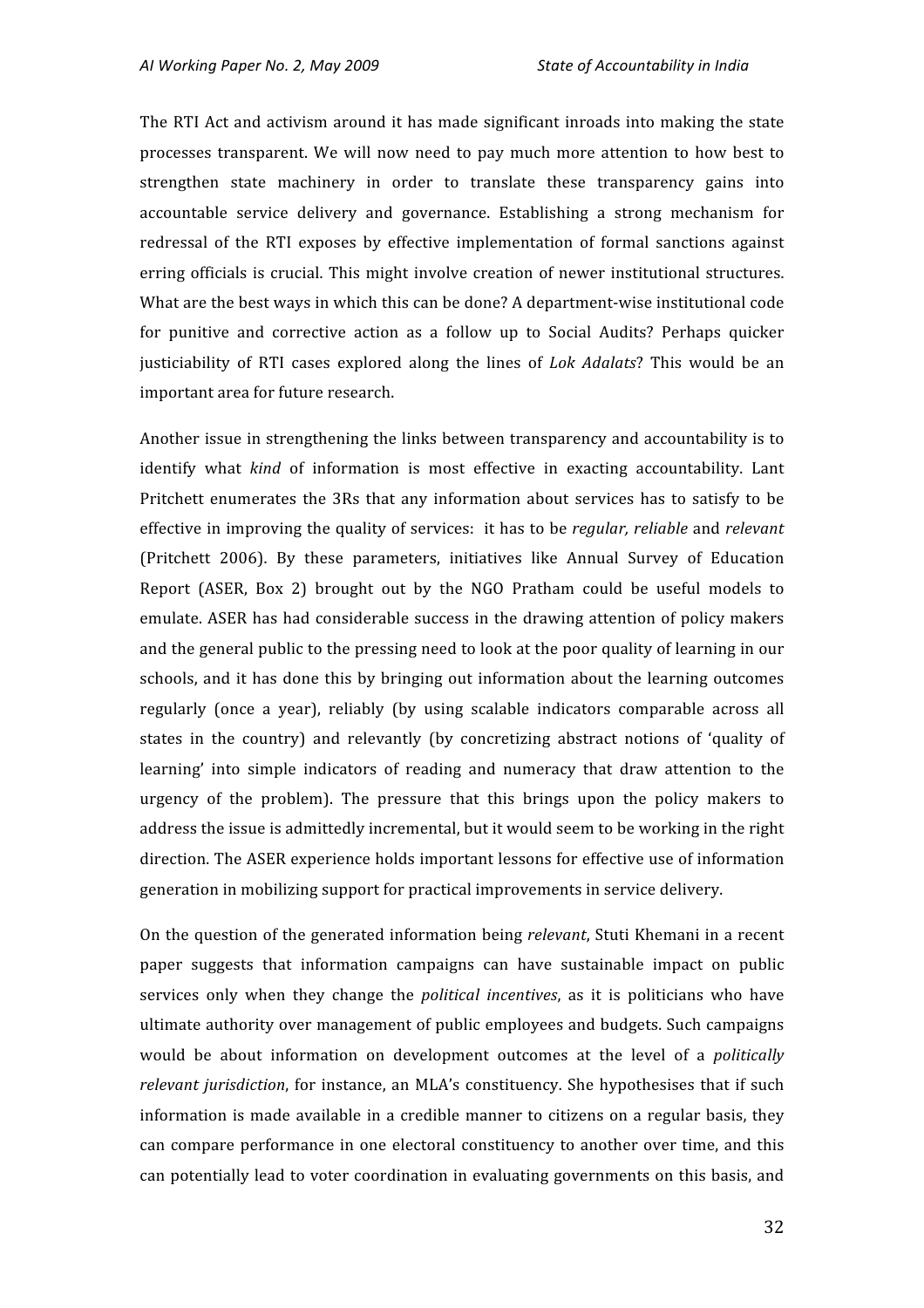thereby
 promote
 competition
 between
 districts
 to
improve
 development
 performance (Khemani
 2006).
 This
 would
 seem
 to
 be
 a
 plausible
 suggestion.
 The
 work
 of organizations like *Satark Nagrik Sanghatan* in sensitizing the electorate about the performance of their elected representatives might be a step in this direction (Box 3). A more detailed case study might be able to shed some light on whether this is indeed changing
 the
political
incentives
of
 the
 representatives,
and
by
extension
whether
it
is leading to improved performance and greater accountability. We need to do more research
into
these
crucial
questions.

#### **4.2
Participation
and
collective
action
for
accountability**

Experience from around the world proves that if citizen-focused direct accountability mechanisms are to work, collective action is essential. Even at the level of policy, engagement at key stages of policy formulation by collective actors representing the poor has made public services more responsive to their needs. The role of health movement in Brazil in securing universal public health care (Duarte 2007), the role of the
social
movements
in
India
in
securing
the
Right
to
Work
and
Right
to
Information
in India are both ready examples. What then are the conditions that enable (or constrain) such
collective
action?

For one, reforms of the state can have significant impact on the incentives faced by collective actors. Decentralization brings the state closer to the people, and institutionalized participation creates 'invited spaces' (Cornwall 2004) for citizens to come together and participate in articulation of their voices. The success of People's Campaign for Decentralized Planning in Kerala has been attributed, among other things, to the significant financial and functional devolution and the institutional incentives for participation
which
led
to
increased
representation
of
hitherto
marginalised
voices
like those of SCs, STs and women. This also supports the point that participation and collective
action
is
especially
forthcoming
if
people
have
a *legal*right
to
participate.
This is because legal rights create collective interests that cut across social divisions, hence making it possible for larger collectives to form and mobilize. Legal rights also provide a degree of legitimacy - the rightfulness of one's claims - that both facilitates alliance building with other groups and, reduces risk of state repression (Joshi 2008, Pande 2008).
 This
 is
 an
 important
 reason
 why
 most
 claims
 on
 social
 issues
 are
 now
 being framed in the context of rights - including right to food, right to work and so on.

However institutional reforms alone can run into natural limitations if local capacities are
 constrained.
 Furthermore,
 there
 are
 opportunity
 costs,
 perceptions
 and
 path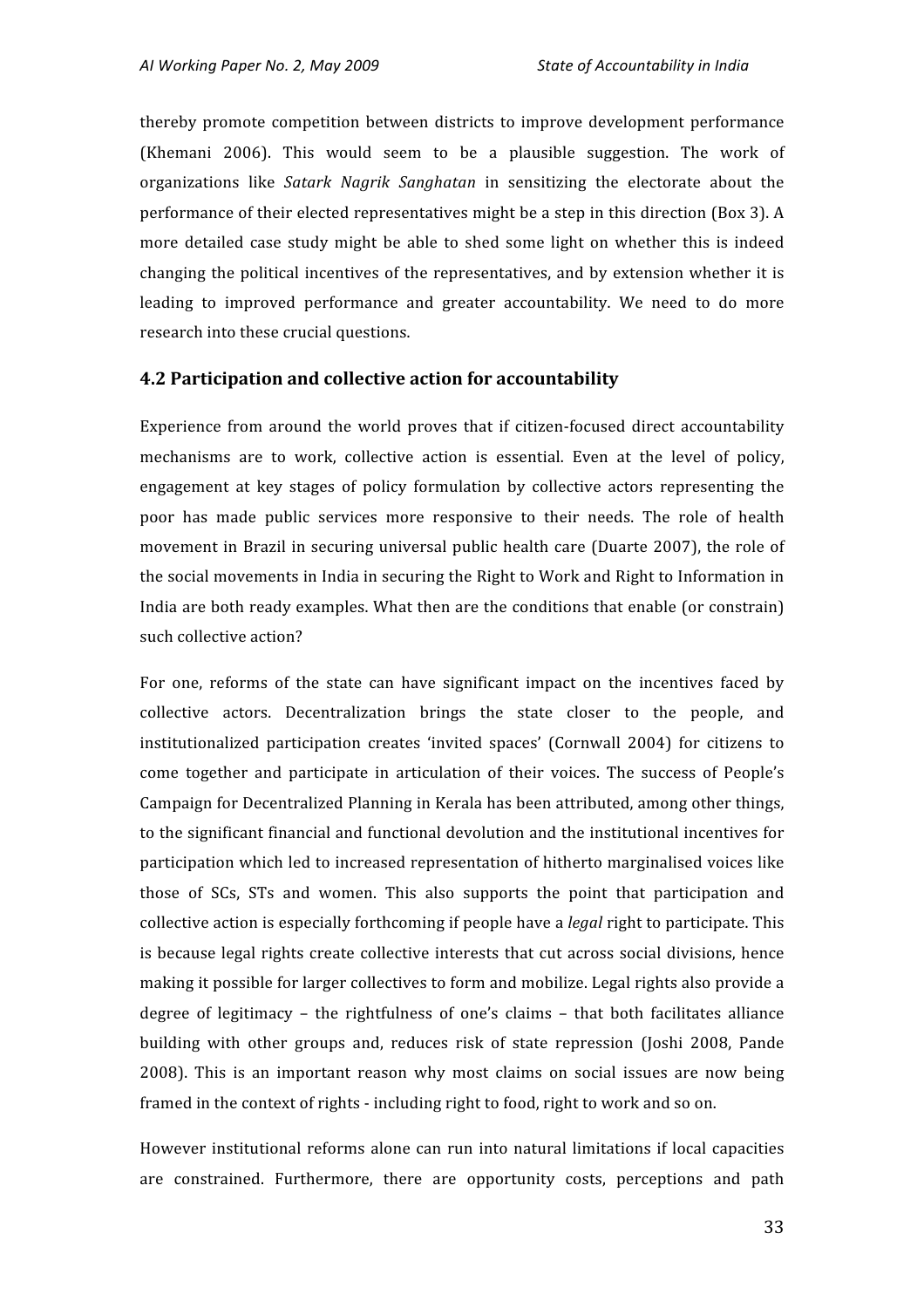dependencies that might get in the way of institutional provisions and actual collective action
by
the
citizens.

Participation has an opportunity cost for anyone, but particularly for the poor. Time, education and money are the obvious resources that the poor need to make their voices heard, but less obvious is the danger of challenging the existing power-relations that standing up and getting vour voice heard involves. Street-level service providers have considerable
 discretion
in
 the
implementation
 of
 their
jobs,
and
antagonising
 them
 by voicing opinions against them might not always be in the best interest for the poor (Joshi
2007).

Even if it was not about challenging the power relations, unless people believe in the efficacy of their own actions on service delivery outcomes, it is unlikely that they will participate
in
any
meaningful
way.
Deeply
entrenched
notions
 of
inaction
and
 distrust towards politicians, and hence political reforms, or simply adaptation to, and 'routinization'
of,
inefficiencies
might
create
resistance
to
change
even
when
avenues
for change
are
available.
There
are
also
other
factors
that
affect
citizen
participation,
among which are whether participation is in large groups or small, or whether it is for direct control
of
aspects
of
service
delivery
e.g.,
the
power
to
hire
additional
teachers
by
village education
committees
(VECs)
or
indirect
e.g.
through
complaining
to
another
authority against
an
erring
agent,
and
so
on.

An insightful study by MIT of Village Education Committees (VECs) in Uttar Pradesh sheds light on some of the factors that may constraint (or encourage) participation. VECs were created as the citizen-based local level monitoring and management committees
for
village
schools
under
SSA.
And
although
they
were
present
everywhere, they were almost entirely non-functional. Not only did the VEC members not do their basic job of monitoring the quality of education in the schools, many of them did not even
 know
 that
 they
 were
 members
 of
 any
 committee.
 The
 study
 proposes
 several possible causes for this, including the challenges of co-ordinating and sustaining collective
action
in
a
large
group,
the
expectation
people
had
of
whether
the
VEC
would succeed or not, which influenced the interest they showed in participating in the VEC, and the lack of recognition among the villagers for quality of education as something worth investing their time in. The same study finds by contrast that interventions of the 'small group-direct control' sort – which offered committed individuals the opportunity and competence to directly improve learning among children, by training them in a teaching tool and making them in charge of holding reading camps outside of schools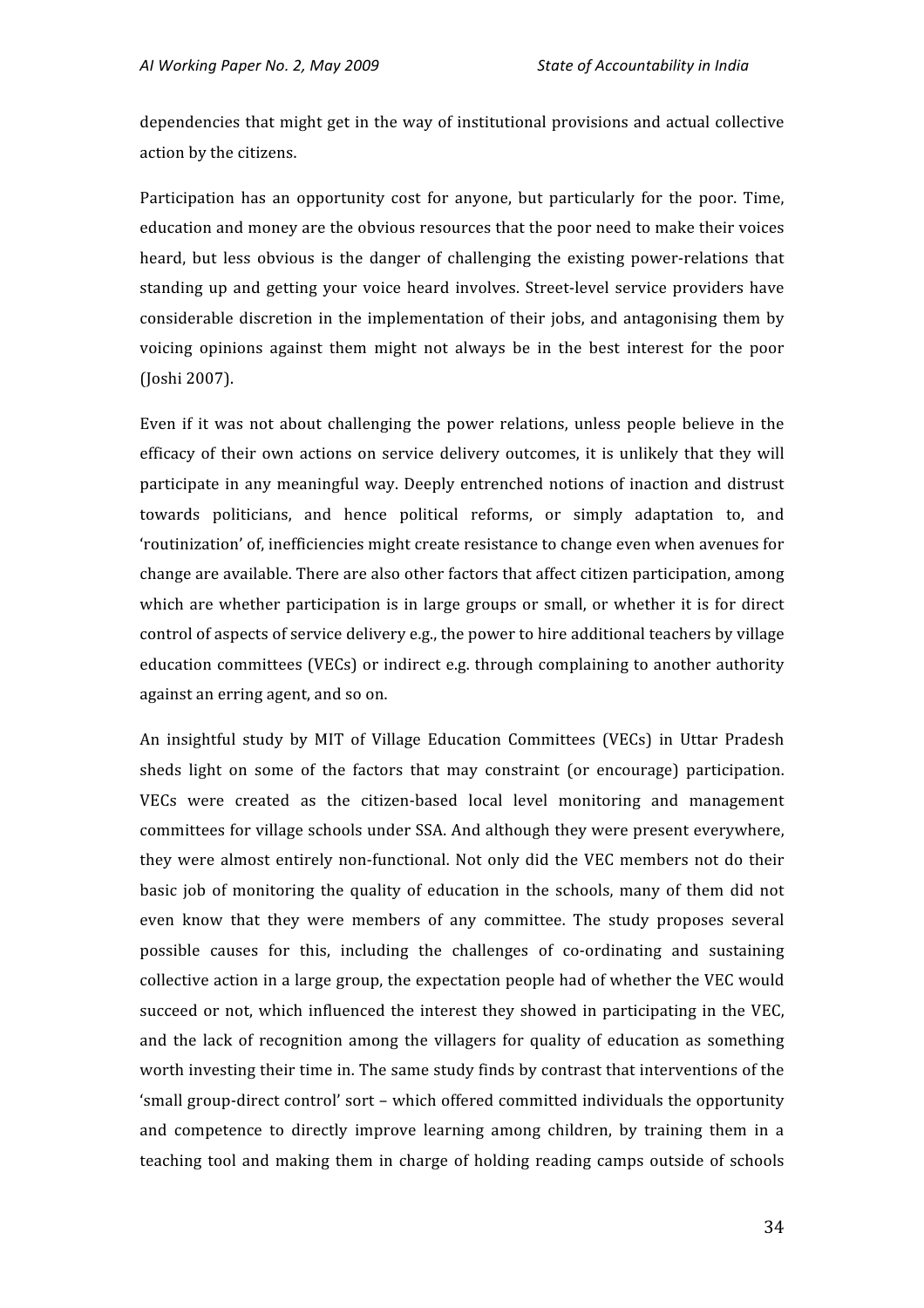everyday – had great success in both eliciting participation and effecting the desired improvements (Banerjee et al 2006). Notwithstanding the path-dependent effects, then, could
 a
 more
 systematic
 design
 of
 decentralized
 interventions
 elicit
 increased participation
and
collective
action
for
accountability?

A related point is the role of social cohesion and internal community dynamics in collective action for accountability. Mehtta's study comparing the performance of Mid-Day Meal program in an MCD school with an NDMC school in Delhi finds that the sense of
trust,
interdependence
and
joint‐liability
within
the
community
of
MCD
parents
made them
accountable
to
one
another,
and
this
led
to
better
participation
in,
and
oversight
of, the MDM implementation. By contrast the lack of trust and solidarity among the community
of
NDMC
parents
meant
that
not
only
did
they
not
participate
in
earnest
in their oversight functions, they were actually complicit in the poor delivery of MDM food. She proposes that in accountability initiatives that involve participation and collective action
by
citizens
we
need
to
lay
more
emphasis
on
understanding
the
local
community dynamics
(inter
and
intra
caste,
religion,
gender)
through
dialogue
with
the
community, and encourage community strengthening interventions like visioning workshops and training
that
lead
citizens
to
become
agents
of
change
as
opposed
to
'silent
beneficiaries' (Mehtta 2009). We need more such comparative case studies and analyses to understand these importance links between social cohesion and collective action for accountability.

On
 a
 more
 critical
 note,
 however,
 questions
 still
 remain
 about
 how *representative* participation
and
collective
action
is.
In
other
words,
whose
voice
is
getting
represented in
 these
 participatory
 spaces?
 Social
 accountability
 requires
 resources
 to
 mobilise people's
 opinions,
 perhaps
 use
 the
 media
 and
 judiciary
 to
 get
 the
 agenda
 across.
 The middle
classes
are
the
ones
that
have
access
to
these.
Is
this
crowding
out
action
by
the poor? A worrying study by Chakrabarti about collective action by Resident Welfare Associations among middle classes of Delhi finds that middle classes can sometimes demand
accountability
from
state
institutions
for
not
upholding
laws
which
if
enforced reduces the access of the poor to urban spaces and resources (Chakrabarti 2008). So the assumption that collective action for accountability invariably calls to account the interests of the broader public might be in question.

In sum, institutionally invited spaces for participation need not implicitly lead to collective
action
or
representative
participation
by
the
citizens.
There
is
a
need
to
better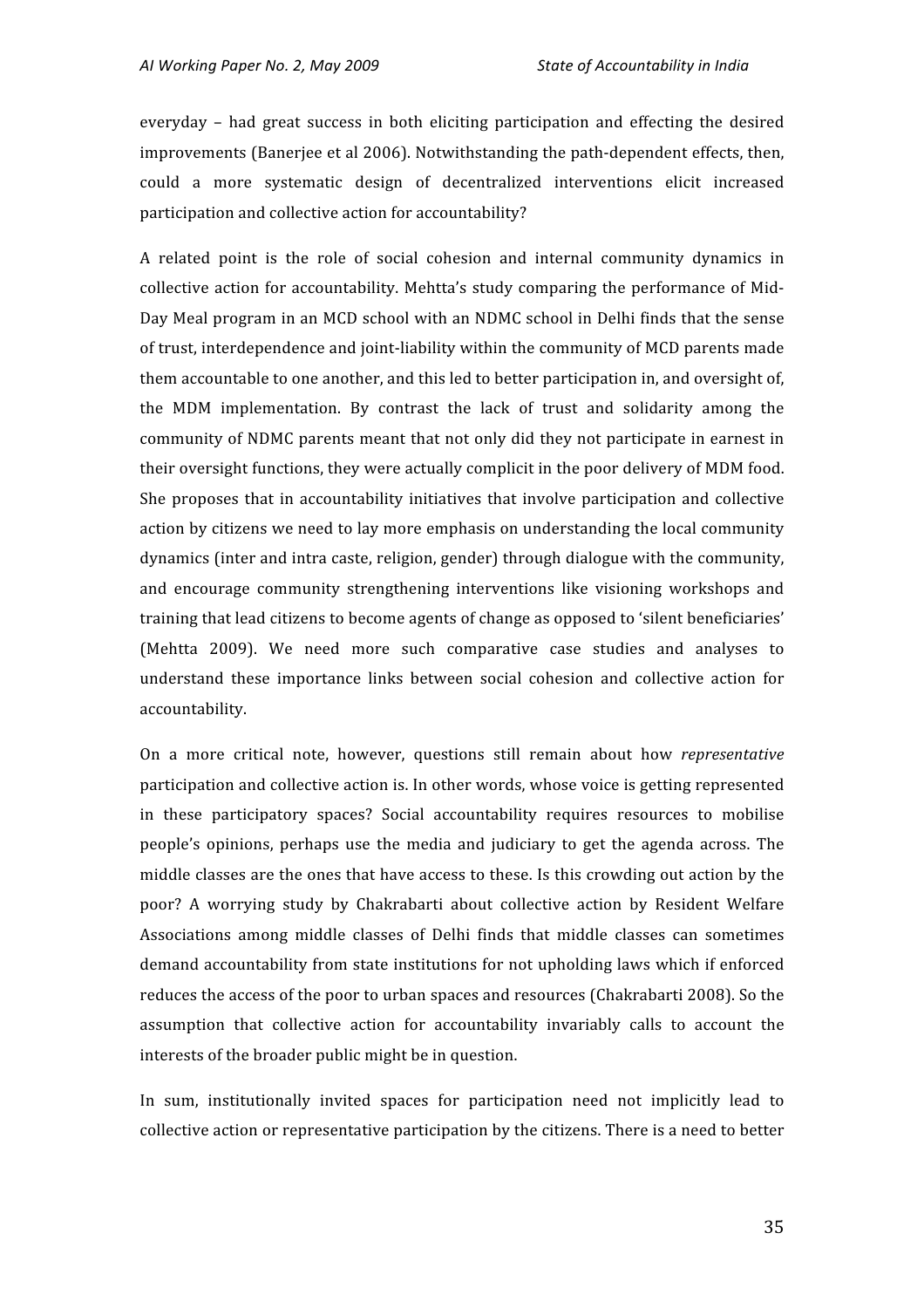understand
 the
links
between
 the
 two,
and
 the
conditions
under
which
such
collective action
ensues
and
succeeds.

#### **4.3
Engagement
with
the
political:
reconsidering
the
civilpolitical
divides**

Traditionally,
civil
society
has
by
definition
been
held
as
autonomous
from
the
state
and the political parties. Especially in its pro-accountability role it has generally been believed that this autonomy is fundamental to the objectivity expected in the role. The possibility
of
partisanship,
division,
co‐option
and
hence
control
are
all
readily
identified dangers to credibility in such engagement. This separation is compounded by the fact that
mistrust
and
antagonism
have
traditionally
characterized
the
relationship
between civil
society
and
political
parties,
where
the
former
sometimes
appears
to
pit
itself
as
a 'virtuous
alternative'
to
the
'evil'
politics
of
the
latter.

Be that as it may, recent experience, as we discussed in the previous section, suggests that this traditional shunning between the two sides is beginning to be reconsidered, and civil society groups are increasingly engaging the politics of the state. There is a realization of the importance of legislation for durable solutions to service delivery problems. And of the fact that legislation in a democracy is an inescapably *political* process. It involves complex bargaining between opposing parties, and buy-in of important stakeholders to create broad support coalitions. In the end the developmental logic has to match a political logic, and political parties are well placed to juggle these various interests (Joshi 2007). This realization is leading to an increasing engagement of civil
 society
 groups
 with
 political
 parties,
 and
 legislators.
 Active
 engagement
 with
 the state and political parties was at the heart of successful civil society initiatives like NREGA, and the RTI Act, which is the bedrock of so many accountability efforts in the country
today.
The
groups
working
on
these
issues
continue
to
lobby
with
the
political parties
in
order
to
influence
the
direction
of
policy.
Groups
like
PRS
Legislative
Research (Box
4)
engage
closely
with
the
elected
representatives
and
educate
them
on
legislative issues
 in
 an
 independent,
 non‐partisan
 manner.
 Association
 for
 Democratic
 Reforms works towards 'cleaning up' the politics of the parties by urging for disclosure of criminal,
educational
and
financial
backgrounds
of
the
electoral
candidates.
And
on
a
yet different level, the group *Lok Satta* in Andhra Pradesh has taken civil society's demand for 'alternative politics' to a new level by starting a political party of its own. Contrary to the traditional wisdom, then, these recent experiences point to a blurring of the civilpolitical divides around which state-society engagement has traditionally been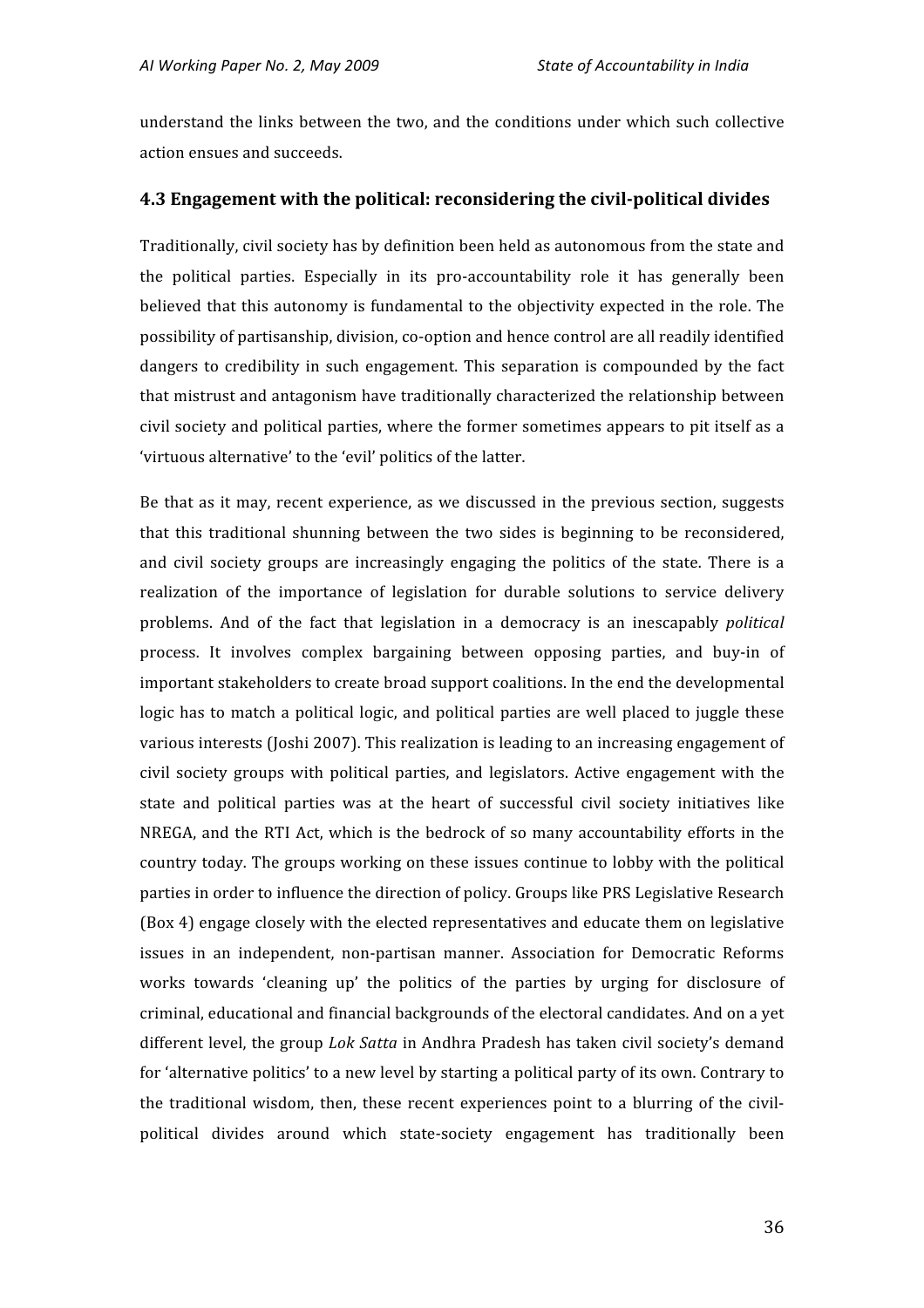conceived.
Engagement
with
the
politics
of
the
state
is
now
increasingly
seen
as
being
of necessary
strategic
importance.

That
said,
the
mistrust
and
antagonism
that
traditionally
characterized
the
relationship between
the
two
sides,
still
seems
to
be
always
just
beneath
the
surface,
and
both
sides still struggle with the 'how to' of the new engagement. In this context, there is now a need
to
take
stock
of
these
evolving
engagements,
and
assess
them
analytically
against the
backdrop
of
this
mistrust.
The
challenge
is
to
understand
better
the
intersection
of the two spheres, and to systematically 'work on both sides of the equation' to strengthen the depth and quality of their overlap (Gaventa 2006). Some possible questions in this regard would be: what are the best strategies in which civil society can engage the politics of the state? Is it by building links with political parties? By running civil society leaders for office? By entering co-governance spaces? If so, as advocates, as deliberators, as governors? By non-partisan capacity building of legislators? What of 'political capacity building' of civil society actors? *(ibid.)* What are the relative strengths in each of these
 strategies?
 And
 finally,
 when
 we
 grant
 the
 strategic
 importance
 of
 this engagement, what of the dangers of co-option and dilution of agendas that could potentially
occur
when
civil
society
engages
the
mainstream
politics?
We
need
far
more research
to
understand
these
issues,
and
their
implications
on
the
civil‐political
divides.

## **4.4
 Accountability
 as
 responsibility:
 invoking
 accountability
 in
 a
 positive sense**

The current focus on citizen-led accountability initiatives might be invoking accountability increasingly in a negative sense. Mechanisms like social audits are an extension of catching officials in the act, and this 'gotcha' mentality and the threat of punishment
 is
 expected
 to
 restrain
 the
 providers
 and
 bureaucrats
 from
 using
 public office
 for
private
gains.
Punishment
is
a
critical
element
in
 the
enforceability
aspect
of accountability. And if ensuring *rule-following* was our main aim of accountability this would be less problematic. If however, improving government *responsiveness* was the broader aim, which is true of most conceptions of accountability, a narrow focus on punishments
can
be
counter‐productive.

The distinction between rule-following and responsiveness is an important one. As rules and procedures are unlikely to cover all the situations that public officials are likely to face, we would want them to be given the institutional space and discretion to be able to listen and be responsive to the needs of the people on the ground. The lack of trust in public officials to not abuse this discretion means that there is an ever-increasing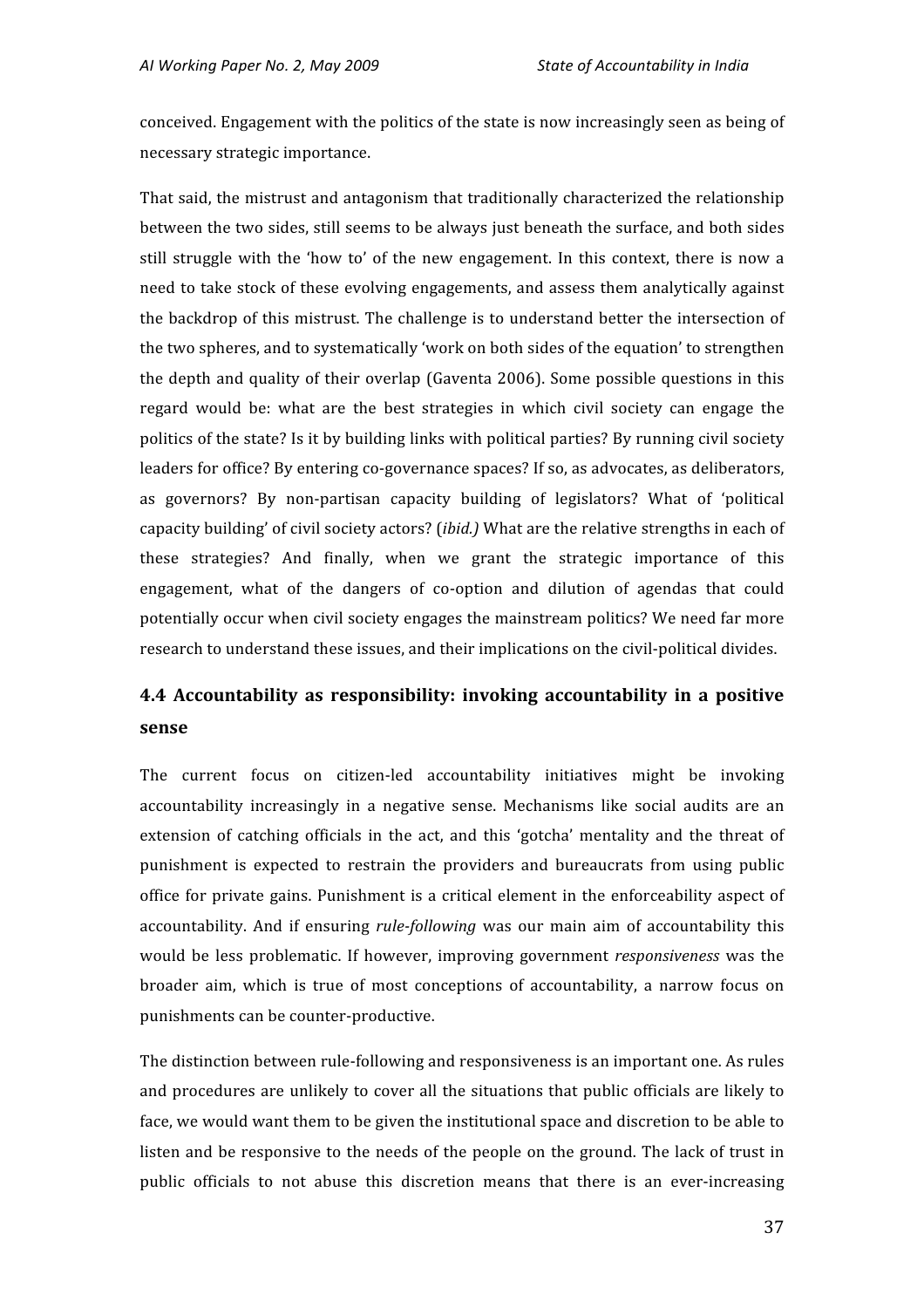emphasis on monitoring. And this kind of low-trust-high-monitoring environment can constrain
 responsiveness
 and
 demotivate
 workers.
 Even
 in
 cases
 where
 increased monitoring is justified, it might not, for practical reasons, be feasible to apply any close or direct accountability because the actions of providers are not easy to monitor (fieldworkers
 in
 rural
 areas
 for
 example),
 and
 attempts
 to
 increase
 monitoring
 and supervision
can
be
very
costly
(Joshi
2007).

Perhaps a better alternative to uncritically intensifying monitoring mechanisms, then, is to strike a balance between increased probity of public officials by the citizens, and placing some *trust* in the officials' work by focusing on a creating an organizational ethos of public service that emphasizes this trust, responsibility and pride in the public official's work (Joshi 2007). Tendler documents that in Ceara, Brazil, this kind of approach
 had
 considerable
 success
 in
 increasing
 worker
 commitment
 and
 making service
delivery
more
accountable
and
more
responsive
to
local
needs
(Tendler
1997).

In a similar vein, both public and private sectors in industrialized countries rely extensively on encouraging strong professional and organizational service norms to keep the officials motivated (Joshi 2007). Identification with a profession can be a powerful work motivator (Grindle 1997, Leonard 1977, DiIulio 1994 cited in *ibid.*). But we frequently invoke professional organizations and unions in a negative sense - as means of collective bargaining *(ibid.)*. Moving beyond such notions, how best can we leverage the roles of professional unions in advancing professional knowledge, maintaining
professional
ethics
and
advocating
on
policy
issues?

Performance and responsiveness in public service delivery is also a function of *capacities* of public officials to deliver the services. There are few studies addressing how capacities of public officials are being built to deal with the increasing citizenengagement
in
service
delivery.
What
change
has
 this
increased
requirement
of
citizen engagement had on the work-culture of the street-level bureaucrats, and how are they being prepared to handle it? Is enough training and learning being done before scorekeeping
and
monitoring?

In sum, under an ever-increasing emphasis on making the public officials over-account, what can we do to keep in the debate the merits of invoking accountability in a positive sense–
as
responsibility,
and
a
means
to
learn,
rather
than
blame?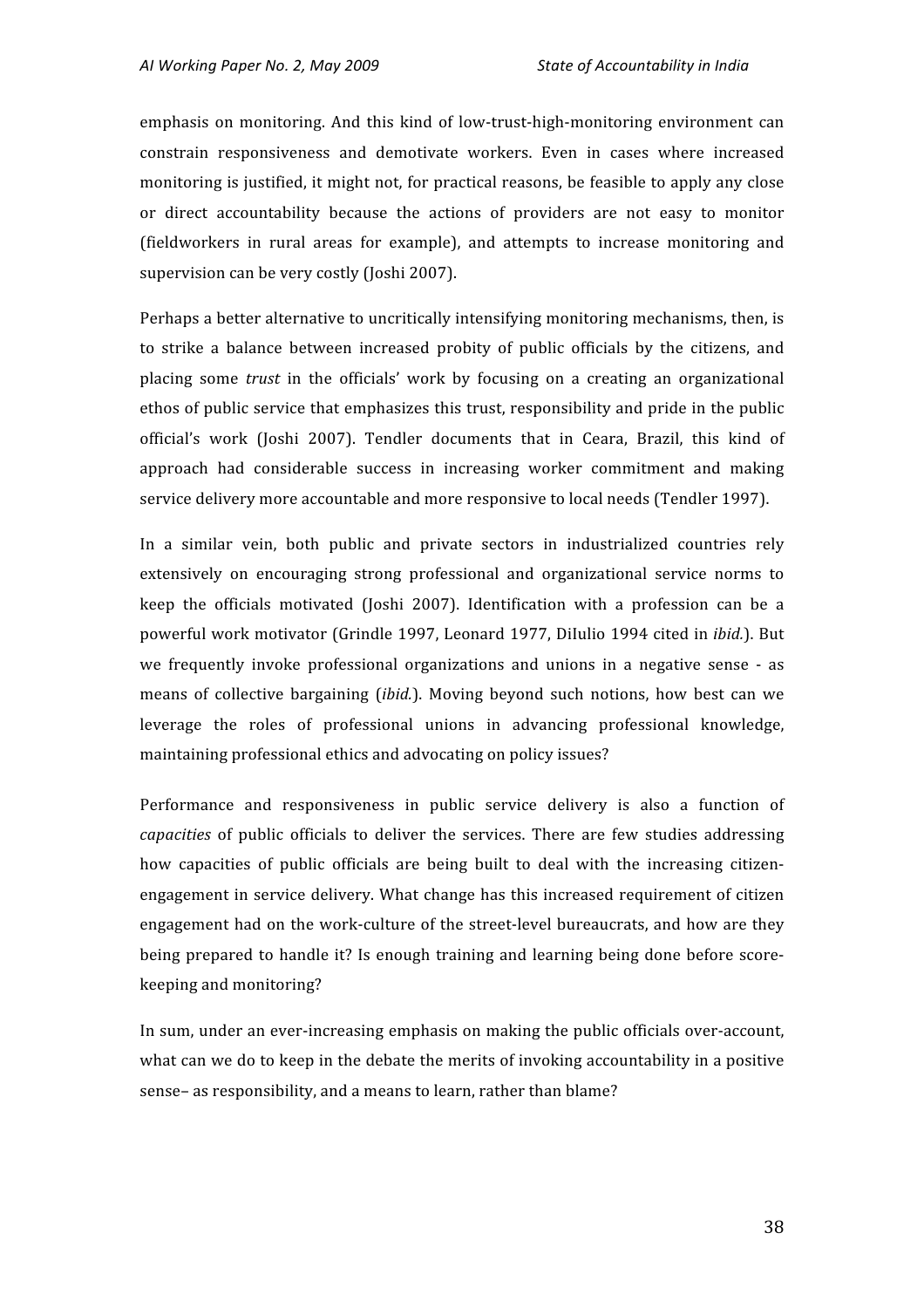#### **4.5
Accountability
mechanisms,
context
specificity
and
effectiveness**

How do we begin to talk about effectiveness of accountability mechanisms? What becomes evident from the analysis in the preceding sections is that any discussion on the
effectiveness
of
particular
accountability
mechanisms
must
start
by
re‐emphasizing the oft-repeated but important maxim, that 'no one size fits all'. In the present scenario, as Thampi points out, given the overriding primacy of technique, there is a tendency to 'plunge into any context with a given tool' (Thampi 2008). However, different social, political and organizational contexts will require different responses to address the accountability
deficit,
and
the
choice
of
strategy
should
be
entirely
contextually
defined. For instance, Jayal points to the contrast between Public Distribution Systems (PDS) in Delhi and Tamil Nadu. In Delhi, the NGO Parivartan had to invoke RTI Act to expose the corruption
 and
 misappropriation
 of
 food
 meant
 for
 the
 poor,
 whereas
 in
 Tamil
 Nadu, NGOs did not have to resort to this strategy as political competition serves as the 'instrument of accountability' there, with PDS being an electorally sensitive issue (Jayal 2008).
An
instructive
example
of
fitting
the
context
with
the
tool
is
the
'adaptability/fit' process
that
the
PAC
in
Bangalore
follows
to
evaluate
whether
a
given
context
warrants the Citizen Report Card approach. This evaluation is done along 8 critical factors including political context, extent of decentralization of utilities, feasibility of seeking public
 feedback,
presence
or
activist
independent
and
non‐partisan
CSOs
in
the
region, survey and research competencies, quality of the media to publicize the findings, and ultimately responsiveness of service providers - all of which are crucial to determining the
suitability,
and
chances
of
success,
of
the
CRC
methodology
(Thampi
2008).

Equally, different reforms of the state have different effects on the incentives and capacities
 of
 social
 actors
 to
 engage
 in
 collective
 action.
 Decentralization
 and institutionalization of participation tend to encourage collective action by the citizens, whereas pluralization tends to dissipate it (Joshi 2008). The larger point is that applicability and hence effectiveness of accountability tools, and specific state reforms, to specific situations is entirely contingent on the evaluation of the social, political and organizational context of the situation. There is very little work done on such an understanding of the effectiveness and impact of accountability tools in different contexts.

With that caveat in mind, what could be the possible indicators of effectiveness of accountability
mechanisms?
Take
social
audits
for
instance.
Institutionalization
of
social audits into state development programs constitutes one step forward in that it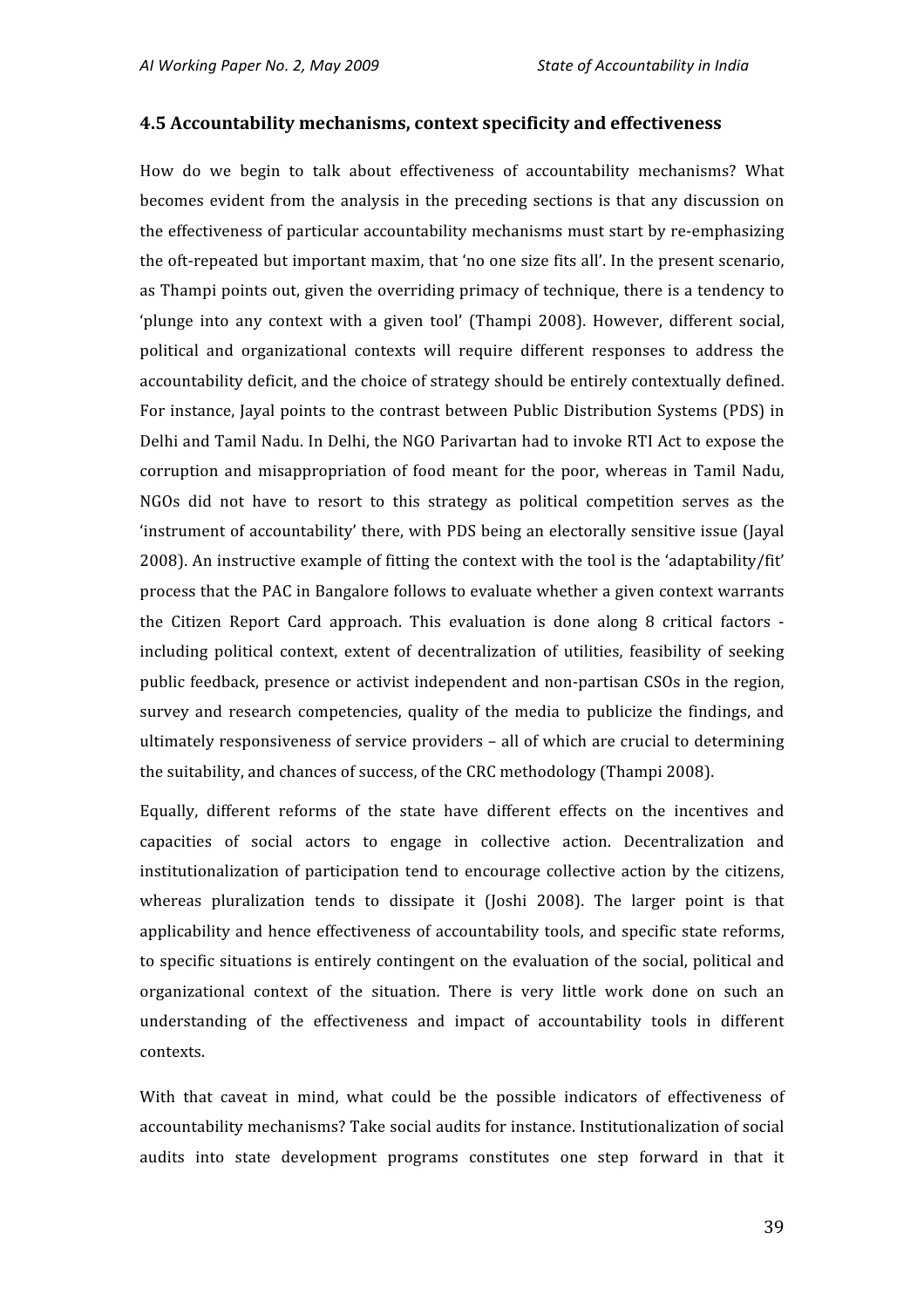formalizes the role of civil society in state oversight, which bodes well for sustainable engagement in the long run. But by what indicators do we say a given social audit has been successful? The frequency of the audits? The number of people attending the audit?
The
 presence
 of
more
government
 officials
at
 the
meeting?
These
are
 no
 doubt important
 intermediate
 indicators,
 but
 what
 of
 the
 follow‐up
 aspects
 of
 exposed malfeasance? What of long term impact that social audits have on the levels of corruption in projects, or on compliance without supervision and oversight, which is, arguably, the ultimate goal of an accountability initiative? There is a danger of instruments
 being
 mistaken
 for
 goals,
 when
 outputs
 are
 measured
 for
 outcomes. Identifying the right indicators to assess the effectiveness of accountability initiatives is an
important
area
of
research.
Further,
as
Jayal
as
argued,
when
we
talk
of
effectiveness of
different
instruments,
we
need
also
to
think
about
how
they
are
related
to
each
other and
to
the
larger
objective
of
achieving
accountable
governance
(Jayal
2008).

Relatedly, the proliferation and success of many of the accountability experiments tends, in most part, to be one-time isolated efforts undertaken by select civil society groups. Most of these experiments remain limited in scale and are not being replicated across the
country.
This
holds
 true
even
 for
social
auditing
 that
has
now
been
adopted
by
 the government
 of
 India
 as
 a
 mandatory
 exercise
 in
 many
 of
 its
 social
 welfare
 programs. Part of the reason for this is the absence of an effort to document and disseminate information
related
to
the
methodology
and
process
of
using
these
tools.
Little
effort
has been made to make these tools intelligible and accessible to a wide-ranging audience, and this is an important gap that remains to be filled in the accountability efforts across the
country.

## **5.
Conclusion**

The new churnings in civic associations in India, and newer hybrid means by which they are
 demanding
 responsiveness
 from
 the
 state,
 the
 Decentralization
 and
 increased 'sightings of the state' (Corbridge et al 2005), the Right to Information Legislation - all present
the
potential
to
open
up
newer
opportunities
for
empowerment
of
people,
and for their claims for an accountable government.

However
as
we
have
argued,
a
number
of
issues
still
remain
on
the
substantive
aspects of this new citizen-state engagement for accountability, and any uncritical acceptance of the *status quo* would only amount to complacence. Much needs to be done to translate the
 gains
 into
 practical
 and
 sustainable
 improvements
 in
 accountability,
 and
 we
 hope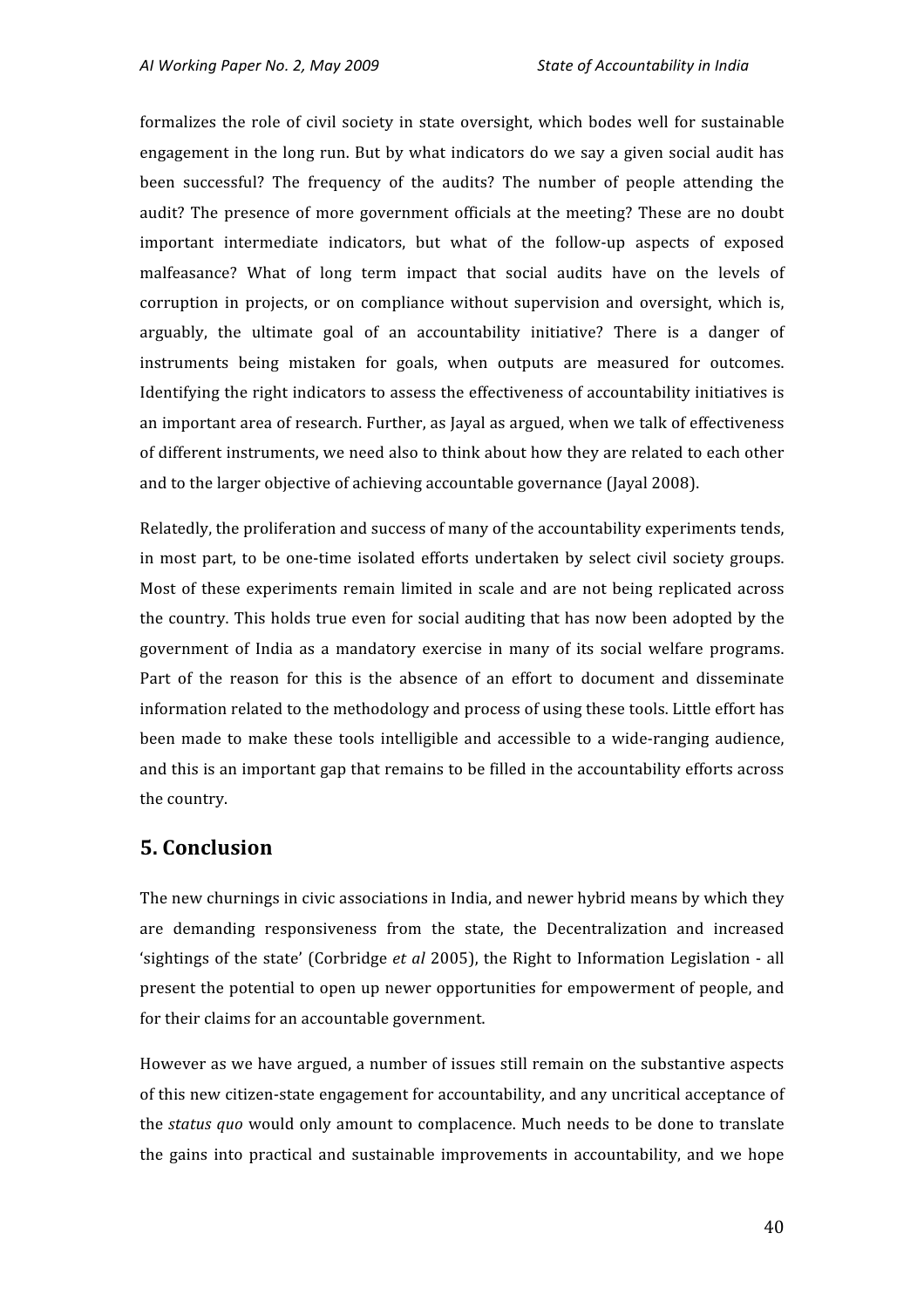that through this document we have been able to identify some of the issues to take the cause
of
an
accountable
government
in
India
forward.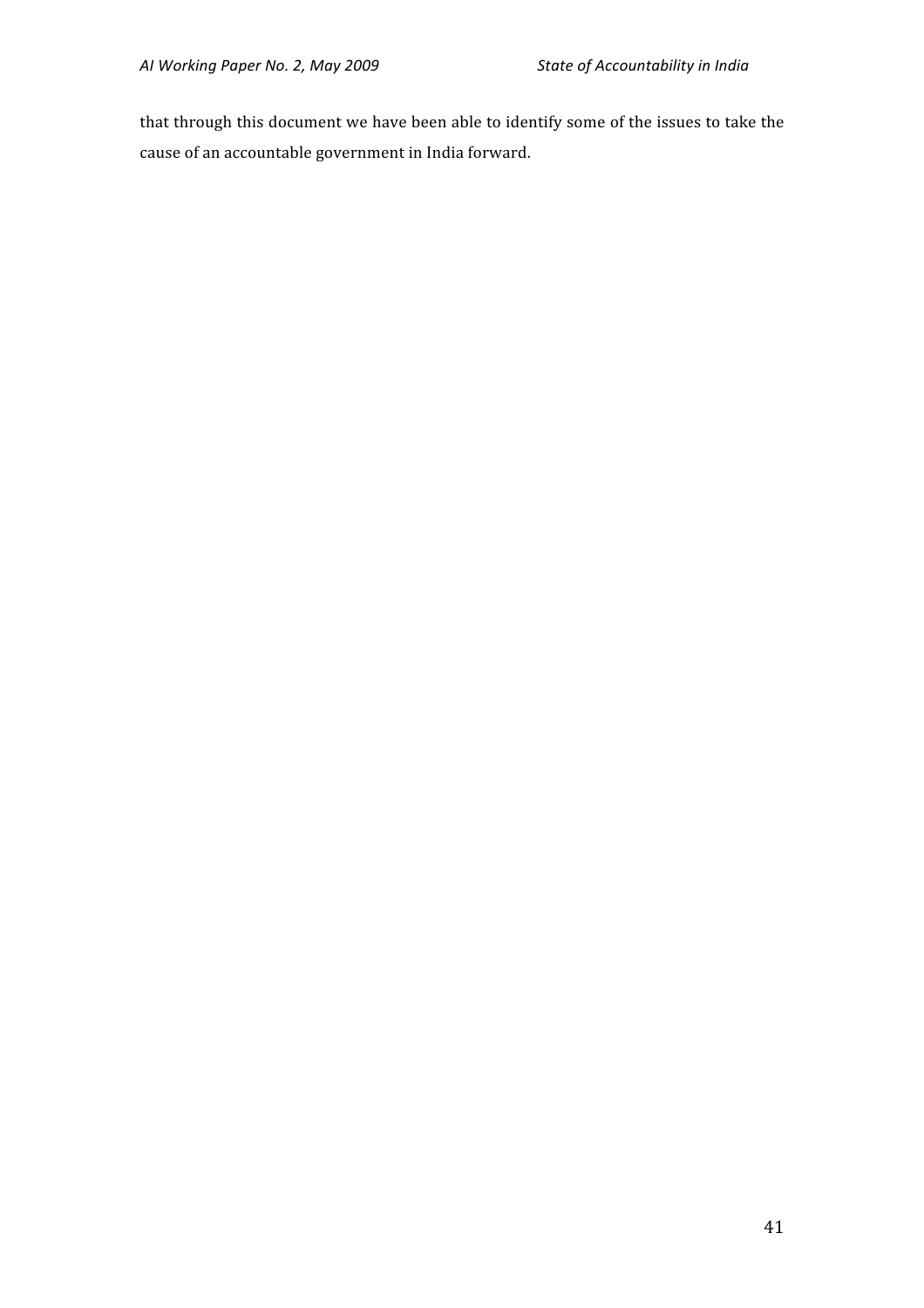#### **References**

Ackerman, J., 2004, 'Co-Governance for Accountability: Beyond "Exit" and "Voice"", *World
Development*32(3):
447–463

Baneriee, A., Banerii, R., Duflo, E., Glennerster, R. and Khemani, S., 2006. 'Can Information
Campaigns
Spark
Local
Participation
and
Improve
Outcomes?
A
Study
of Primary
Education
in
Uttar
Pradesh,
India', *World
Bank
Policy
Research
Working
Paper* 3967

Besley, T., Pande, R. and Rao, V., 2005, 'Participatory Democracy in Action: Survey Evidence
from
India', *Journal
of
the
European
Economics
Association*,
3(2‐3):
648‐657

Bratton, M., and Logan, C., 2006, 'Voters but not yet citizens: the weak demand for vertical
 accountability
 in
 Africa's
 unclaimed
 democracies', *Afrobarometer
 Working Papers* No.
63.

Chakrabarti,
P.,
2008,
'Inclusion
or
Exclusion?
Emerging Effects
of
Middle‐Class
Citizen Participation
on
Delhi's
Urban
Poor', *IDS
Bulletin* 38(6):
97‐105

Chandhoke, N., 2005, *Democracy and Well-Being in India*, Geneva: United Nations Research
Institute for
Social
Development
(UNRISD)

Chandra, K., 2004, Why Ethnic Parties Succeed: Patronage and Ethnic Head Counts in *India* Cambridge:
CUP.

Comptroller
and
Auditor
General
(CAG),
2008, www.cag.gov.in

Corbridge, S., Williams, G., Srivastava, M. and Vernon, R., 2005, Seeing the State: Governance and Governmentality in India, Cambridge: CUP

Cornwall,
A.,
2004,
'Introduction:
New
Democratic
Spaces?
The
Politics
and
Dynamics
of Institutionalized
Participation', *IDS
Bulletin*35(2):
1‐10

Cunill,
N.,
1997, *Repensando
lo
publico
a
traves
de
la sociedad:
nuevas
formas
de
gestion publica
y
representacion
social,*Caracas:
Nueva
Sociedad

DiIulio, J., 1994, 'Principled Agents: the Cultural Bases of Behaviour in a Federal Government Bureaucracy', *Journal of Public Administration Research and Theory* 4(3): 277‐318

Duarte,
C.,
2007,
'The
Provision
of
Health
Services
in
Brazil:
Decentralization
and Participation', in Devarajan, S. and Widlund, I. eds. *The Politics of Service Delivery in Democracies:
Better
Access
for
the
Poor,* Stockholm:
EGDI
Secretariat,
Ministry
of
Foreign Affairs;
Available
at:
www.egdi.gov.se/pdf/51587.pdf
(Last
accessed:
27
April
2009)

Evans,
P.,
1996,
'Introduction:
development
strategies across
the
public–private
divide', *World
Development*, 24(6):
1033–1037

Gaventa,
J.,
2006,
'Triumph,
Deficit
or
Contestation?
Deepening
the
'Deepening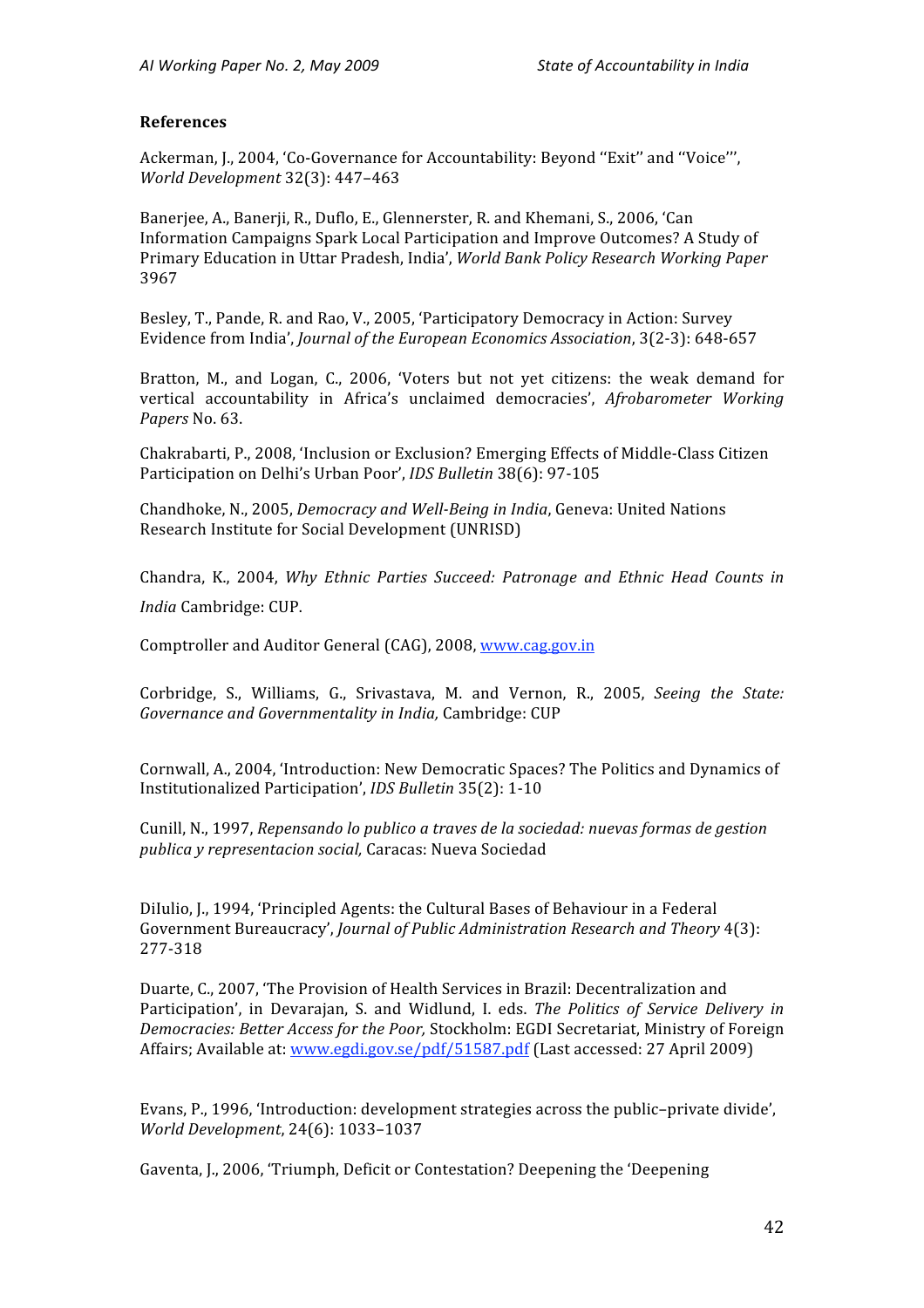Democracy'
Debate', *IDS
Working
Paper* 264

Goetz,
A.
and
Jenkins,
R.,
2001,
'Hybrid
forms
of accountability:
citizen
engagement
in institutions of public-sector oversight in India', *Public Management Review* 3(3): 363-383

Goetz,
A.
and
Jenkins,
R.,
2002, *Voice,
accountability
and
human
development:
the emergence of a new agenda,* Background paper for Human Development Report 2002, New
York:
United
Nations Development
Programme

Grindle, M., 1997, 'Divergent Cultures? When Public Organizations Perform Well in Developing
Countries', *World
Development*25(4):
481‐495

Heller, P., 2007, 'Making Citizens from Below: The Prospects and Challenges of Decentralization in *India'*. Paper Prepared for the Conference: "Democratic Deficits: Addressing
challenges
to
Sustainability
and
Consolidation
Around
the
world,"
Sept
18, 2007
Woodrow
Wilson
International
Center

Hirschman,
A.,
1970, *Exit,
voice,
and
loyalty:
responses to
decline
in
firms
organizations, and
states*,
Cambridge:
Harvard
University
Press.

Houtzager, P., 2003, 'Introduction: From Polycentrism to the Polity', in Houtzager, P. and Moore, M. eds., *Changing Paths: The New Politics of Inclusion*, Michigan: University of Michigan
Press

Isunza,
E.,
2003, *Construccion
de
la
democracia
y rendicion
de
cuentas:
una
mirada*  regional de nuevas interfaces socio-estatales en el contexto de la transicion Politica Mexicana, Presented at 2003 meeting of the Latin American Studies Association, Dallas, March
27–29

Jayal,
N.,
2008,
'New
Directions
in
Theorizing
Social
Accountability?'*IDS
Bulletin* 38(6): 105‐110

Jenkins, R., and Goetz, A., 1999, 'Accounts and accountability: theoretical implications of the right-to-information movement in India', *Third World Quarterly* 20(3): 603–622

Joshi,
 A.,
 2007,
 'When
 do
 the
 Poor
 Demand
 Better
 Services?
 Accountability, Responsiveness
and
Collective
Action
in
Service
Delivery',
in
Devarajan,
S.
and
Widlund, I.
 eds. *The
 Politics
 of
 Service
 Delivery
 in
 Democracies:
 Better
 Access
 for
 the
 Poor,*  Stockholm:
EGDI
Secretariat,
Ministry
of
Foreign
Affairs Available at: www.egdi.gov.se/pdf/51587.pdf (Last accessed: 27 April 2009)

Joshi, A., 2008, 'Producing Social Accountability? The Impact of Service Delivery Reforms'*,
IDS
Bulletin* 38(6):
10‐17

Khemani,
S.,
2006,
'Can
Information
Campaigns
Overcome
Political
Obstacles
to
Serving the
Poor?', *Paper
prepared
for
the
Expert
Group
on
Development
Issues
(EGDI)
Secretariat*  Ministry for Foreign *Affairs, Sweden*, Washington DC; Development Research Group, The World
Bank

Lam,
W.,
1996,
'Institutional
design
of
public agencies
and
coproduction:
a
study
of irrigation associations
in
Taiwan', *World
Development*24(6):
1039–1054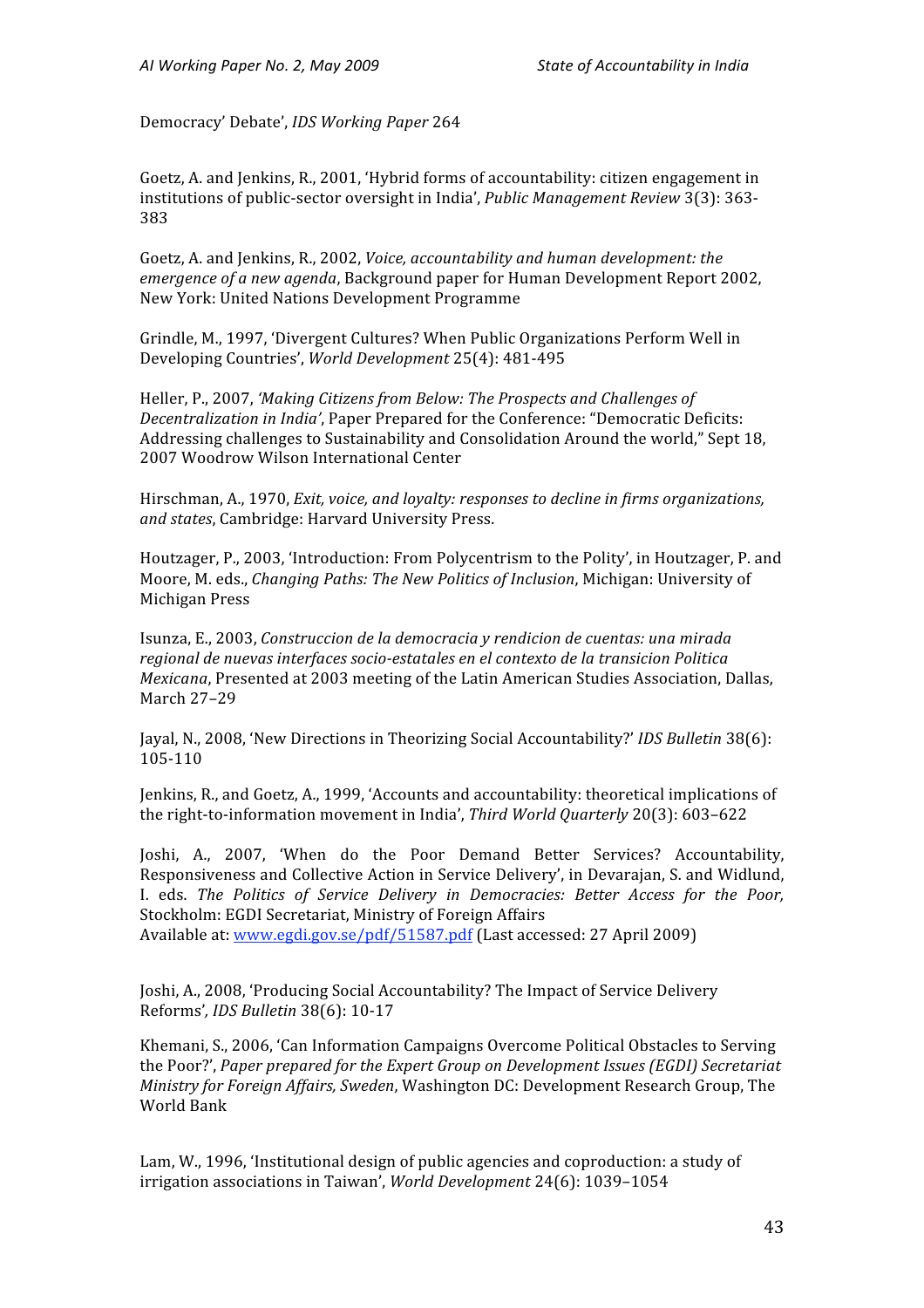Leonard,
D.,
1977, *Reaching
the
Peasant
Farmer:
Organization
Theory
and
Practice in
Kenya*,
Chicago:
University
of
Chicago
Press

Mehtta, A., 2009 (forthcoming), 'The role of social cohesion and local community dynamics
in
strengthening
public
accountability', *Engaging
Accountability: Accountability
Initiative
Working
Paper
3*

Ostrom,
E.,
1996,
'Crossing
the
great
divide:
coproduction,
synergy,
and
development', *World
Development* 24(6):
1073–1088

Pande, S., 2008, 'The Right to Information and Societal Accountability: The Case of the Delhi
PDS
Campaign'*,
IDS
Bulletin* 38(6):
47‐55

Paul,
S.,
1992,
'Accountability
in
public
services:
exit, voice
and
control', *World Development*20(7):
1047– 1060

Peruzzotti, E., and Smulovitz, C., 2000, 'Societal accountability in Latin America', *Journal of
Democracy*11(4):
147–158

Pritchett,
L.,
2006,
'Local
Information
about
Schooling:
Performance
and
Costs', *ASER Discussion
Series,* New
Delhi:
ASER

Romzek,
B.
and
Ingraham,
P.,
2000,
'Cross
Pressures
of
Accountability: Initiative,
Command
and
Failure
in
the
Ron
Brown
Plane
Crash', *Public Administration
Review*60**:**240‐253

Saxena,
N.,
2004, *Improving
Delivery
of
Programs
through
Administrative
Reforms
in*  India, available at www.nac.nic.in (Last accessed: 30 March 2009)

Schedler, A., 1999, *Conceptualising Accountability* in Schedler A, et al., 'The Self-Restraining
State:
Power
and
Accountability
in
New
Democracies',
London:
Lynne Reinner

Skocpol, T., 1992. *Protecting Soldiers and Mothers*, Cambridge, MA: Harvard University Press

Tendler, J., 1997, *Good government in the tropics*, Baltimore: Johns Hopkins University Press

Waisbord,
S.,
2000, *Watchdog
journalism
in
South America:
news,
accountability,
and democracy*,
New York:
Columbia
University
Press

World
Bank,
2003, *World
Development
Report
2004: Making
Services
Work
for
Poor*  People, New York: Oxford University Press

World
Bank,
2006, *Development
Policy
Review,* Washington
DC:
World
Bank

Yadav, Y., 2000, 'Understanding the Second Democratic Upsurge: Trends of Bahujan Participation in Electoral Politics in the 1990s' in Frankel, F., Hasan, Z., Bhargava, R. and Arora,
B.
eds., *Transforming
India:
Social
and
Political
Dynamics
of
Democracy*,Delhi:
OUP